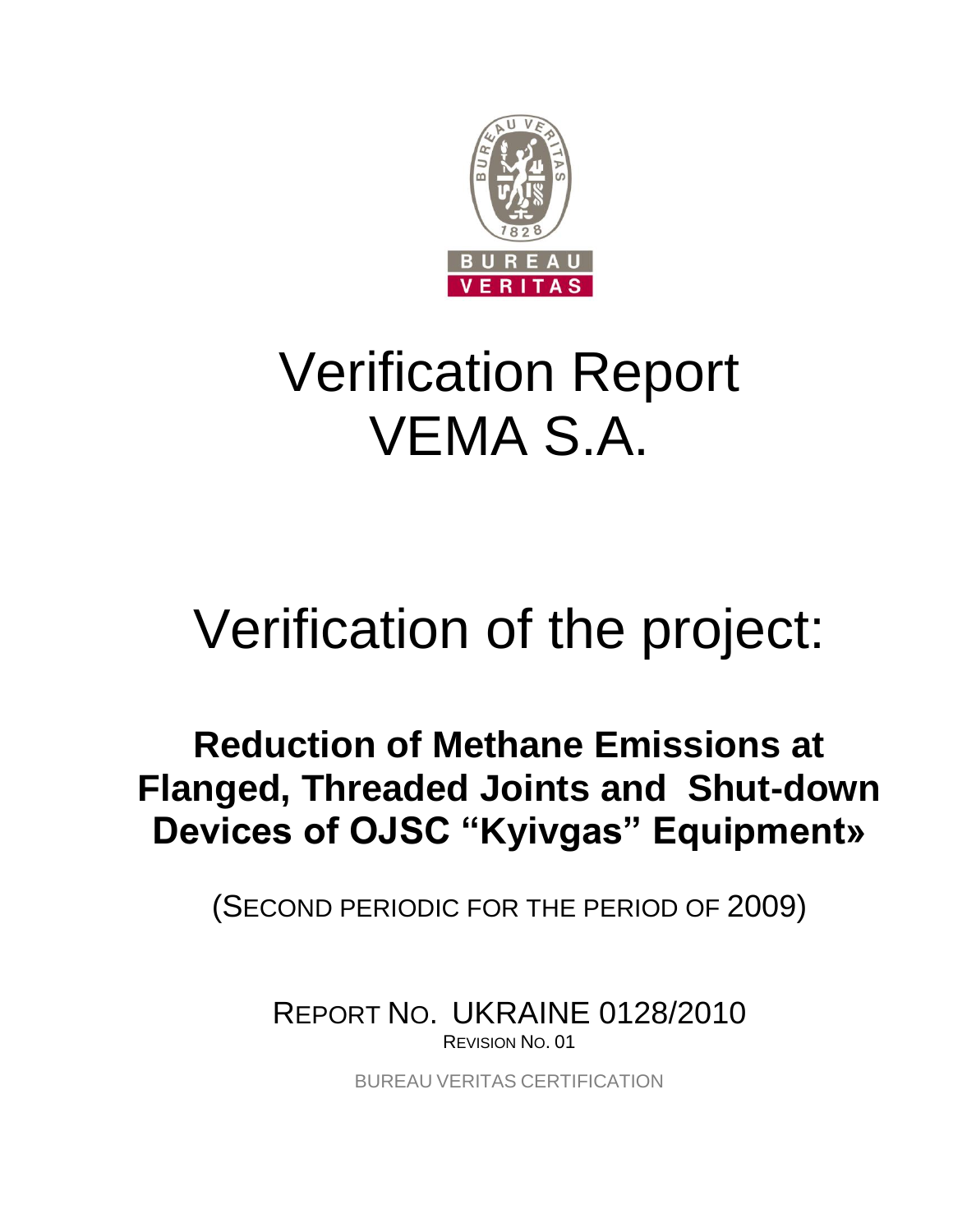

| Date of first issue:<br>03.08.2010.                                                                                                                                                                  |                 | Organizational unit:<br>Holding                                                                 | <b>Bureau Veritas Certification</b>                                                                                                                                                                                                                                                                                                                                                                                                                                                                                                                                                                                                                                                                                                                                                                                                                                                                                                                                                                                                                                                                                                                                                                                                                                                                                                                                                                                                                                                                                                                                                                                                                                                                                                                                                                                                                                                                                                                                                                                                                                                                                                                                                                                                                                                                                                                                                                                        |                     |
|------------------------------------------------------------------------------------------------------------------------------------------------------------------------------------------------------|-----------------|-------------------------------------------------------------------------------------------------|----------------------------------------------------------------------------------------------------------------------------------------------------------------------------------------------------------------------------------------------------------------------------------------------------------------------------------------------------------------------------------------------------------------------------------------------------------------------------------------------------------------------------------------------------------------------------------------------------------------------------------------------------------------------------------------------------------------------------------------------------------------------------------------------------------------------------------------------------------------------------------------------------------------------------------------------------------------------------------------------------------------------------------------------------------------------------------------------------------------------------------------------------------------------------------------------------------------------------------------------------------------------------------------------------------------------------------------------------------------------------------------------------------------------------------------------------------------------------------------------------------------------------------------------------------------------------------------------------------------------------------------------------------------------------------------------------------------------------------------------------------------------------------------------------------------------------------------------------------------------------------------------------------------------------------------------------------------------------------------------------------------------------------------------------------------------------------------------------------------------------------------------------------------------------------------------------------------------------------------------------------------------------------------------------------------------------------------------------------------------------------------------------------------------------|---------------------|
| Client:                                                                                                                                                                                              |                 | Client's representative:                                                                        |                                                                                                                                                                                                                                                                                                                                                                                                                                                                                                                                                                                                                                                                                                                                                                                                                                                                                                                                                                                                                                                                                                                                                                                                                                                                                                                                                                                                                                                                                                                                                                                                                                                                                                                                                                                                                                                                                                                                                                                                                                                                                                                                                                                                                                                                                                                                                                                                                            |                     |
| VEMA S.A.                                                                                                                                                                                            |                 | <b>Fabian Knodel</b>                                                                            |                                                                                                                                                                                                                                                                                                                                                                                                                                                                                                                                                                                                                                                                                                                                                                                                                                                                                                                                                                                                                                                                                                                                                                                                                                                                                                                                                                                                                                                                                                                                                                                                                                                                                                                                                                                                                                                                                                                                                                                                                                                                                                                                                                                                                                                                                                                                                                                                                            |                     |
| Summary:                                                                                                                                                                                             |                 |                                                                                                 |                                                                                                                                                                                                                                                                                                                                                                                                                                                                                                                                                                                                                                                                                                                                                                                                                                                                                                                                                                                                                                                                                                                                                                                                                                                                                                                                                                                                                                                                                                                                                                                                                                                                                                                                                                                                                                                                                                                                                                                                                                                                                                                                                                                                                                                                                                                                                                                                                            |                     |
| Forward Actions Requests (CL, CAR and FAR), presented in Appendix A.<br>emission<br>misstatements.<br>CO2e reductions during period from 01/01/2009 up to 31/12/2009.<br>Manager for Climate Change. | reductions. The | GHG<br>emission                                                                                 | Bureau Veritas Certification has made the verification of the project "Reduction of Methane Emissions at<br>Flanged, Threaded Joints and Shut-down Devices of OJSC "Kyivgas" Equipment" implemented in Kyiv city,<br>Ukraine on the basis of UNFCCC criteria for the JI, as well as criteria given to provide for due project's<br>exploitation, its monitoring and reporting, as well as the host country criteria.<br>The verification scope is defined as a periodic independent review and post determination by the Accredited<br>Independent Entity of the monitored reductions in GHG emissions during defined verification period, and<br>consisted of the following three phases: i) review of the Monitoring Report, Project Design Document and the<br>baseline and monitoring plan; ii) follow-up interviews with project stakeholders; iii) resolution of outstanding<br>issues and the issuance of the final verification report and opinion. The overall verification, from Contract<br>Review to Verification Report & Opinion, was conducted using Bureau Veritas Certification internal procedures.<br>The first output of the verification process is a list of Clarification Requests, Corrective Actions Requests,<br>Verification was conducted on the ground of the monitoring report (for the period from January 1, 2009 till<br>December 31, 2009), monitoring plan, determined PDD, edition 3 as of 07.07.2010 and other accompanying<br>documents produced to the representatives of the Bureau Veritas Certification by the project participants.<br>In summary, Bureau Veritas Certification confirms that the project is implemented as planned and described in<br>project design documents. Installed equipment being essential for generating emission reduction runs reliably<br>and is calibrated appropriately. The monitoring system is in place and the project is ready to generate GHG<br>reduction is<br>calculated<br>Our opinion relates to the project's GHG emissions and resulting GHG emissions reductions reported and<br>related to the valid and registered project baseline and monitoring, and its associated documents. Based on<br>information seen and evaluated we confirm that the implementation of the project has resulted in 1 123 423,94 t<br>On the behalf of verification team, Flavio Gomes, the Bureau Veritas Certification Holding SAS Global Product | without<br>material |
| Report No:<br>UKRAINE/0128/2010                                                                                                                                                                      | JI              | Subject Group:                                                                                  | Key words                                                                                                                                                                                                                                                                                                                                                                                                                                                                                                                                                                                                                                                                                                                                                                                                                                                                                                                                                                                                                                                                                                                                                                                                                                                                                                                                                                                                                                                                                                                                                                                                                                                                                                                                                                                                                                                                                                                                                                                                                                                                                                                                                                                                                                                                                                                                                                                                                  |                     |
| Project title:<br>«Reduction of Methane Emissions at<br>Flanged,<br>Threaded Joints and Shut-down Devices of OJSC<br>"Kyivgas" Equipment»                                                            |                 | Climate Change,<br>Reduction, Verification                                                      | Kyoto Protocol,<br>JI, Emission                                                                                                                                                                                                                                                                                                                                                                                                                                                                                                                                                                                                                                                                                                                                                                                                                                                                                                                                                                                                                                                                                                                                                                                                                                                                                                                                                                                                                                                                                                                                                                                                                                                                                                                                                                                                                                                                                                                                                                                                                                                                                                                                                                                                                                                                                                                                                                                            |                     |
| Work was carried out by:                                                                                                                                                                             |                 |                                                                                                 |                                                                                                                                                                                                                                                                                                                                                                                                                                                                                                                                                                                                                                                                                                                                                                                                                                                                                                                                                                                                                                                                                                                                                                                                                                                                                                                                                                                                                                                                                                                                                                                                                                                                                                                                                                                                                                                                                                                                                                                                                                                                                                                                                                                                                                                                                                                                                                                                                            |                     |
| Team Leader, leading verifier: Flavio Gomes<br>Team Member, verifier:<br>Oleg Skoblyk                                                                                                                |                 | No distribution without permission from the<br>IХI<br>Client or responsible organizational unit |                                                                                                                                                                                                                                                                                                                                                                                                                                                                                                                                                                                                                                                                                                                                                                                                                                                                                                                                                                                                                                                                                                                                                                                                                                                                                                                                                                                                                                                                                                                                                                                                                                                                                                                                                                                                                                                                                                                                                                                                                                                                                                                                                                                                                                                                                                                                                                                                                            |                     |
| Work was verified by:                                                                                                                                                                                |                 |                                                                                                 |                                                                                                                                                                                                                                                                                                                                                                                                                                                                                                                                                                                                                                                                                                                                                                                                                                                                                                                                                                                                                                                                                                                                                                                                                                                                                                                                                                                                                                                                                                                                                                                                                                                                                                                                                                                                                                                                                                                                                                                                                                                                                                                                                                                                                                                                                                                                                                                                                            |                     |
| Ivan Sokolov - Internal Technical Reviewer<br>Number of                                                                                                                                              |                 |                                                                                                 | Limited distribution                                                                                                                                                                                                                                                                                                                                                                                                                                                                                                                                                                                                                                                                                                                                                                                                                                                                                                                                                                                                                                                                                                                                                                                                                                                                                                                                                                                                                                                                                                                                                                                                                                                                                                                                                                                                                                                                                                                                                                                                                                                                                                                                                                                                                                                                                                                                                                                                       |                     |
| Date of this revision:                                                                                                                                                                               | Rev. No.:       | pages:                                                                                          |                                                                                                                                                                                                                                                                                                                                                                                                                                                                                                                                                                                                                                                                                                                                                                                                                                                                                                                                                                                                                                                                                                                                                                                                                                                                                                                                                                                                                                                                                                                                                                                                                                                                                                                                                                                                                                                                                                                                                                                                                                                                                                                                                                                                                                                                                                                                                                                                                            |                     |
| 03/08/2010                                                                                                                                                                                           | 01              | 45                                                                                              | Unrestricted distribution                                                                                                                                                                                                                                                                                                                                                                                                                                                                                                                                                                                                                                                                                                                                                                                                                                                                                                                                                                                                                                                                                                                                                                                                                                                                                                                                                                                                                                                                                                                                                                                                                                                                                                                                                                                                                                                                                                                                                                                                                                                                                                                                                                                                                                                                                                                                                                                                  |                     |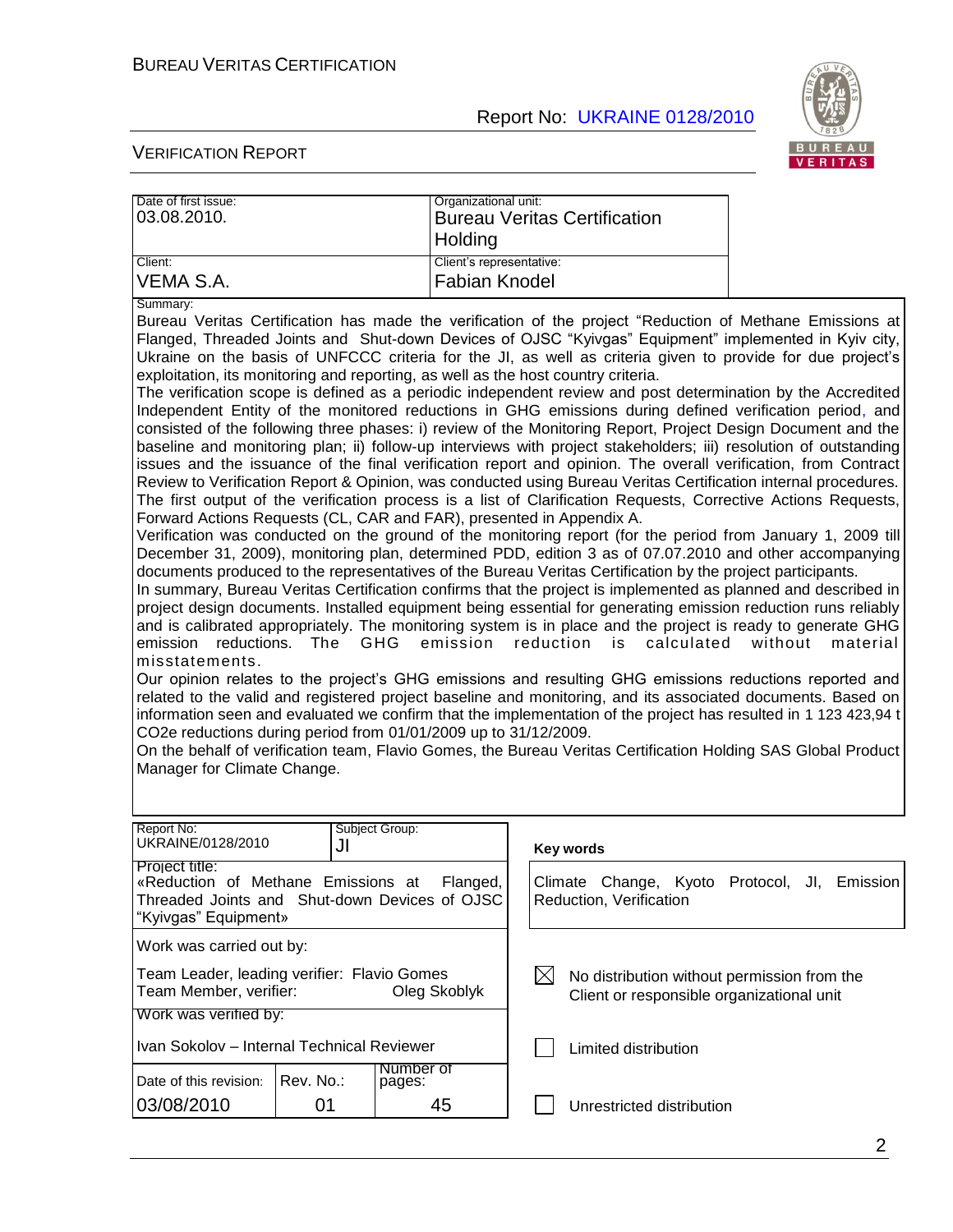

#### VERIFICATION REPORT

#### **Abbreviations**

| <b>AIE</b>      | <b>HAO</b>      | <b>Accredited Independent Entity</b>                                   |  |  |  |  |
|-----------------|-----------------|------------------------------------------------------------------------|--|--|--|--|
| <b>CAR</b>      | ЗКД             | <b>Corrective Action Request</b>                                       |  |  |  |  |
| <b>CL</b>       | 3P              | <b>Clarification Request</b>                                           |  |  |  |  |
| CO <sub>2</sub> | CO <sub>2</sub> | <b>Carbon Dioxide</b>                                                  |  |  |  |  |
| <b>ERU</b>      | <b>OCB</b>      | <b>Emission Reduction Unit</b>                                         |  |  |  |  |
| <b>FAR</b>      | ЗПД             | <b>Forward Action Request</b>                                          |  |  |  |  |
| <b>GHG</b>      | ПΓ              | <b>Green House Gas(es)</b>                                             |  |  |  |  |
| <b>GDP</b>      | ГРП             | <b>Gas Distribution Post</b>                                           |  |  |  |  |
| <b>IETA</b>     | <b>AMTB</b>     | <b>International Emissions Trading Association</b>                     |  |  |  |  |
| JI              | C <sub>B</sub>  | <b>Joint Implementation</b>                                            |  |  |  |  |
| <b>JISC</b>     | <b>KHCB</b>     | <b>Joint Implementation Supervisory Committee</b>                      |  |  |  |  |
| MoV             | 3B              | <b>Means of Verification</b>                                           |  |  |  |  |
| <b>MP</b>       | ΜП              | <b>Monitoring Plan</b>                                                 |  |  |  |  |
| <b>OJSC</b>     | <b>BAT</b>      | <b>Open Joint-Stock Company</b>                                        |  |  |  |  |
| <b>PCF</b>      | ПВФ             | <b>Prototype Carbon Fund</b>                                           |  |  |  |  |
| <b>PDD</b>      | ПТД             | <b>Project Design Document</b>                                         |  |  |  |  |
| <b>UNFCC</b>    | <b>PK3K</b>     | <b>Nations Framework Convention</b><br>United<br>for<br><b>Climate</b> |  |  |  |  |
| C               | OOH             | Change                                                                 |  |  |  |  |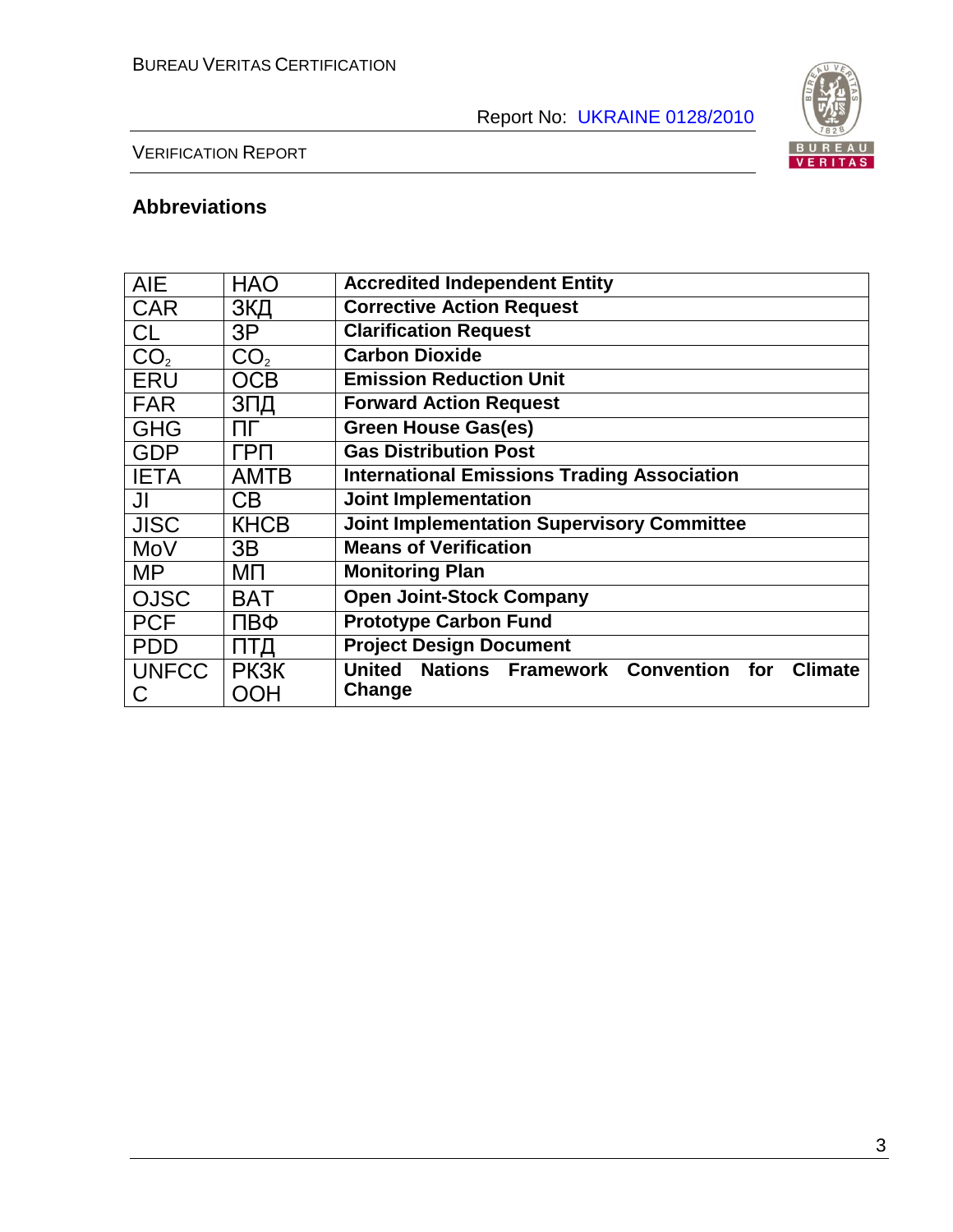

#### VERIFICATION REPORT

#### Table of contents

| 1 <sub>1</sub> | Introduction                                                                | 4  |  |
|----------------|-----------------------------------------------------------------------------|----|--|
| 1.1            | Objective                                                                   | 5  |  |
| 1.2            | Scope                                                                       | 6  |  |
| 1.3            | <b>Project Description</b>                                                  | 6  |  |
|                |                                                                             |    |  |
| $\overline{2}$ | Methodology                                                                 | 9  |  |
| 2.1            | <b>Review of Documents</b>                                                  | 11 |  |
| 2.2            | Follow-up Interviews                                                        | 11 |  |
| 2.3            | Resolution of Clarification, Corrective and Forward Action                  |    |  |
|                | Requests                                                                    | 12 |  |
| 3              |                                                                             |    |  |
| 3.1            | Remaining issues CLs, CARs, FARs from previous determination.1214           |    |  |
| 3.2            | <b>Project Implementation</b>                                               | 14 |  |
| 3.3            | Internal and External Data                                                  | 15 |  |
| 3.4            | <b>Environmental and Social Indicators</b>                                  | 19 |  |
| 3.5            | Management and Operational System                                           | 20 |  |
| 3.6            | <b>Completeness of Monitoring</b>                                           | 19 |  |
| 3.7            | <b>Accuracy of Emission Reduction Calculations</b>                          | 20 |  |
| 3.8            | Quality Evidence to Determine Emissions Reductions                          | 21 |  |
| 3.9            | Management System and Quality Assurance                                     | 21 |  |
| $\overline{4}$ |                                                                             |    |  |
| 5              | <b>CONCLUSION ON SECOND PERIODIC VERIFICATION FOR 200924ОШИБКА! ЗАКЛАД!</b> |    |  |
| 6              |                                                                             |    |  |
|                |                                                                             |    |  |
|                |                                                                             |    |  |
|                | APPENDIX C: DOCUMENTS CHECKED DURING VERIFICATION 44                        |    |  |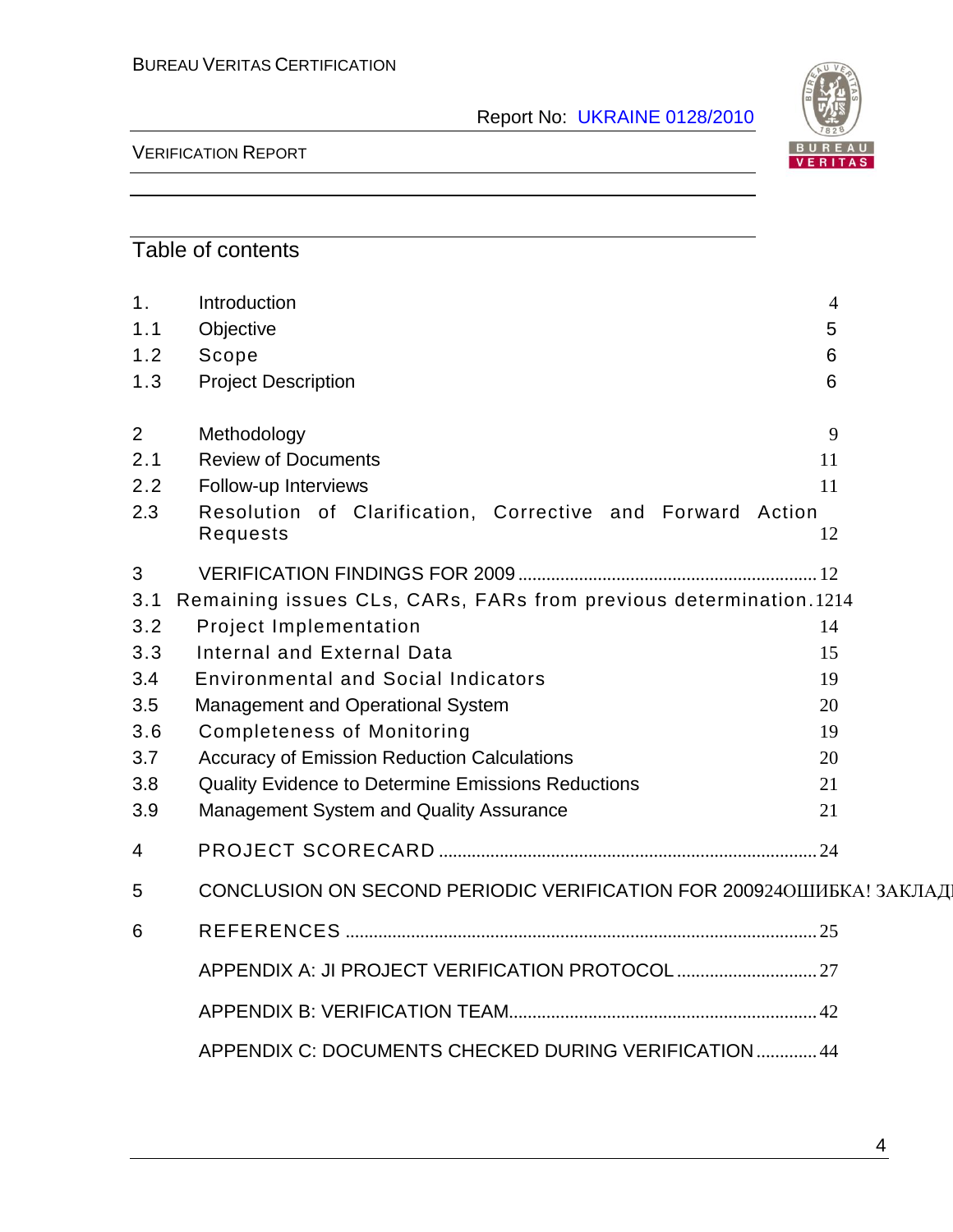

VERIFICATION REPORT

#### **1. INTRODUCTION**

VEMA S.A. has commissioned Bureau Veritas Certification Holding SAS to verify the emissions reductions of its JI project "Reduction of Methane Emissions at Flanged, Threaded Joints and Shut-down Devices of OJSC "Kyivgas" Equipment" in Kyiv city, Ukraine, according to the UNFCCC requirements of host party.

This report summarizes the findings of the verification of the project, performed on the basis of criteria given to provide for consistent project operations, monitoring and reporting, and contains a statement for the verified emission reductions. The order includes the initial and first periodic verification of the project.

This report is based on requirements as to the Initial Verification Report Template (Version 3.0, December 2003) and Periodic Verification Report Template (Version 3.0, December 2003), both part of the Validation and Verification Manual (VVM) published by International Emission Trading Association (IETA).

Initial verification and verification of reductions for 2005 -2007 has been performed as one integrated activity. It consisted of review of the project documents including PDD, monitoring plan, determination report, monitoring report and further documentation.Project determination was conducted by Bureau Veritas Certification Holding SAS. Determination results are given in the report No. 0125/2010: Determination of the project " Reduction of Methane Emissions at Flanged, Threaded Joints and Shut-down Devices of OJSC "Kyivgas" Equipment", Ukraine, as of July 7, 2010. The results of early credits verification are presented in the report No. 0126/2010: Determination of the project "Reduction of Methane Emissions at Flanged, Threaded Joints and Shut-down Devices of OJSC "Kyivgas" Equipment", Ukraine, as of August 3, 2010 and results of the verififcation for 2008 – report No. 0127/2010: Determination of the project "Reduction of Methane Emissions at Flanged, Threaded Joints and Shut-down Devices of OJSC "Kyivgas" Equipment", Ukraine, as of August 3, 2010. The project was approved by the National Environmental Investment Agency of Ukraine and Swiss Federal Office for the Environment.

#### **1.1 Objective**

Verification is the periodic independent review and ex post determination by the AIE of the monitored reductions in GHG emissions during defined verification period.

The objective of verification can be divided in Initial Verification and Periodic Verification.

Initial Verification: The objective of an initial verification is to verify that the project is implemented as planned, to confirm that the monitoring system is in place and fully functional, and to assure that the project will generate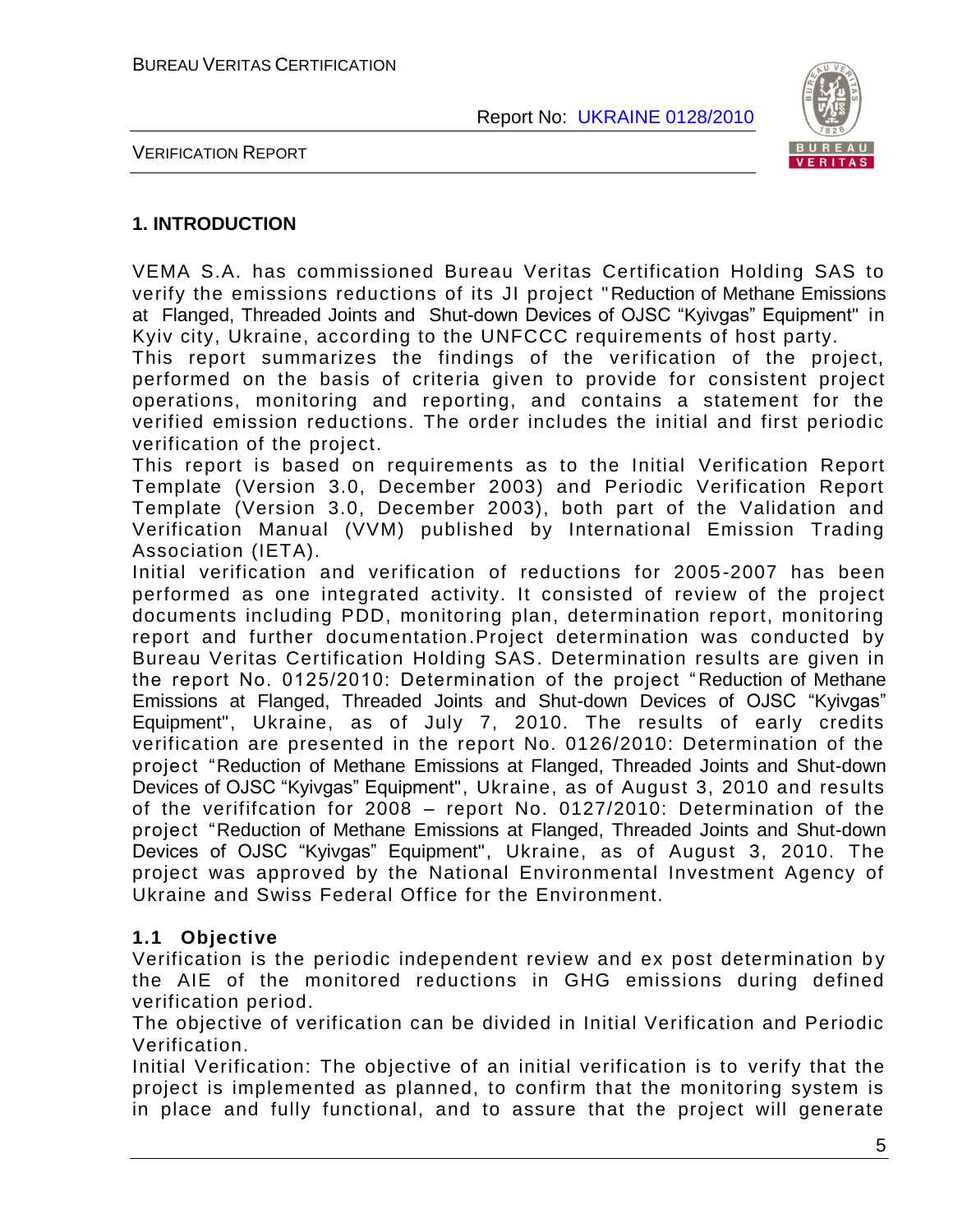

VERIFICATION REPORT

verifiable emission reductions. A separate initial verification prior to the project entering into regular operations is not a mandatory requirement.

Periodic Verification: The objective of the periodic verification is to verify that actual monitoring systems and procedures are in compliance with the monitoring systems and procedures described in the monitoring plan; furthermore the periodic verification evaluates the GHG emission reduction data and express a conclusion with a high, but not absolute, level of assurance about whether the reported GHG emission reduction data is free of material misstatements; and verifies that the reported GHG emission data is sufficiently supported by evidence, i.e. monitoring records. If no prior initial verification has been carried out, the objective of the first periodic verification also includes the objectives of the initial verification.

The verification follows UNFCCC criteria referring to the Kyoto Protocol criteria, the JI/CDM rules and modalities, and the subsequent decisions by the JISC, as well as the host country criteria.

#### **1. 2 Scope**

Verification scope is defined as an independent and objective review and ex post determination by the AIE of the monitored reductions in GHG emissions. The verification is based on the submitted monitoring report and the determinated project design document including the project"s baseline study and monitoring plan and other relevant documents. The information in these documents is reviewed against Kyoto Protocol requirements, UNFCCC rules and associated interpretations. Bureau Veritas Certification uses the recommendations stated in the Validation and Verification Manual for assessment of the project implementation risks and generation of emission reduction units (ERUs).

The verification is meant to check the project monitoring for accurate assessment towards reductions in the GHG emissions.

The verification team has been provided with a Monitoring Report version 1 (as of 17.06.2010) and version 2 (as of 29.07.2010) for the period from January 1, 2009 to December 31, 2009 inclusive.

#### **1.3 Project description**

OJSC "Kyivgas" is the company providing natural gas transportation and supply to industrial and domestic consumers as well as to population in the city of Kyiv.

The structure of current gas transport rates regulated by the government does not include depreciation and investment needs of gas distribution enterprises, which does not ensure receipt of funds for performance of necessary repair works and modernization of gas networks, purchase of appropriate engineering equipment and components, and also results in increase of natural gas leakage at the objects of OJSC "Kyivgas".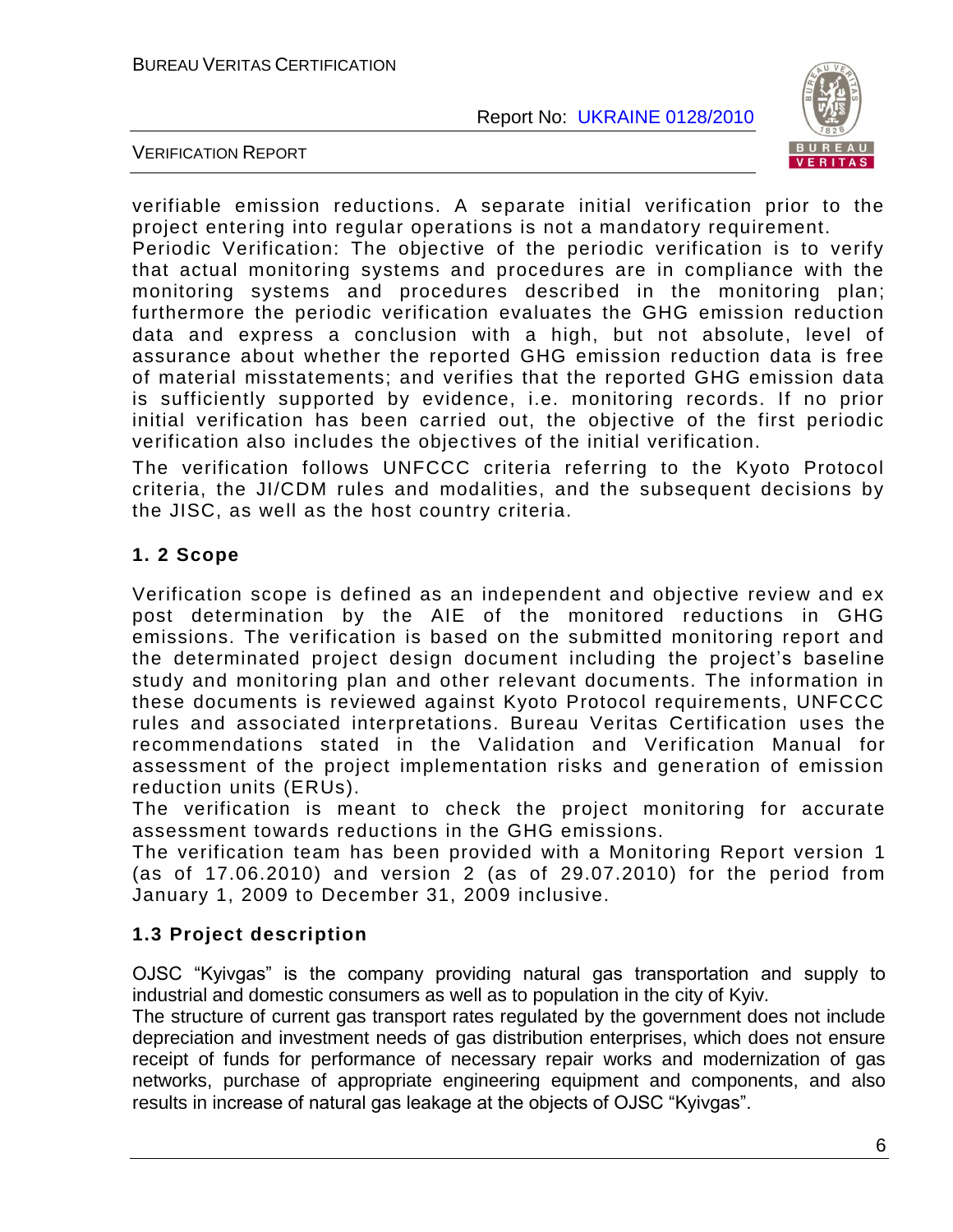

VERIFICATION REPORT

Application of JI project mechanisms provided by Kyoto Protocol was planned before the beginning of implementation of this project.

Project activities include reduction of methane leakage which is the result of faulty sealing of ground and underground fittings implemented at the switch mechanisms (bolts, cocks, valves), flange and threaded joints of gas pipelines of OJSC "Kyivgas" in the amount of 60 613pieces.

Types and quantity of fittings are given in the Table 1:

| No.              | Type of devices (type of joint)                                                    | Quantity<br>οf<br>devices,<br>pcs. |
|------------------|------------------------------------------------------------------------------------|------------------------------------|
| $\overline{1}$ . | Shut-down devices in gas wells- block valves (flanged joint)                       | 6447                               |
| 2.               | Ground shut-down devices - block valves (flanged joint)                            | 10451                              |
| 3.               | Electrical insulating flanges (flanged joint)                                      | 22120                              |
| 4.               | Underground shut-down devices of well-less plant - block valves<br>(flanged joint) | 3739                               |
| 5.               | Ground shut-down devices - cocks (threaded joint)                                  | 17856                              |
| In total         |                                                                                    | 60613                              |

#### *Table 1. Quantity of fittings by type involved in the Project*

Within the scope of the project for repair of equipment, for the purpose of methane leakage elimination, modern compacting materials will be used, replacing service and repair practice based on rubberized asbestos fabric and rubber gaskets, and compacting padding made of cotton fibre with fat soakage and asbestos graphite filler. This practice does not give long-term effect, which leads to additional methane leakage. In addition to reduction of methane leakage, the project activity will lead to reduction of technical leaks of natural gas (and thus, to reduction of financial costs), and will contribute to improvement of environmental situation, to reduction of the risk of accidents, especially for in-house gas pressure regulators and overland gas pipelines.

The project activity includes:

Implementation of purposeful examination and technical maintenance (PETM) of all switch mechanisms (bolts, cocks, valves), flange and threaded joints – modern and the most economically effective practice, which allows not only detection of leaking areas, but also determination of leakage volume (i.e., potential volume of gas leakage reduction). This key information is required for substantiation of efficiency of repair works and priority choice of its objects, which is important under short financing for elimination of all leakages. This activity will include purchase and calibration of modern measuring equipment, appropriate training of employees, development of monitoring map for each switch mechanism, flange and threaded joint of gas distribution network, with the list of all equipment components to be regularly examined, creation of leakage data collection and storage system, and implementation of internal audit and quality system for elimination and accounting of methane leakage.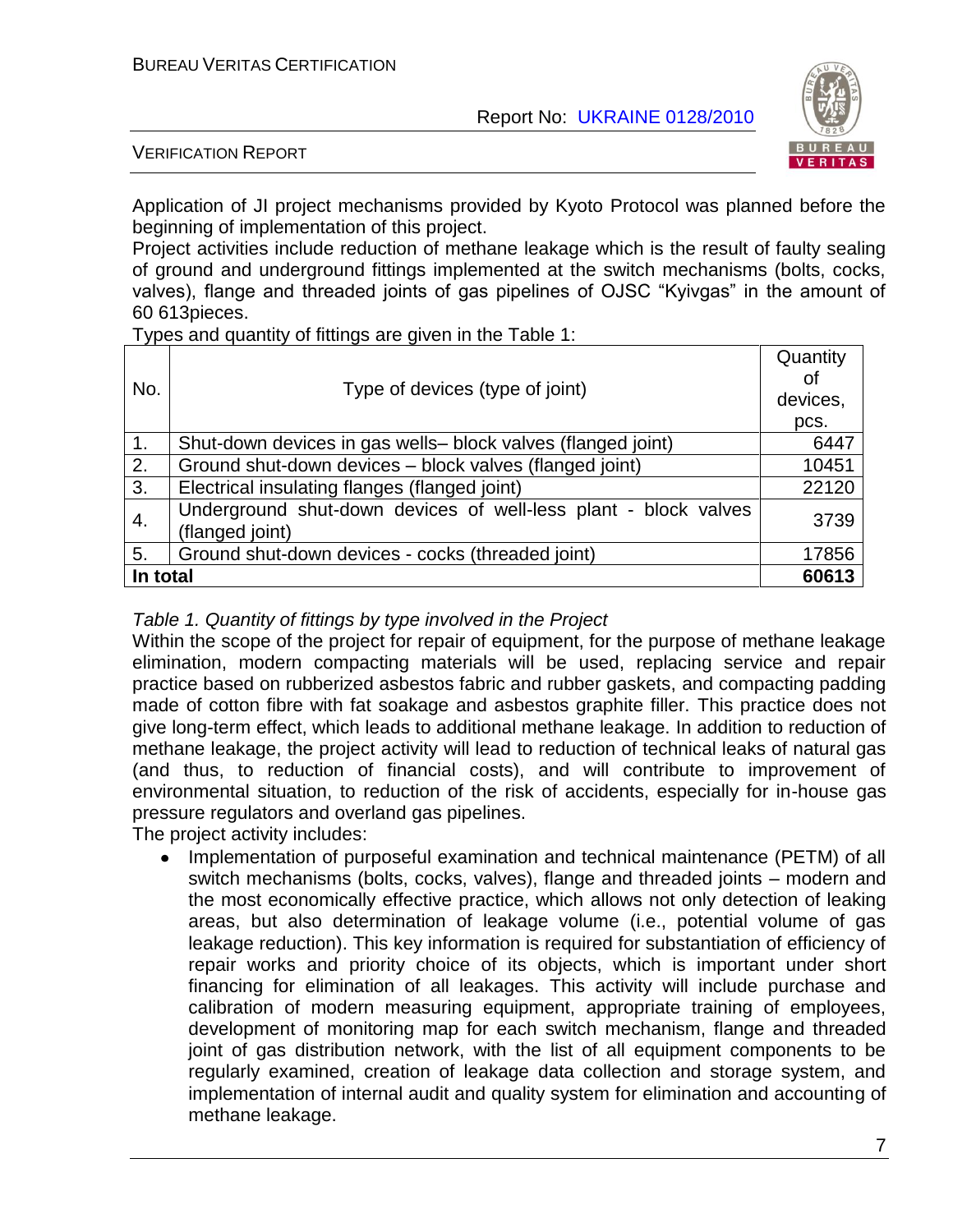VERIFICATION REPORT



- Detection and measurement of leakage: Monitoring system of leaks at all switch mechanisms (bolts, cocks, valves), flange and threaded joints, including eliminated leaks (repaired components of equipment). Monitoring will be done on a regular basis (once in four days or once per week – depending on the type of equipment) by specially trained staff. Each component will be checked according to the monitoring map, and detected leakage will be duly marked with individual number; gas leakage volumes will be measured and registered in the database.
- Elimination of all detected leakages: repairs of leaking equipment under this project  $\bullet$ will vary from replacement of gaskets and wedge valves, use of new compactors or sealing materials, to capital repairs and replacement of the equipment. Repaired equipment components will be regularly checked as a part of a standard monitoring program (see above) to make sure they have not become the source of leakage again.

#### **2 METHODOLOGY**

The verification is as a preliminary review of the documents, field visit including discussions and interviews with selected experts and stakeholders. Verification protocol is used as part of the verification. In order to ensure transparency, a verification protocol was customized for the project, according to the Validation and Verification Manual (IETA/PCF). The protocol shows, in a transparent manner, criteria (requirements), means of verification and the results from verifying the identified criteria. It details and clarifies the requirements the project is expected to meet. It ensures a transparent verification process.

The verification protocol consists of one table of Initial Verification and four tables of Periodic verification. The different columns in these tables are described in Figure 1.

The overall verification according to the Contract of Verification was conducted using Bureau Veritas Certification procedures.

The completed verification protocol is enclosed in Appendix A to this report .

| <b>Initial Verification Protocol Table 1</b> |                                                                    |                                                                              |                                                                                                                                                                                                                   |  |  |  |
|----------------------------------------------|--------------------------------------------------------------------|------------------------------------------------------------------------------|-------------------------------------------------------------------------------------------------------------------------------------------------------------------------------------------------------------------|--|--|--|
| <b>Objective</b>                             | <b>Reference</b>                                                   | <b>Comments</b>                                                              | <b>Conclusion (CARs/FARs)</b>                                                                                                                                                                                     |  |  |  |
| The requirements the<br>project must meet    | Gives reference to<br>where<br>the<br>requirement<br>İS.<br>found. | Description<br>circumstances and<br>comments<br>further<br>on the conclusion | of   This is either acceptable based on  <br>evidence provided (OK), or a<br>Corrective Action Request (CAR).<br>Forward Action Request (FAR)<br>indicates essential risks for further<br>periodic verifications. |  |  |  |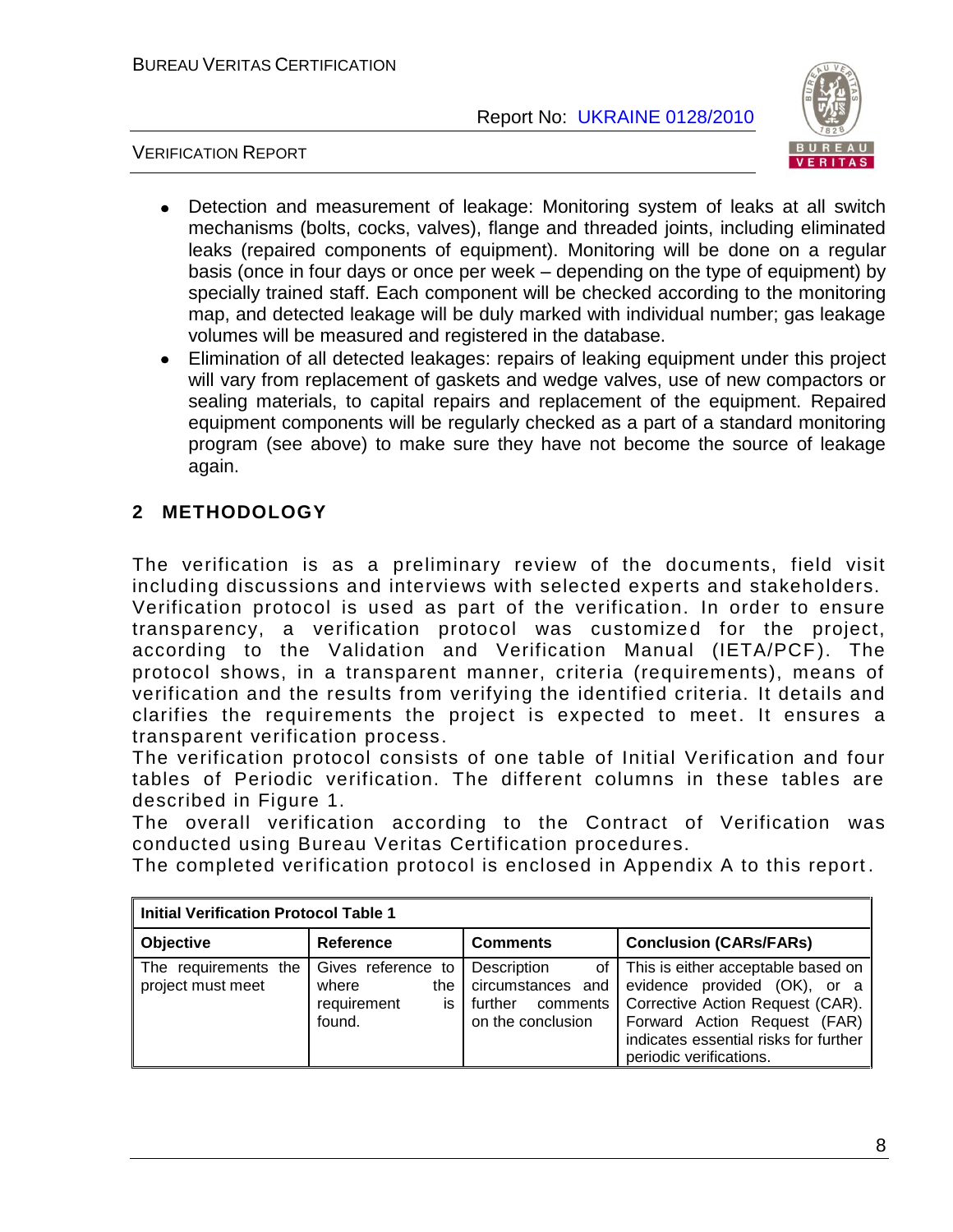

| <b>Periodic Verification Protocol Table 2: Data Management System/Controls</b>                                                                                                                                                                                                                                                                              |                                                                                                                                                                                                                                                                                                                                                             |                                                                                                                                                                                                                                                                                                                                                                                                                                                                                                                                 |  |  |  |
|-------------------------------------------------------------------------------------------------------------------------------------------------------------------------------------------------------------------------------------------------------------------------------------------------------------------------------------------------------------|-------------------------------------------------------------------------------------------------------------------------------------------------------------------------------------------------------------------------------------------------------------------------------------------------------------------------------------------------------------|---------------------------------------------------------------------------------------------------------------------------------------------------------------------------------------------------------------------------------------------------------------------------------------------------------------------------------------------------------------------------------------------------------------------------------------------------------------------------------------------------------------------------------|--|--|--|
| Identification of potential<br>reporting risk                                                                                                                                                                                                                                                                                                               | Identification,<br>assessment and testing<br>of management controls                                                                                                                                                                                                                                                                                         | Areas of residual risks                                                                                                                                                                                                                                                                                                                                                                                                                                                                                                         |  |  |  |
| The project operator's data<br>management system/controls<br>assessed to<br>identify<br>are<br>reporting risks and to assess<br>the<br>data<br>management<br>system's/control's ability to<br>mitigate reporting risks. The<br><b>GHG</b><br>data<br>management<br>system/controls are assessed<br>the<br>against<br>expectations<br>detailed in the table. | A score is assigned as<br>follows:<br>Full - all best-<br>practice<br>expectations are<br>implemented.<br>Partial<br>$\bullet$<br>a<br>proportion of the<br>practice<br>best<br>expectations<br>is.<br>implemented<br>Limited<br>this<br>$\mathbf{r}$<br>$\bullet$<br>should be given if<br>little or none of<br>the<br>system<br>component is in<br>place. | Description of circumstances and further<br>commendation to the conclusion. This is<br>either acceptable based on evidence<br>provided (OK), or a Corrective Action<br>Request (CAR) of risk or non compliance<br>with stated requirements. The corrective<br>action requests are numbered<br>and<br>presented to the client in the verification<br>Verification<br>report. The<br>Initial<br>has<br>Forward<br>additional<br>Action<br>Requests<br>(FAR). FAR indicates essential risks for<br>further periodic verifications. |  |  |  |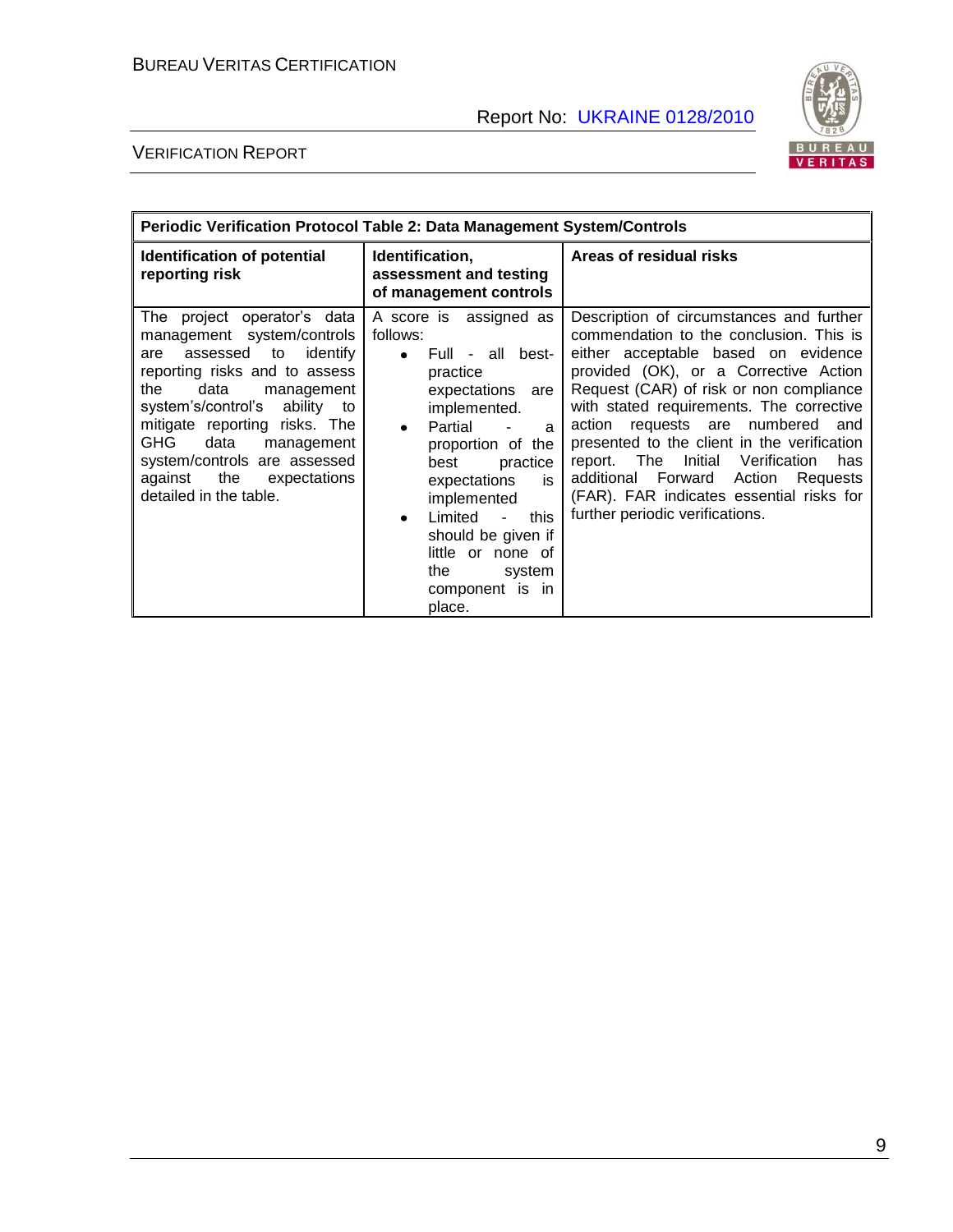

| Periodic Verification Protocol Table 3: GHG calculation procedures and management control<br>testing                                                                                                                                                                                                                                                                                                                                                                                                                                                                                                                                                                                                                                                                                                                                                                                                                                                                                                                                                                                                                                                                                                                |                                                                                                                                                                                                                                                                                                                                                                                                                                                                                                                                                                                                                                                                                                                                                                                                                                                                                                                                                                                                                                                                                                                                                                                                                                                                                                                                                                        |                                                                                                                                                                                                                                                                                                                           |  |  |  |
|---------------------------------------------------------------------------------------------------------------------------------------------------------------------------------------------------------------------------------------------------------------------------------------------------------------------------------------------------------------------------------------------------------------------------------------------------------------------------------------------------------------------------------------------------------------------------------------------------------------------------------------------------------------------------------------------------------------------------------------------------------------------------------------------------------------------------------------------------------------------------------------------------------------------------------------------------------------------------------------------------------------------------------------------------------------------------------------------------------------------------------------------------------------------------------------------------------------------|------------------------------------------------------------------------------------------------------------------------------------------------------------------------------------------------------------------------------------------------------------------------------------------------------------------------------------------------------------------------------------------------------------------------------------------------------------------------------------------------------------------------------------------------------------------------------------------------------------------------------------------------------------------------------------------------------------------------------------------------------------------------------------------------------------------------------------------------------------------------------------------------------------------------------------------------------------------------------------------------------------------------------------------------------------------------------------------------------------------------------------------------------------------------------------------------------------------------------------------------------------------------------------------------------------------------------------------------------------------------|---------------------------------------------------------------------------------------------------------------------------------------------------------------------------------------------------------------------------------------------------------------------------------------------------------------------------|--|--|--|
| <b>Identification</b><br>of<br>potential<br>reporting risk                                                                                                                                                                                                                                                                                                                                                                                                                                                                                                                                                                                                                                                                                                                                                                                                                                                                                                                                                                                                                                                                                                                                                          | Identification,<br>and<br>assessment<br>testing of management controls                                                                                                                                                                                                                                                                                                                                                                                                                                                                                                                                                                                                                                                                                                                                                                                                                                                                                                                                                                                                                                                                                                                                                                                                                                                                                                 | Areas of residual risks                                                                                                                                                                                                                                                                                                   |  |  |  |
| Identify and list potential reporting<br>risks based on an assessment of<br>emission<br>estimation<br>the<br>procedures, i.e.<br>the calculation methods,<br>➤<br>raw data collection and<br>➤<br>of<br>supporting<br>sources<br>documentation,<br>reports/databases/informat<br>➤<br>ion systems from which<br>data is obtained.<br>Identify key source data. Examples<br>of source data include metering<br>monitors,<br>records,<br>process<br>operational<br>logs,<br>laboratory/analytical<br>data,<br>accounting records, utility data and<br>vendor data. Check appropriate<br>calibration and maintenance of<br>equipment, and assess the likely<br>accuracy of data supplied.<br>Focus on those risks that impact<br>the accuracy, completeness and<br>consistency of the reported data.<br>Risks are weakness in the GHG<br>calculation<br>systems<br>and<br>may<br>include:<br>➤<br>transfer<br>οf<br>manual<br>data/manual calculations,<br>unclear origins of data,<br>➤<br>➤<br>due<br>accuracy<br>to<br>technological limitations,<br>lack of appropriate data<br>protection measures. For<br>example,<br>protected<br>calculation<br>cells<br>in<br>and/or<br>spreadsheets<br>password restrictions | Identify the key controls for each area<br>with potential reporting risks. Assess<br>the adequacy of the key controls and<br>eventually test that the key controls are<br>actually in operation.<br>Internal<br>controls<br>include<br>(not<br>exhaustive):<br>$\triangleright$ Understanding<br>οf<br>responsibilities and roles<br>Reporting, reviewing<br>➤<br>and<br>formal<br>management<br>approval of data;<br>Procedures<br>for<br>ensuring<br>➤<br>completeness,<br>data<br>conformance with reporting<br>guidelines, maintenance of<br>data trails etc.<br>$\blacktriangleright$<br>Controls<br>to<br>ensure<br>the<br>arithmetical accuracy of the<br>GHG data generated and<br>records<br>accounting<br>e.g.<br>internal<br>audits,<br>and<br>checking/<br>review<br>procedures;<br>Controls over the computer<br>➤<br>information systems;<br>➤<br>Review<br>processes<br>for<br>identification<br>and<br>understanding<br>key<br>οf<br>parameters<br>and<br>process<br>implementation of calibration<br>maintenance regimes<br>Comparing and analysing the<br>➤<br>data with previous periods,<br>GHG<br>targets and benchmarks.<br>When testing the specific internal<br>controls, the following questions are<br>considered:<br>1. Is the control designed properly to<br>ensure that it would either prevent<br>detect<br>and<br>correct<br>or<br>any | Identify areas of residual<br>risks,<br>i.e.<br>areas<br>οf<br>potential reporting risks<br>there<br>where<br>are<br>no<br>adequate<br>management<br>controls<br>mitigate<br>to<br>potential reporting risks<br>Areas<br>where<br>data<br>accuracy, completeness<br>and consistency could be<br>improved are highlighted. |  |  |  |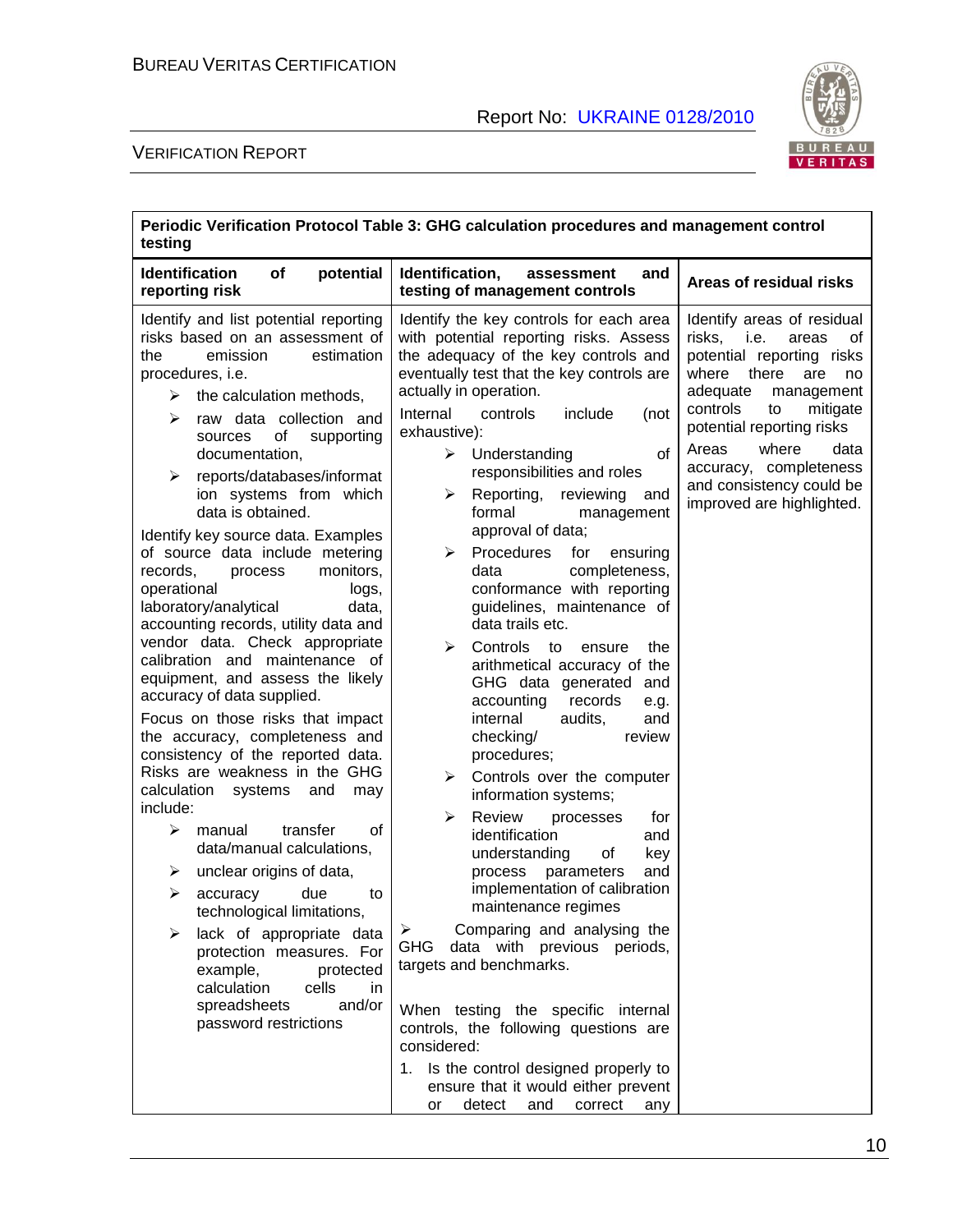

|  | significant misstatements?                                                                                                                                     |  |
|--|----------------------------------------------------------------------------------------------------------------------------------------------------------------|--|
|  | 2. To what extent have the internal<br>controls been implemented<br>according to their design;                                                                 |  |
|  | 3. To what extent have the internal<br>controls (if existing) functioned<br>properly (policies and procedures<br>have been followed) throughout<br>the period? |  |
|  | 4. How does management assess<br>the internal control as reliable?                                                                                             |  |

| testing                                                                                                                                                                                        |                                                                                                                                                                                                                                                                                                                                                                                                                                                                                                                                           | Periodic Verification Protocol Table 4: Detailed audit testing of residual risk areas and random                                                                                                                                                                                                                                                                                                                                                                                                                                                                                                                                                                                                                                                                                                                                                                                                                                                                                                                                                                                                                                                                                                                                              |
|------------------------------------------------------------------------------------------------------------------------------------------------------------------------------------------------|-------------------------------------------------------------------------------------------------------------------------------------------------------------------------------------------------------------------------------------------------------------------------------------------------------------------------------------------------------------------------------------------------------------------------------------------------------------------------------------------------------------------------------------------|-----------------------------------------------------------------------------------------------------------------------------------------------------------------------------------------------------------------------------------------------------------------------------------------------------------------------------------------------------------------------------------------------------------------------------------------------------------------------------------------------------------------------------------------------------------------------------------------------------------------------------------------------------------------------------------------------------------------------------------------------------------------------------------------------------------------------------------------------------------------------------------------------------------------------------------------------------------------------------------------------------------------------------------------------------------------------------------------------------------------------------------------------------------------------------------------------------------------------------------------------|
| residual<br>οf<br><b>Areas</b><br>risks                                                                                                                                                        | verification<br><b>Additional</b><br>testing performed                                                                                                                                                                                                                                                                                                                                                                                                                                                                                    | <b>Conclusions</b><br><b>Requiring</b><br><b>Areas</b><br>and<br>Improvement<br>(including Forward Action Requests)                                                                                                                                                                                                                                                                                                                                                                                                                                                                                                                                                                                                                                                                                                                                                                                                                                                                                                                                                                                                                                                                                                                           |
| List the residual areas<br>of risks (Table 2 where<br>detailed audit testing<br>is necessary.<br>addition,<br>other<br>In.<br>material areas may be<br>selected for detailed<br>audit testing. | additional<br>verification<br>The<br>testing performed is described.<br>Testing may include:<br>Sample cross checking of<br>1.<br>manual transfers of data<br>2.<br>Recalculation<br>3.<br>Spreadsheet<br>'walk<br>throughs' to check links<br>and equations<br>Inspection of calibration<br>4.<br>and maintenance records<br>for key equipment<br>Check<br>≻<br>sampling<br>analysis results<br><b>Discussions</b><br>⋗<br>with<br>engineers<br>process<br>who<br>have<br>detailed<br>knowledge of process<br>uncertainty/error<br>bands | Errors and uncertainty can be due to a<br>number of reasons:<br>Calculation errors. These may be due<br>≻<br>to inaccurate manual transposition, use of<br>inappropriate<br>emission<br>factors<br>or<br>assumptions etc.<br>≻<br>Lack of clarity in the monitoring plan.<br>This could lead to inconsistent approaches to<br>calculations or scope of reported data.<br>Technological limitations. There may<br>➤<br>inherent uncertainties (error<br>bands)<br>be<br>associated with the methods<br>used to<br>measure emissions e.g. use of particular<br>equipment such as meters.<br>$\triangleright$ Lack of source data.<br>Data for some<br>sources may not be cost effective or practical<br>to collect.<br>This may result in the use of<br>default data which has been derived based<br>on certain assumptions/conditions and which<br>will therefore have varying applicability in<br>different situations.<br>The first and second categories are explored<br>with the site personnel, based on their<br>knowledge and experience of the processes.<br>High risk process parameters or source data<br>(i.e. those with a significant influence on the<br>reported data, such as meters) are reviewed<br>for these uncertainties. |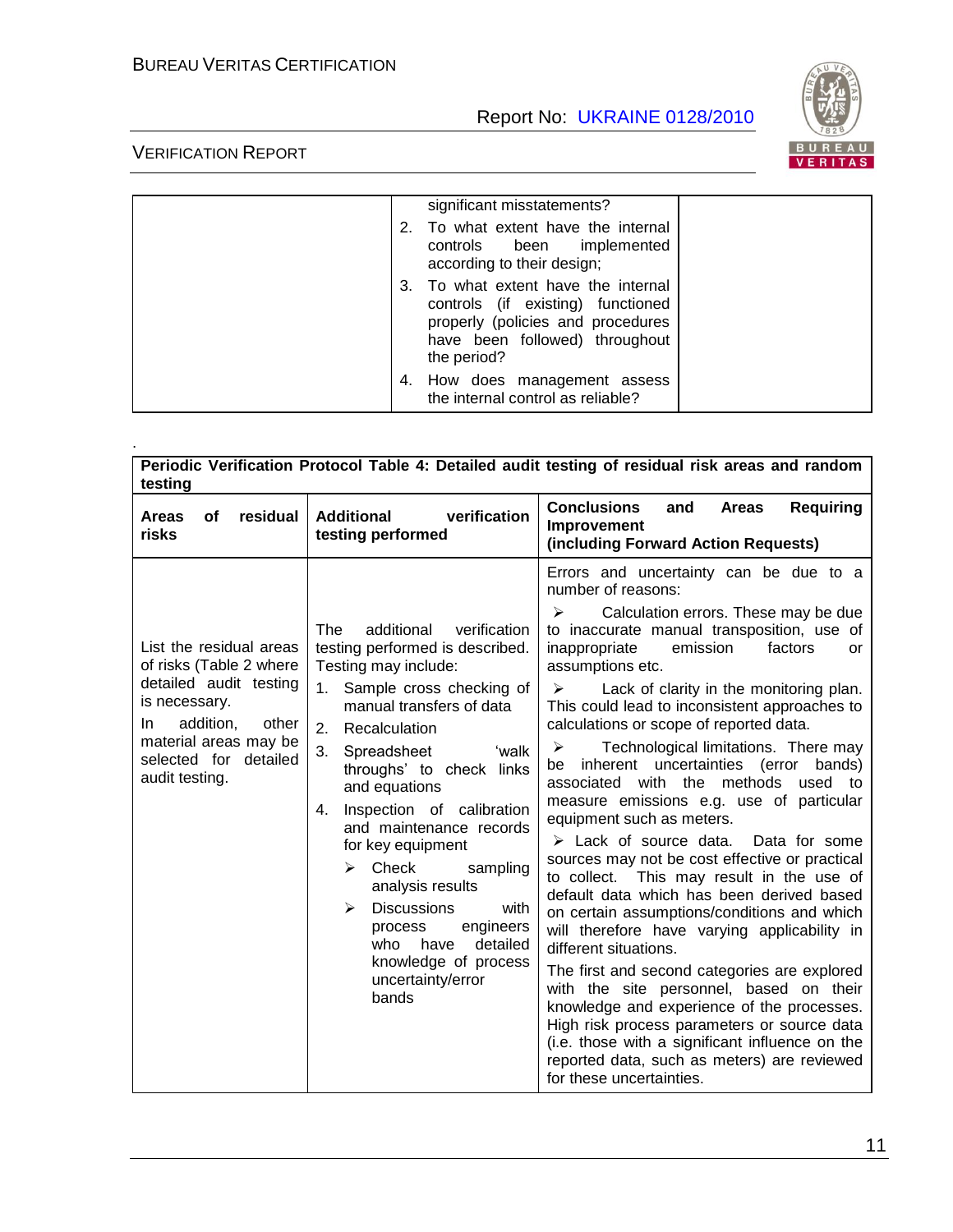

#### VERIFICATION REPORT

| Verification Protocol Table 5: Resolution of Corrective Action and Clarification Requests                                                                                            |                                                                                                                                                                                      |                                                                                                                                                                                             |                                                                                                                                                                                                                         |  |  |
|--------------------------------------------------------------------------------------------------------------------------------------------------------------------------------------|--------------------------------------------------------------------------------------------------------------------------------------------------------------------------------------|---------------------------------------------------------------------------------------------------------------------------------------------------------------------------------------------|-------------------------------------------------------------------------------------------------------------------------------------------------------------------------------------------------------------------------|--|--|
| clarifications<br>Report<br>and corrective action<br>requests                                                                                                                        | Ref. to checklist<br>question in tables<br>2/3                                                                                                                                       | Summary of project<br>owner response                                                                                                                                                        | <b>Verification conclusion</b>                                                                                                                                                                                          |  |  |
| If the conclusions from<br>Verification<br>the<br>are<br>either<br>a Corrective<br>Action<br>Request or a<br>Clarification<br>Request,<br>these should be listed in<br>this section. | Reference<br>the<br>to<br>checklist<br>question<br>number in Tables 2, 3<br>and 4 where<br>the<br>Corrective<br>Action<br>Request<br>or<br>Clarification<br>Request<br>is explained. | The<br>responses given<br>by the Client or other<br>project participants<br>during<br>the<br>communications<br>with<br>verification team<br>the<br>should be summarized<br>in this section. | <b>This</b><br>should<br>section<br>summarize the verification<br>team's responses and final<br>conclusions.<br><b>The</b><br>conclusions should also be<br>included in Tables 2, 3 and<br>4, under "Final Conclusion". |  |  |

Figure 1 Verification protocol tables

#### **2.1 Review of Documents**

AIE reviewed Monitoring report, version 1, submitted by the VEMA S.A., and additional documents related to the project design and baseline as to the requirements of Ukrainian Laws, PDD, methodology and Kyoto Protocol.

The verification findings presented in this report relate to the PDD version 03 and Project Monitoring Report version 01.

According to the verification results the project"s participants issued the Monitoring report, version 02 as of 29.07.2010, which is final.

#### **2.2 Follow-up Interviews**

On 20/07/2010 verifiers of "Bureau Veritas Certification Holding SAS" performed interviews with project stakeholders to confirm selecte d information and to resolve issues identified in the document review. Representatives of OJSC «Kyivgas» were interviewed. The main topics of the interviews are summarized in Table 1.1.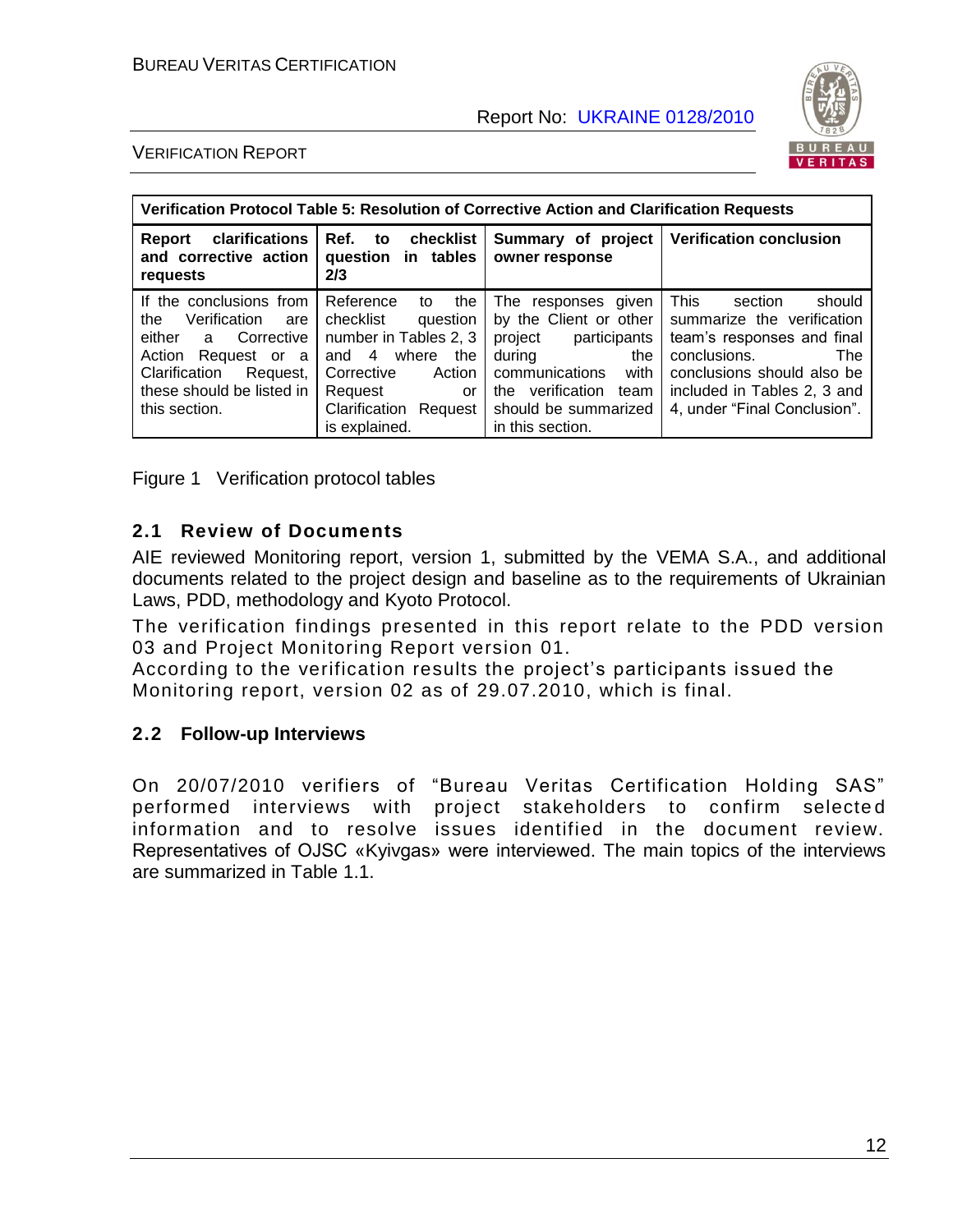

VERIFICATION REPORT

#### **Table 1 Interview topics**

| <b>Interviewed organization</b>                           | <b>Interviews Topics</b>                                                                                                                                |  |
|-----------------------------------------------------------|---------------------------------------------------------------------------------------------------------------------------------------------------------|--|
| OJSC «Kyivgas»                                            | Organizational structure.<br>Personal responsibility.<br>Training of personnel.<br>Quality management procedures.<br>Repair of the equipment (records). |  |
|                                                           | Metering equipment control.<br>Metering record keeping system, database.                                                                                |  |
| Local Stakeholder:<br><b>Heat Network Administration:</b> | Social impacts.<br>Environmental impacts.                                                                                                               |  |
| Consultant:<br>OJSC «Kyivgas»<br>VEMA S.A.                | Baseline methodology.<br>Monitoring plan.<br>Monitoring report.<br>Deviations from PDD.                                                                 |  |

#### **2.3 Resolution of Clarification, Corrective and Forward Action Requests**

The objective of this phase of the verification is to raise the clarification, corrective and forward action requests and any other outstanding issues that needed to be clarified for Bureau Veritas Certification positive conclusion on the GHG emission reduction calculation. Findings established during the initial verification are also taken into consideration since they have identified criteria ensuring the proper implementation of a project and risks related to quality of emission reductions.

Corrective Action Requests (CAR) are issued, where:

i) there is a clear deviation concerning the implementation of the project as defined by the PDD;

ii) requirements set by the MP on have not been met completely; or

iii) there is a risk that the project would not be able to generate (high quality) ERUs.

Forward Action Requests (FAR) are issued, where:

iv) the actual status requires a special focus on this item for the next consecutive verification, or

v) an adjustment of the MP is recommended.

The verification team may also use the term Clarification Request (CL), which would be where:

vi) additional information is needed to fully clarify an issue.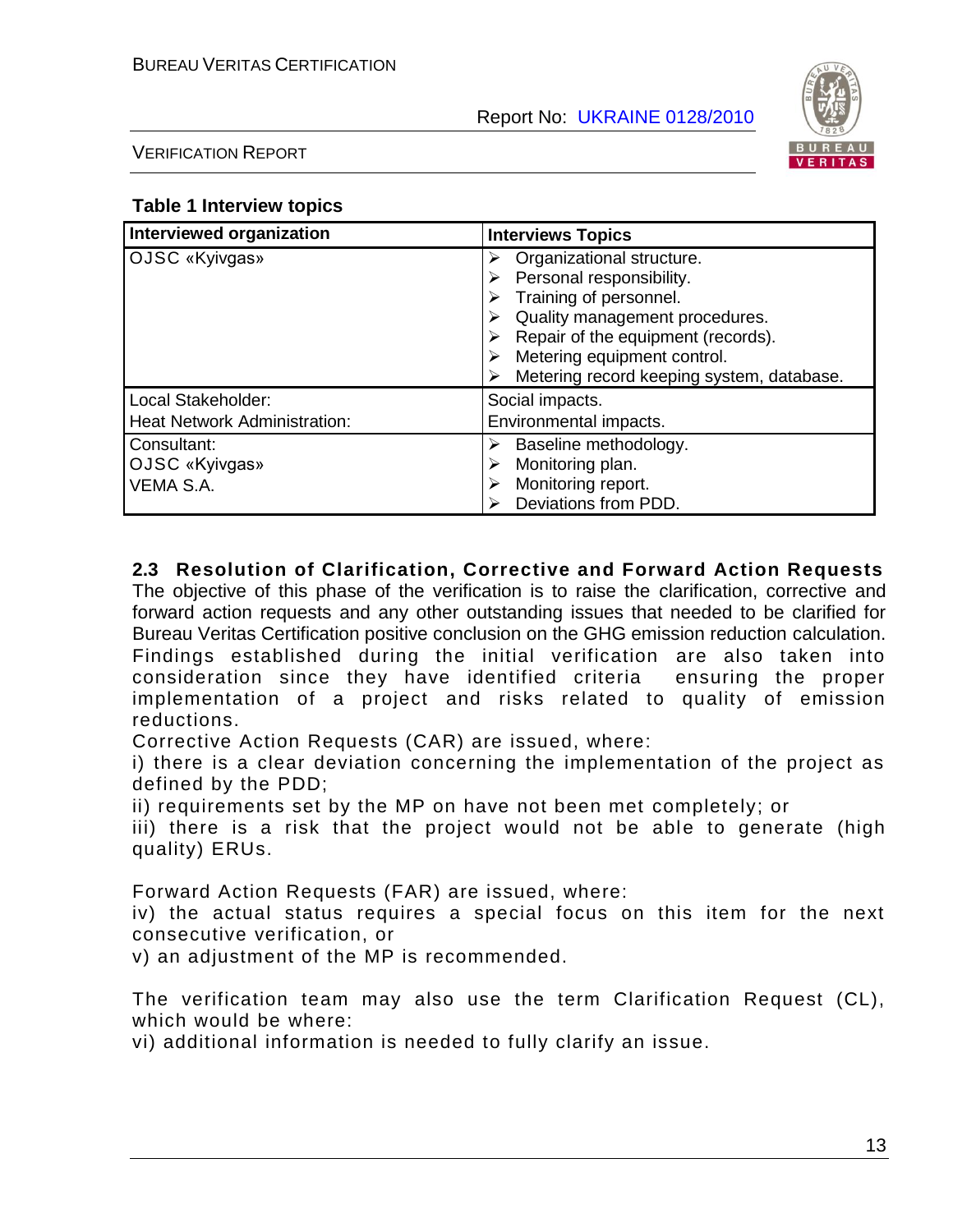

#### VERIFICATION REPORT

To guarantee the transparency of the verification process, the concerns raised are documented in more detail in the verification protocol in Appendix A.

#### **3 VERIFICATION FINDINGS FOR 2009**

In the following sections, the findings of the verification are stated. The verification findings for each verification subject are presented as follows:

1) The findings from the desk review of the original project activity documents and the findings from interviews during the follow up visit are summarized. A more detailed record of these findings can be found in the Verification Protocol in Appendix A.

2) The conclusion for verification is presented.

Discussions, remarks and conclusions stated in the verification report project are given also in final verification report.

#### **3.1 Remaining issues CLs, CARs, FARs from previous determination.**

The task of this verification is to check the remaining issues from the previous determination or issues which are clearly defined for assessment in the PDD. The determination report, prepared by Bureau Veritas Certification, noted the following open issues.

#### **CAR №1:**

There is no evidence of written project approvals by the Parties involved . It remains unsolved till the time of issuance of letters of approval by the Parties involved.

#### **Answer**

Letter of Approval was given by the Swiss Federal Office for the Environment J294-0463 as of 23.07. 2010. Letter of Approval No. 1121/23/7 was issued by the National Environmental Investment Agency on 28.07.2010.

#### **Conclusion of the verification team**

Evidencing documents were provided to verifiers and were found satisfactory.

#### **3.2 Project implementation**

#### **3.2.1 Discussion**

The key task of Initial Verification is to check the project"s preparedness for emission reductions generation.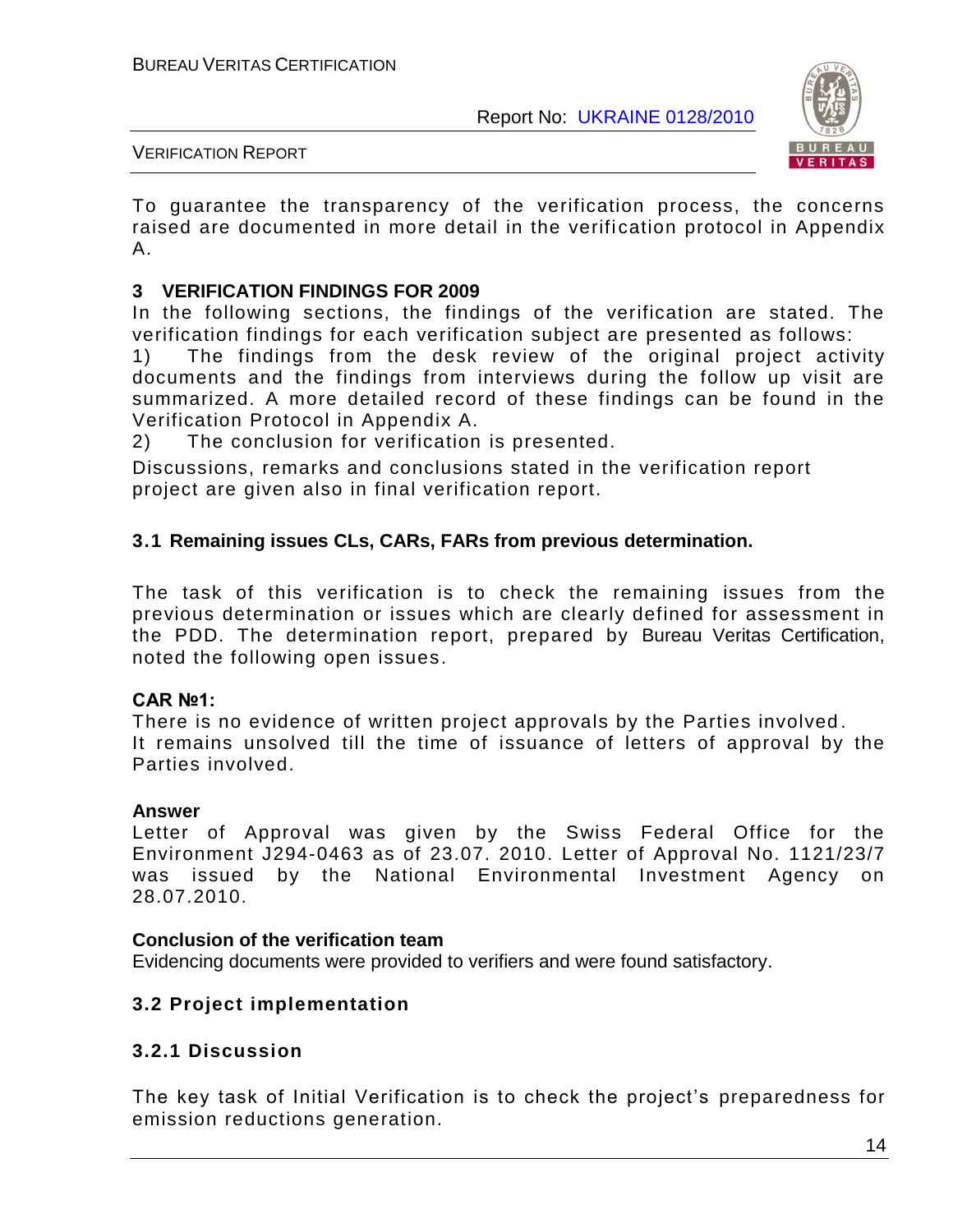

VERIFICATION REPORT

The status of project's implementation, including the basic stages, is given in Table 1.2.

| No.  | Arrangements                                                      | Quantity<br>of units of $ $<br>performed<br>works,<br>pcs. | <b>Commencement</b><br>of building | <b>Putting into</b><br>operation |
|------|-------------------------------------------------------------------|------------------------------------------------------------|------------------------------------|----------------------------------|
| 2009 |                                                                   |                                                            |                                    |                                  |
| 9    | Rehabilitation,<br>hermetization<br>of<br>equipment;<br>measuring |                                                            | May 2009                           | <b>July 2009</b>                 |

7 objects were rehabilitated and hermetized in the period of 2009.

The list of rehabilitated objects is given in Annex A.

#### **3.2.2 Determined discrepancies**

None.

#### **3.3 Internal and External Data**

#### **3.3.1 Discussion**

Parameters applied for calculation of methane leakage reduction are given below in the table 1.3.

| Identific<br>ation No. | Variable<br>data | Source<br>of data | Unit of<br>  data<br>  measurem<br>ent | i Form of<br>data<br>receive | Comments |
|------------------------|------------------|-------------------|----------------------------------------|------------------------------|----------|
|------------------------|------------------|-------------------|----------------------------------------|------------------------------|----------|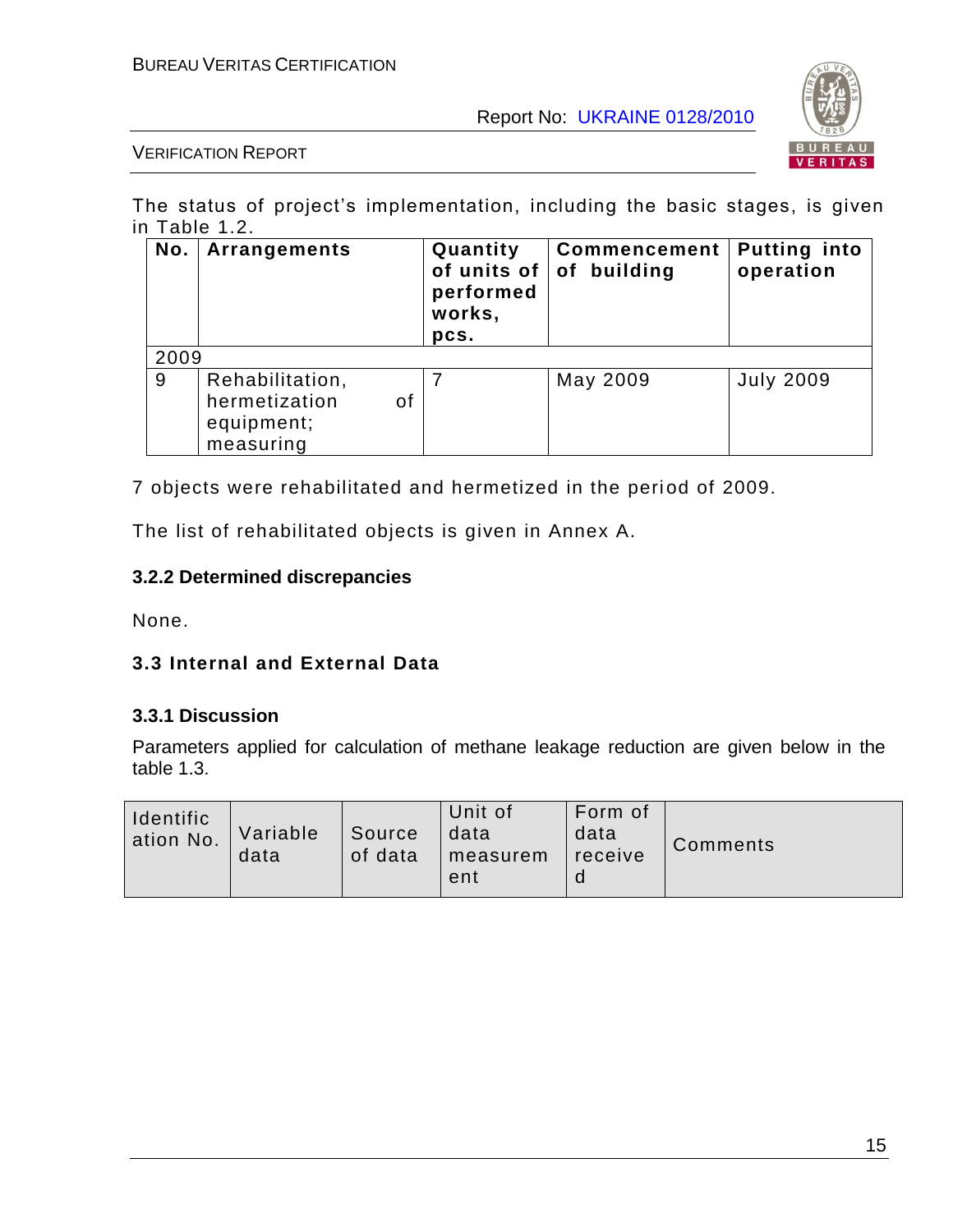

| Identific<br>ation No. | Variable<br>data                                                                                                                                                                                 | Source<br>of data                      | Unit of<br>data<br>measurem<br>ent                                                                                          | Form of<br>data<br>receive<br>d | Comments                                                                                                                                                                                              |
|------------------------|--------------------------------------------------------------------------------------------------------------------------------------------------------------------------------------------------|----------------------------------------|-----------------------------------------------------------------------------------------------------------------------------|---------------------------------|-------------------------------------------------------------------------------------------------------------------------------------------------------------------------------------------------------|
| 1. i                   | <b>Serial</b><br>number<br>of bolt,<br>cock,<br>valve,<br>flanged<br>or<br>threaded<br>joint,<br>where<br>the gas<br>leakage<br>was<br>detected,<br>is<br>eliminate<br>d and<br>then<br>checked. | Measur<br>ement<br>of<br>leakage       | Dimensionl<br>ess                                                                                                           | Electron<br>ic                  | Detected leakage is<br>awarded a respective No.<br>List of shut-down devices<br>(valves, cocks, bolts),<br>flanged and threaded<br>joints is given in Annex A.<br>Check after repair is<br>conducted. |
| 2. Ti                  | Time                                                                                                                                                                                             | <b>Results</b><br>of<br>inspecti<br>on | Quantity of<br>hour of<br>operation of<br>the<br>equipment,<br>wherein the<br>leakage was<br>detected<br>within the<br>year | Electron<br>ic                  | Quantity of hours pf<br>the equipment<br>operation during the<br>year from the moment<br>of its repair<br>(replacement)                                                                               |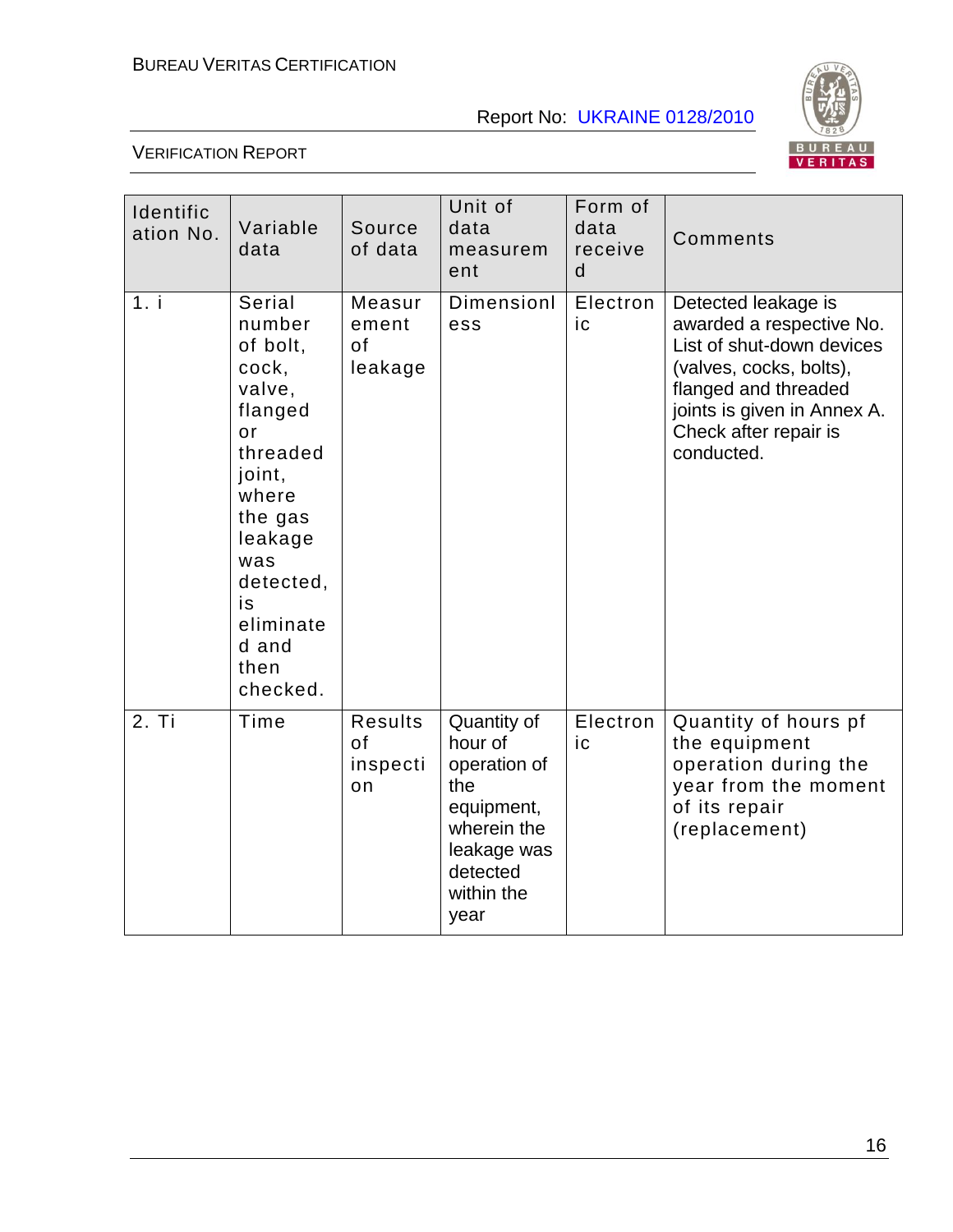

| Identific<br>ation No.  | Variable<br>data                                       | Source<br>of data                                                              | Unit of<br>data<br>measurem<br>ent                          | Form of<br>data<br>receive<br>d | Comments                                                                                                                                                                                                                                                                               |
|-------------------------|--------------------------------------------------------|--------------------------------------------------------------------------------|-------------------------------------------------------------|---------------------------------|----------------------------------------------------------------------------------------------------------------------------------------------------------------------------------------------------------------------------------------------------------------------------------------|
| 3.                      | Date                                                   | Repair<br>(rehabili<br>tation)<br>and<br>monitori<br>ng<br>(registe<br>r) data | Date of<br>repair<br>(rehabilitat<br>ion) and<br>monitoring | Electron<br>ic                  | Date of reconstruction<br>used together with the<br>number of hours of<br>equipment operation to<br>determine general number<br>of hours of operation<br>Should leaks be repeated,<br>it is taken the same as the<br>date of last inspection<br>which showed the<br>absence of leakage |
| 4.<br><b>GWPCH</b><br>4 | Global<br>warming<br>potential                         | <b>IPCC</b>                                                                    | Tones of<br>CO2 equiv.                                      | Electron<br>ic                  | Project developer will<br>conduct monitoring of any<br>potential changes caused<br>by global warming for<br>methane, published by<br>IPCC and approved by<br><b>COP</b>                                                                                                                |
| 5.<br>FCH4,i            | Speed of<br>leakage<br>for each<br>detected<br>leakage | Leakag<br>e<br>measur<br>ement                                                 | m <sub>3</sub><br>CH4/year                                  | Electron<br>ic                  | Calculated by means<br>of the largest<br>deviation from<br>device's error (10%<br>for gas analyzer)                                                                                                                                                                                    |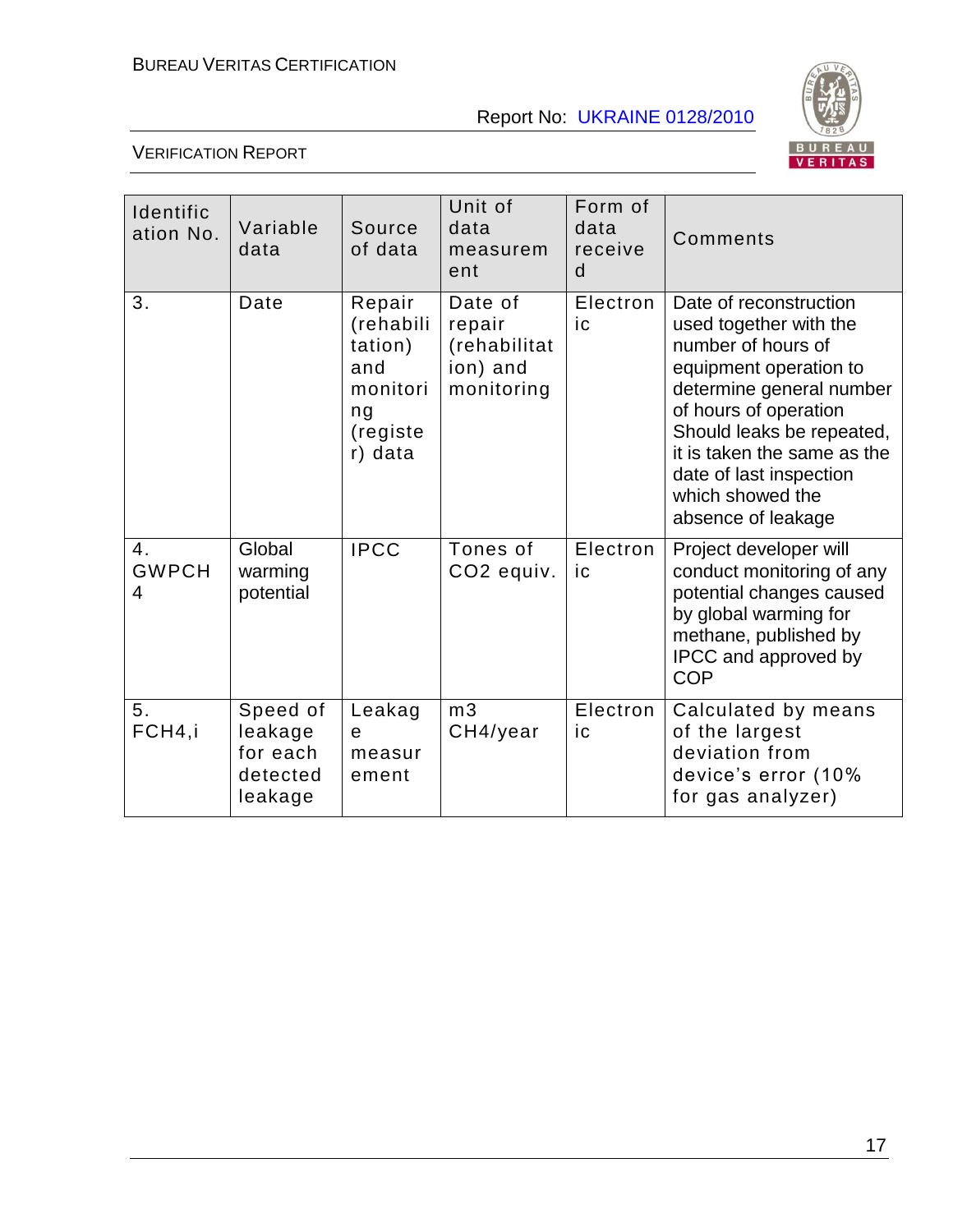

| Identific<br>ation No. | Variable<br>data                                                     | Source<br>of data                                                                                                                             | Unit of<br>data<br>measurem<br>ent | Form of<br>data<br>receive<br>d | Comments                                                                                                                                                                                                                                                                                                  |
|------------------------|----------------------------------------------------------------------|-----------------------------------------------------------------------------------------------------------------------------------------------|------------------------------------|---------------------------------|-----------------------------------------------------------------------------------------------------------------------------------------------------------------------------------------------------------------------------------------------------------------------------------------------------------|
| 6. t, P                | Gas<br>temperat<br>ure and<br>pressure                               | Data of<br>measur<br>ements<br>of glass<br>mercury<br>thermo<br>meter<br>$TL-4$<br>and<br>manom<br>eter «D-<br>59H-<br>$100 - 1.0$<br>6 kPa». | $\overline{{}^0C}$ and<br>kPa      | Electron<br>ic                  | Measured for<br>determination of CH4<br>density Note:<br>Notwithstanding<br>measurements, many<br>variants are not expected<br>as pressure and<br>temperature at different<br>stations are taken<br>constant                                                                                              |
| 7. URi                 | Equipment<br>uncertainty<br>factor;<br>measurem<br>ent of<br>leakage | Informat<br>ion<br>provide<br>d by<br>manufa<br>cturer<br>and/or<br><b>IPCC</b><br><b>GPG</b>                                                 | $\%$                               | Electron<br>ic                  | Where possible, 95%<br>confidence interval is<br>evaluated; advice of<br>management board given<br>in section 6 2000 IPCC of<br>GPG If manufacturer of<br>equipment where leaks<br>are measured specifies<br>uncertainty range without<br>specification of confidence<br>internal, it can be taken<br>95% |
| 8. Vbag                | Reservoir<br>capacity                                                | Data of<br>flow<br>meter<br>measur<br>ement                                                                                                   | m <sup>3</sup>                     | Electron<br>ic and<br>paper     | Reservoir is filled in with<br>water. Amount of water<br>measured by flow meter<br>will be reservoir capacity<br>Measurement showed that<br>reservoir capacity is 0.87<br>$m3$ .                                                                                                                          |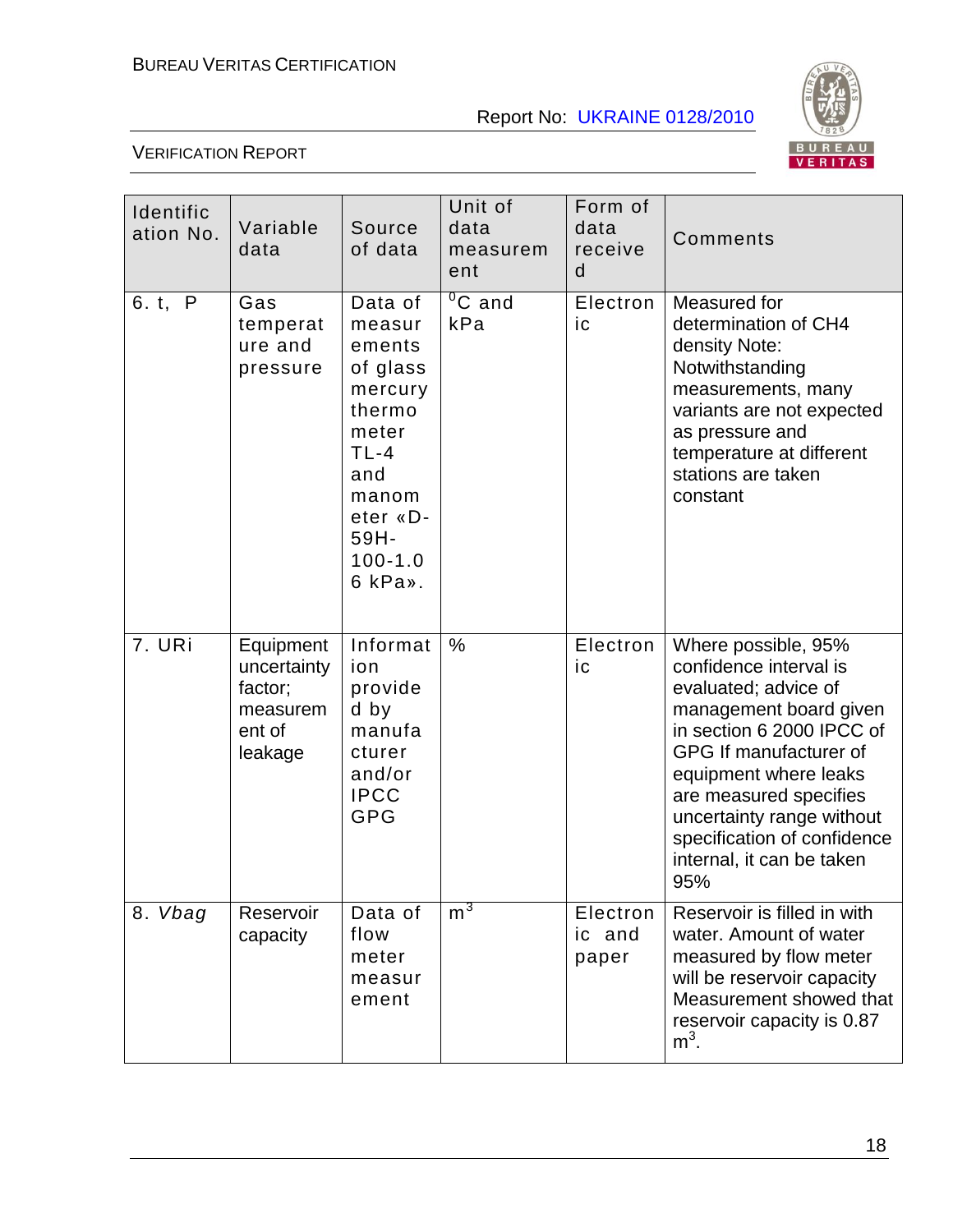

#### VERIFICATION REPORT

| Identific<br>ation No.  | Variable<br>data                                                                                       | Source<br>of data                                                                                     | Unit of<br>data<br>measurem<br>ent | Form of<br>data<br>receive<br>d | Comments                                                                                                                                                                                                                                                                                     |
|-------------------------|--------------------------------------------------------------------------------------------------------|-------------------------------------------------------------------------------------------------------|------------------------------------|---------------------------------|----------------------------------------------------------------------------------------------------------------------------------------------------------------------------------------------------------------------------------------------------------------------------------------------|
| 9.<br>WsampleCH<br>4, i | Methane<br>concentrati<br>on in<br>sample                                                              | Data of<br>gas<br>analyze<br>$r$ EX-<br><b>TEC®</b><br>SR <sub>5</sub><br>measur<br>ements            | $\%$                               | Electron<br>iс                  | Methane concentration in<br>sample (in reservoir) of<br>leak <i>i</i> is the difference<br>between methane<br>concentration in the<br>beginning and in the end<br>of measurement<br>Concentration is<br>measured with gas<br>analyzer EX-TEC® SR5.                                           |
| 10. $T_i$               | Time<br>during<br>which<br>methane<br>concentrati<br>on in<br>reservoir<br>reaches<br>certain<br>level | Data of<br>measur<br>ements<br>made<br>by<br>seconds<br>counter<br>«SOS<br>$pr-2b-$<br>2 <sub>n</sub> | seconds                            | Electron<br>ic                  | Time during which<br>methane concentration in<br>reservoir reaches certain<br>level is determined with<br>stop-watch. Measurement<br>starts from the moment<br>the tap is opened on the<br>tank cap and ends when<br>methane concentration<br>inside the reservoir<br>reaches certain level. |

Table 1.3. Parameters used in calculation of GHG emissions

#### **3.3.2 Discrepancies**

Outstanding questions connected with baseline and additionality are given in Table 5 below (See CR2).

#### **3.3.3 Conclusion**

Project complies with requirements.

#### **3.4 Environmental and Social Indicators**

#### **3.4.1 Discussion**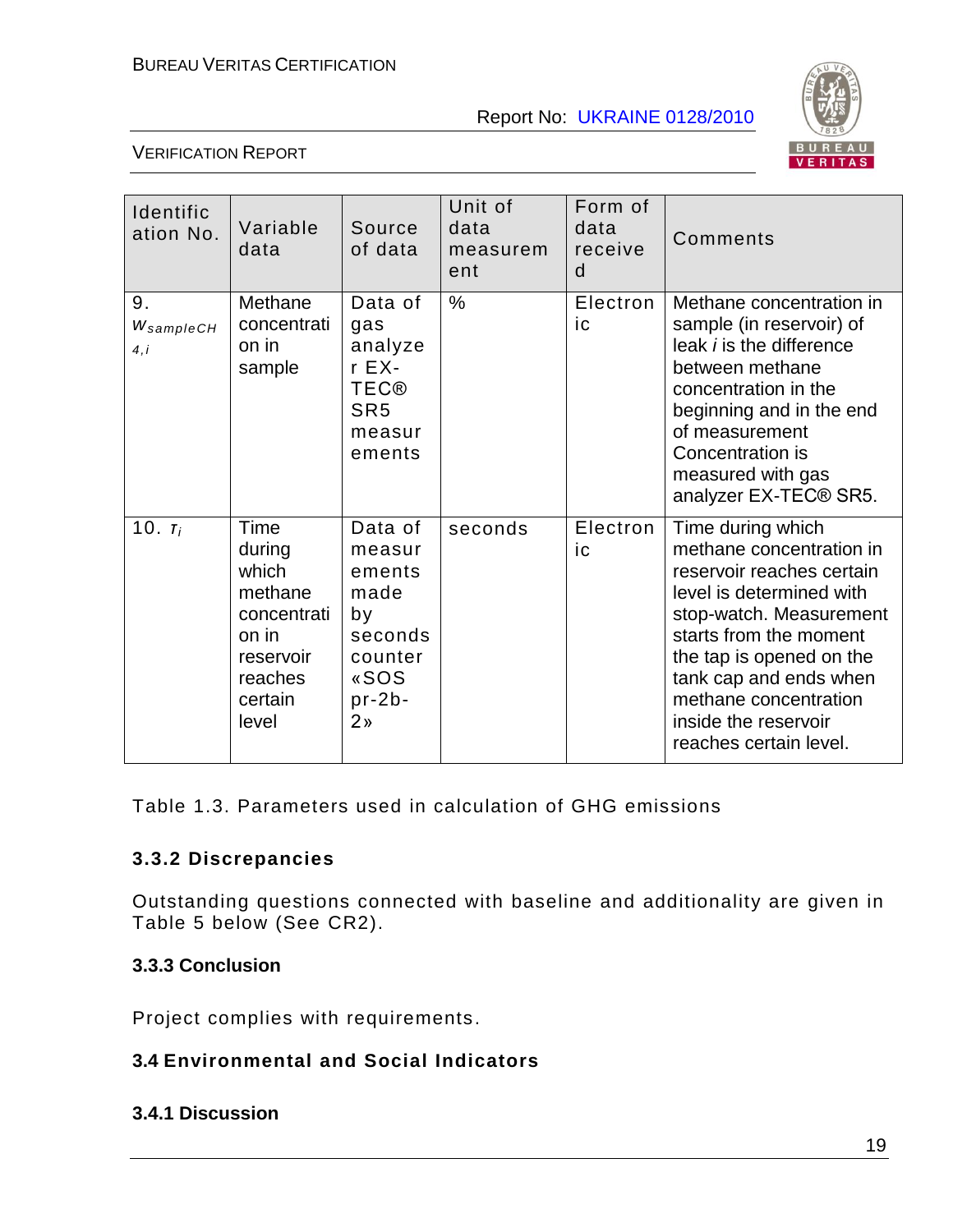

#### VERIFICATION REPORT

According to Ukrainian environmental norms natural gas emissions into the air are not considered polluting. Therefore no ecological permissions are required. The only environmental impact is reduction of natural gas emissions into the air.

Implementation of this project will allow increasing safe operation of gas equipment, which in its turn will reduce probability of explosions or fires. Experience of OJSC «Kyivgas» employees and observance of SRUGCO norms will allow reduction to minimum of the probability of emergencies during the project implementation.

Transboundary effects from project activity according to their definition in the text of the Convention on Transboundary Pollution At Big Distances ratified by Ukraine are not supposed to take place.

Implementation of the Project does not provide for any harmful environmental impacts.

#### **3.4.2 Discrepancies**

**None** 

#### **3.4.3. Conclusion**

The Project complies with Ukrainian Laws, and with the JI project requirements.

#### **3.5 Management and Operational System**

#### **3.5.1 Discussion**

In order to ensure successful implementation of a project and the credibility and verifiability of the GHG emission reductions achieved, the project must have a well defined management and operational system.

Systems of administration, management and control of OJSC Kyivgas are organized in accordance with the laws of Ukraine. The verification team knows the laws required for project implementation. The team has been provided with equipment descriptions and technological instructions. Operational instructions are in place. Inspection schedules are duly agreed as provided for by requirements of the law of Ukraine.

#### **3.5.2 Discrepancies**

None.

#### **3.5.2 Conclusion**

The Monitoring Report and the Management and Operational Systems are eligible for reliable project monitoring.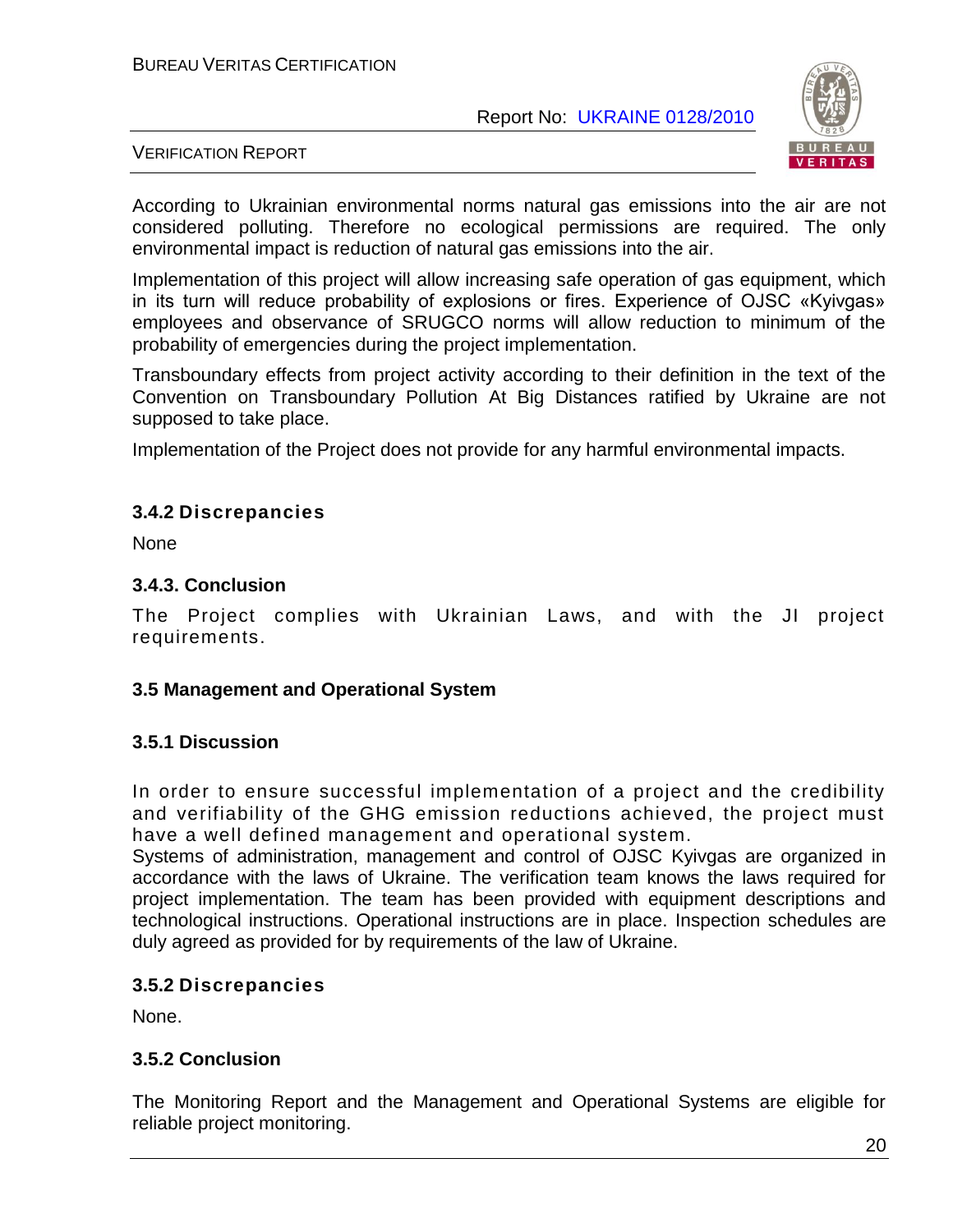

VERIFICATION REPORT

#### **3.6 Completeness of Monitoring**

#### **3.6.1 Discussion**

The reporting procedures reflect the monitoring plan completely. It is confirmed that the monitoring report does comply with the monitoring methodology and PDD.

All 10 parameters were determined as prescribed. All reported parameters were determined. The complete data is stored electronically and documented. The necessary monitoring procedures defined in internal procedures and additional internal documents have been submitted for determination.

According to PDD version 03, emission reductions during 2009 monitoring period were expected 1 126 979 t CO2 e. According to Monitoring Report version 01 emission reductions achieved are 1 123 423,94 t CO2 e. The difference in the emission reductions are explained as follows. The reductions expected in PDD are expected reductions, but due to delays in the implementation schedule reductions are less then expected ones .

#### **3.6.2 Discrepancies**

Outstanding questions connected with baseline and additionality are given in Table 5 below (See CR1).

#### **3.6.3 Conclusion**

The project complies with all requirements.

#### **3.7 Accuracy of Emission Reduction Calculation**

#### **3.7.1 Discussion**

The verification team confirms that emission reduction calculations have been performed according to the Monitoring Plan and to the calculation methodology reported in the Section D.3.4. of the Monitoring Report version 01.

Calculation of methane leaks has taken into account possible error of devices used in measurement of leaks, and calculation uncertainty.

#### **3.7.2 Discrepancies**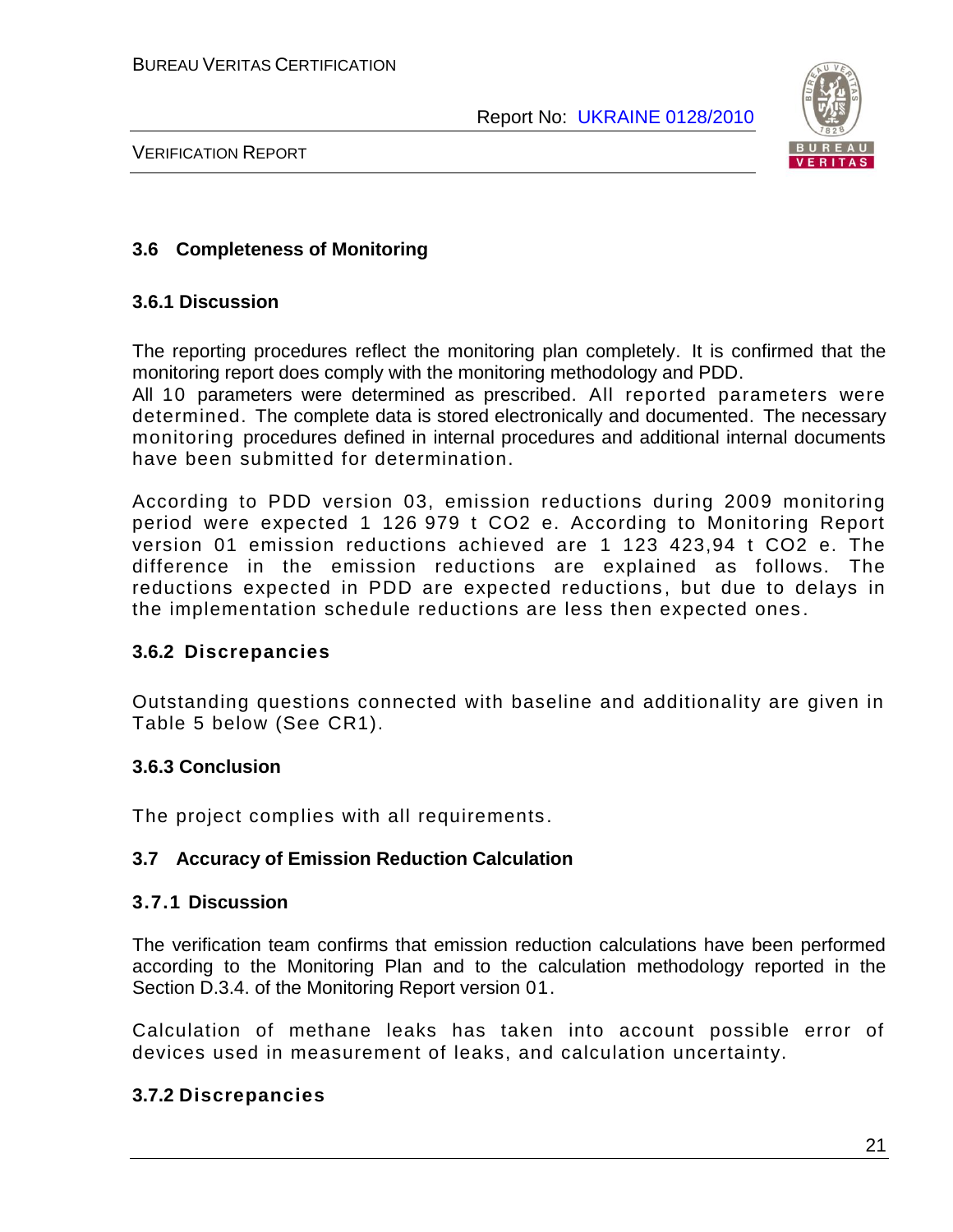

#### VERIFICATION REPORT

None

#### **3.7.3 Conclusion**

The project complies with all requirements.

#### **3.8 Quality Evidence to Determine Emissions Reductions**

#### **3.8.1 Discussion**

Verification of the calculation of emission reductions is based on internal data. The origin of those data was checked. Further on, processing of those data in the monitoring workbook Excel sheet was checked where predefined algorithms compute the net annual profit gained from the emission reductions. All equations and algorithms used in the different Excel-sheets were checked. Inspection of calibration and maintenance records for gas analyzers was performed.

Necessary procedures have been defined in internal procedures and additional internal documents relevant for the determination of the various parameters of the baseline.

#### **3.8.2 Discrepancies**

None

#### **3.8.3 Conclusion**

The project complies with all requirements.

#### **3.9 Management System and Quality Assurance**

#### **3.9.1 Discussion**

Coordination of work of all departments and services of OJSC "Kyivgas" concerning project implementation is done by specially created Working team. Renewed composition of Working team is approved at meetings of Board of Management of OJSC "Kyivgas", minutes No. 15 as of 13.07.2010. The structure of Working team is shown on the Picture 1.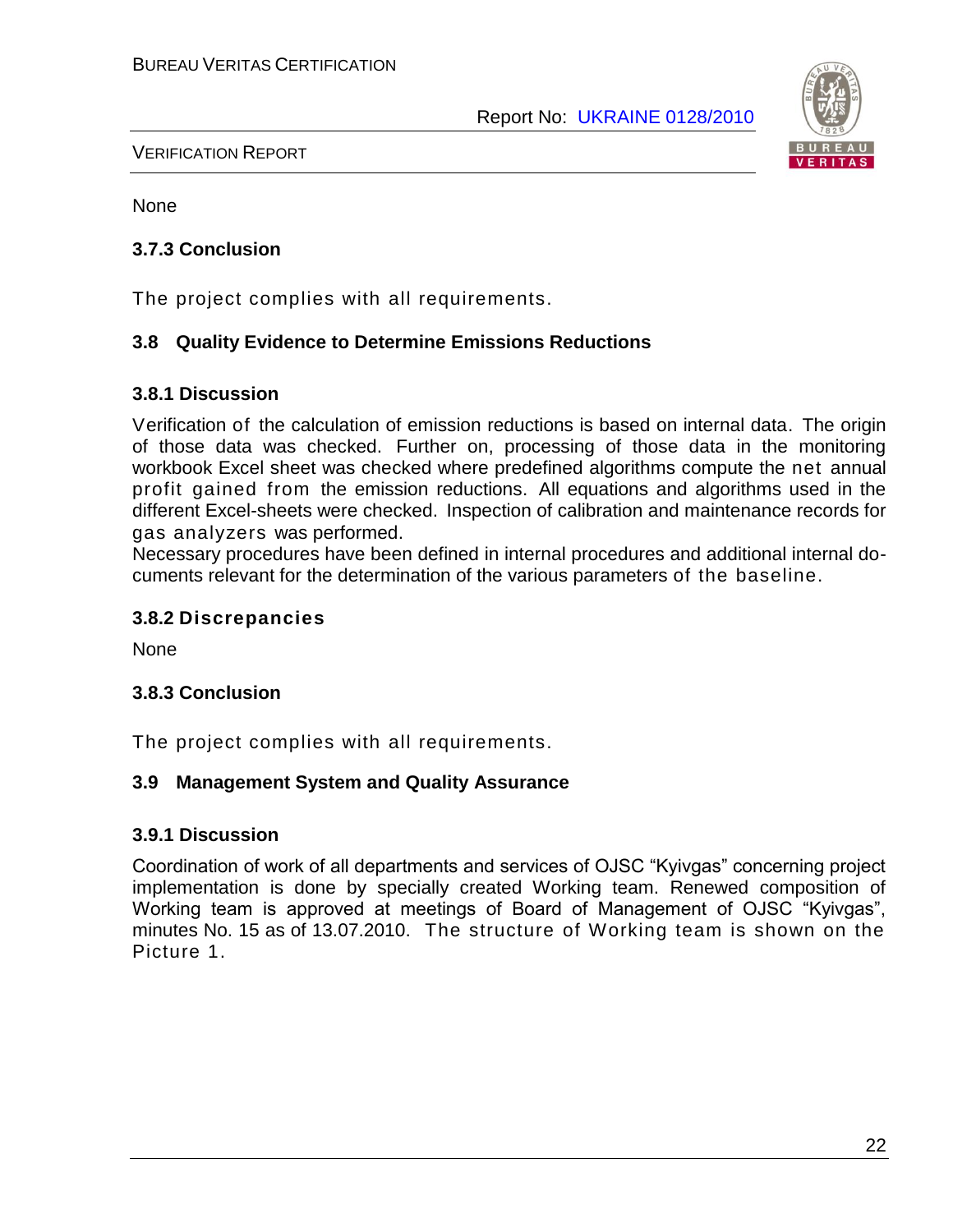



*Picture.1. Structure of Working team*.

Head of working team Gladkyy O.M. is responsible for general management of the project and coordination of all actions of the parties. Yuryev D.O. coordinates collection of all information provided for by monitoring plan, an d makes all necessary calculations. Archiving of all received information in the result of measurements and settlements is done under guidance of Dovbysh V.Yu. The Deputy head of working team (Yavtushenko P.V.) on the basis of received information determines plan of measures under the Project and scope of resources required. Technical maintenance of the Project is carried out by Prysyazhnyy A.M. Legal support of the Project is carried out by Stetsko M.V.Technical supervisions of the project is conducted by Shevchuk Ye.Ye.

#### **3.9.2 Discrepancies**

None

#### **3.9.3 Conclusion**

The project complies with all requirements.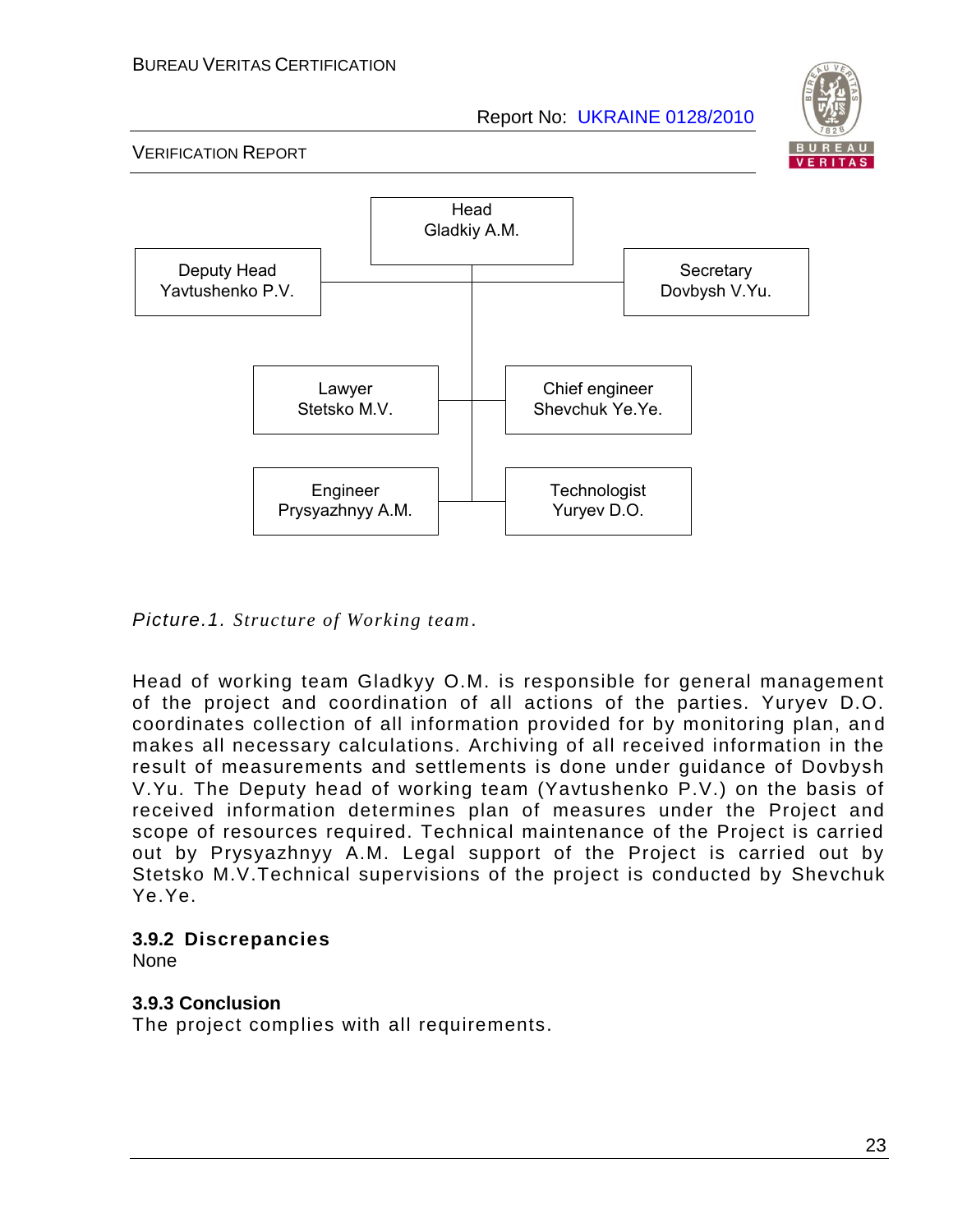

VERIFICATION REPORT

#### **5 PROJECT SCORECARD**

|                     |                                               |                                         | <b>Conclusions</b>          |                                                           |                                                                                                                                             |
|---------------------|-----------------------------------------------|-----------------------------------------|-----------------------------|-----------------------------------------------------------|---------------------------------------------------------------------------------------------------------------------------------------------|
| <b>Risk Areas</b>   |                                               | <b>Baseline</b><br><b>Emission</b><br>s | Project<br><b>Emissions</b> | <b>Calculated</b><br><b>Emission</b><br><b>Reductions</b> | Summary of findings and<br>comments                                                                                                         |
| <b>Completeness</b> | Source<br>coverage/<br>boundary<br>definition | ✓                                       |                             |                                                           | All relevant emission sources<br>within the project are defined<br>correctly and transparently and<br>are covered by the monitoring<br>plan |
| <b>Accuracy</b>     | Physical<br>Measuremen                        |                                         |                             |                                                           | Appropriate<br>devices<br>are<br>presented. Necessary reserve<br>decisions are provided.                                                    |
|                     | Data<br>calculations                          |                                         |                             |                                                           | Emission<br>reductions<br>are<br>calculated correctly                                                                                       |
|                     | management<br>& reporting                     |                                         |                             |                                                           | Management and<br>reporting<br>were found to be satisfying.                                                                                 |
| <b>Consistency</b>  | Changes in<br>the project                     |                                         |                             |                                                           | <b>Results</b><br>consistent<br>are<br>to<br>underlying raw data.                                                                           |

#### **6** CONCLUSION ON SECOND PERIODIC VERIFICATION FOR 2009

Bureau Veritas Certification has performed the verification of JI project "Reduction of Methane Emissions at Flanged, Threaded Joints and Shut-down Devices of OJSC "Kyivgas" Equipment" for the period 2009.

Verification was done in accordance with UNFCCC criteria and criteria of host country.

OJSC Kyivgas is responsible for the preparation of the GHG emissions data and the reported GHG emissions reductions of the project on the basis set out within the Monitoring Plan indicated in the PDD version 03. The project's administration is responsible for project implementation, organization of data collection, and calculations and determination of GHG emission reductions.

Bureau Veritas Certification verified the Project Monitoring Report version 0 2 for the reporting period. Bureau Veritas Certification confirms that the project is implemented as planned and described in determination documents and presented project documentation. Installed equipment being essential for generating emission reduction runs reliably and is calibrated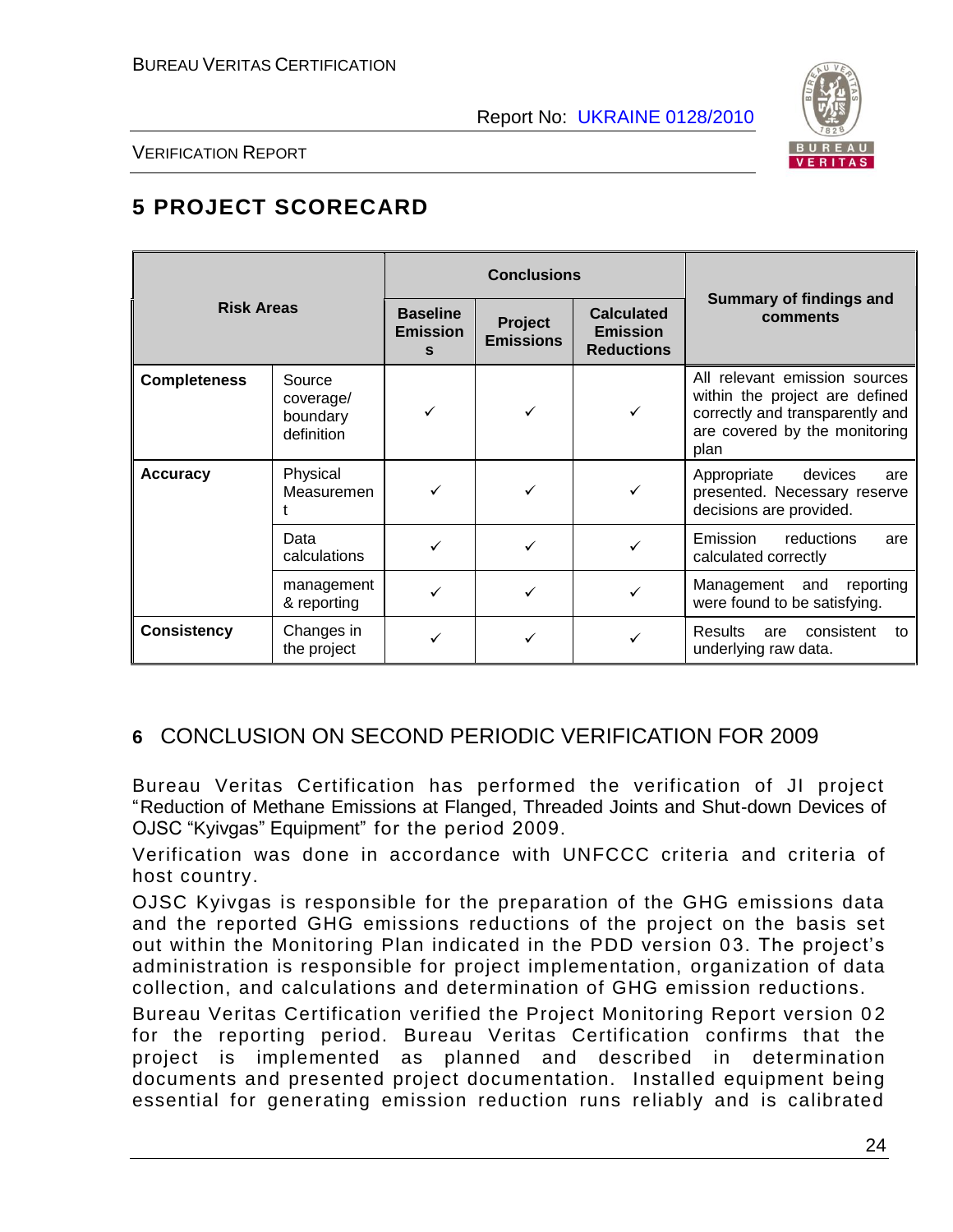

VERIFICATION REPORT

appropriately. Monitoring system is duly organized. The project is ready to generate GHG emission reductions.

Bureau Veritas Certification confirms that the GHG emission reduction is calculated in accordance with the principle of additionality. On the basis of seen and analyzed documents we confirm the following:

Reporting period : From 01/01/2009 to 31/12/2009 Baseline emissions : 1 194 116.59 t CO2 equivalents. Project emissions : 70 692,65 t CO2 equivalents. Emission Reductions : 1 123 423,94 t CO2 equivalents.

#### **7 REFERENCES**

#### **Category 1 Documents:**

Principal documents related directly to the project registration.

- /1/ PDD, version 03, as of July 7, 2010
- /2/ Monitoring Report, version 01, dated 17.06.2010
- /3/ Monitoring Report, version 02, dated 29.07.2010
- /4/ Determination Report of Bureau Veritas Certification Holding SAS dated 08.07.2010
- /5/ Verification Report on early credits of Bureau Veritas Certification Holding SAS dated 03.08.2010
- /6/ Verification Report of Bureau Veritas Certification Holding SAS dated 03.08.2010
- /7/ Letter of Approval, National Environmental Investment Agency of Ukraine, No. 1121/23/7as of 28.07.2010.
- /8/ Letter of Approval, Swiss Federal Office for the Environment J294-0463 as of 23.07. 2010

#### **Category 2 Documents:**

Background documents related to the project and/or methodology .

/1/ Documents checked during the verification onsite are presented in Appendix B

#### **Persons interviewed:**

List of persons interviewed during the verification or persons that contributed with other information that are not included in the documents is listed above

/1/ Bernatskyy B.Ye. – Chief engineer of OJSC "Kyivgas"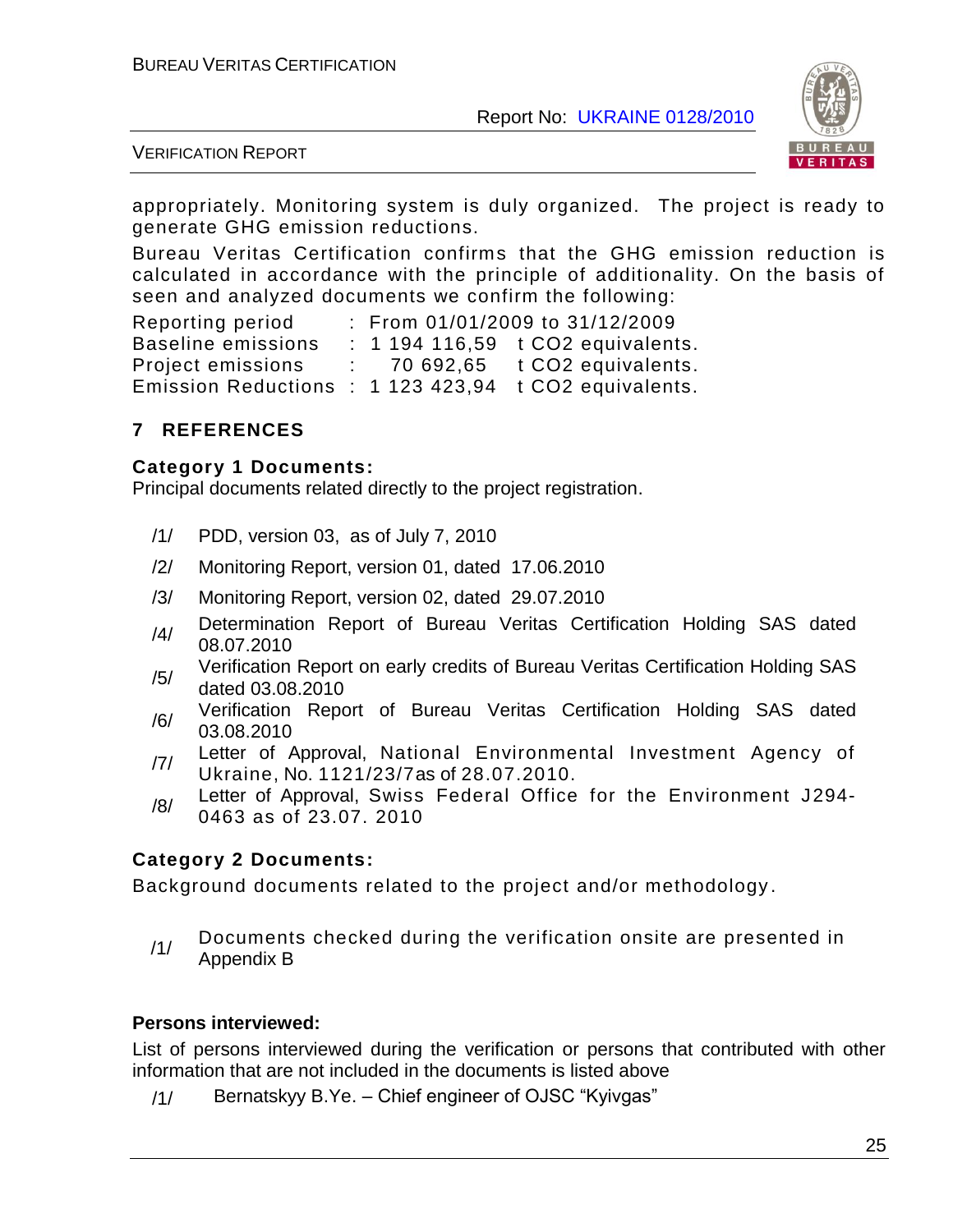# VERITAS

#### VERIFICATION REPORT

- /2/ Shevchuk Ye.Ye. head engineer of the working team
- /3/ Dovbysh V.Yu. secretary of the working team
- /4/ Yuryev D.O. technologist of the working team
- /5/ Gladkyi O.M. head of the working team
- /6/ Yavtushenko P.V. deputy head of the working team

o0o -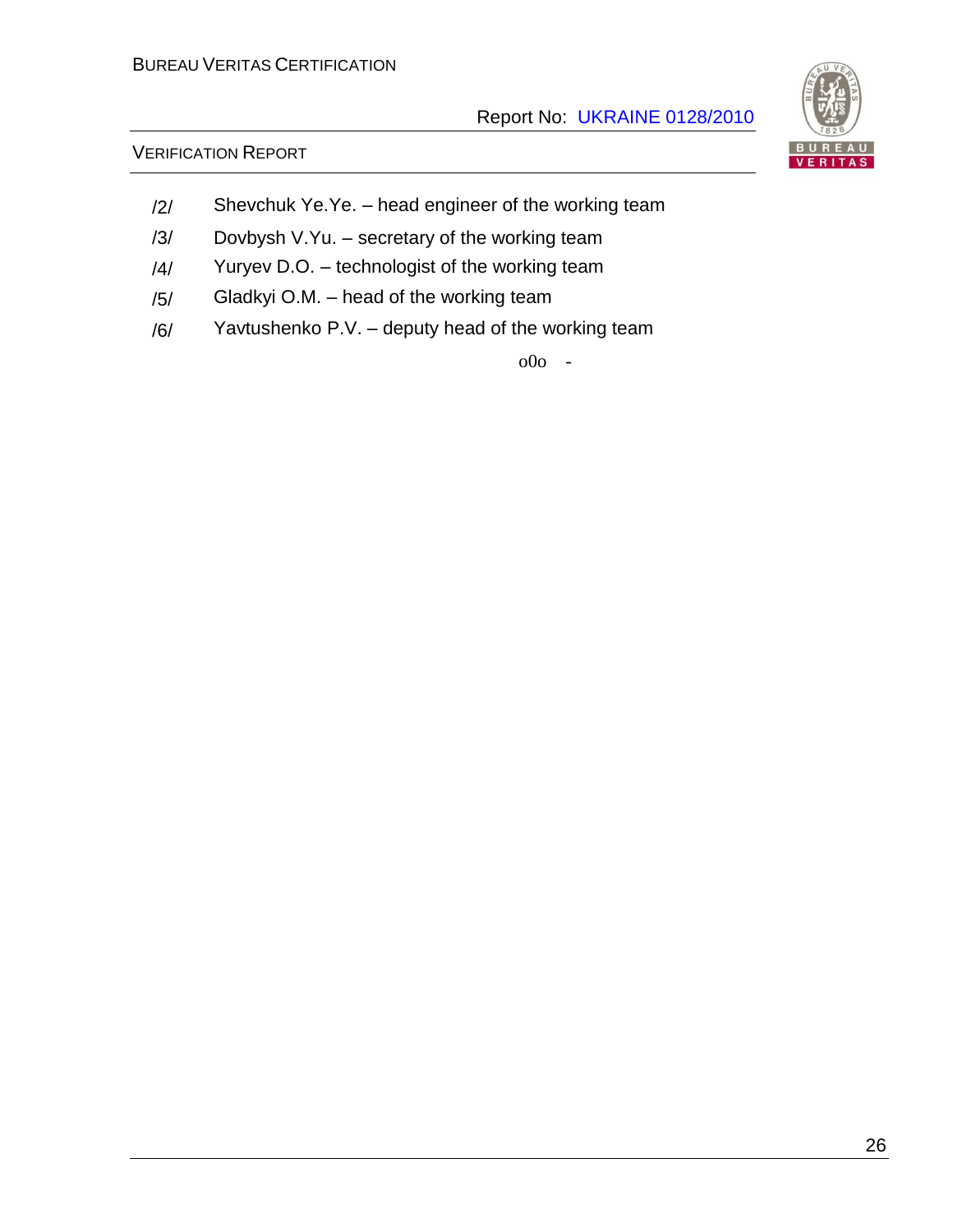

#### VERIFICATION REPORT

#### **8 ANNEX A: JI PROJECT VERIFICATION PROTOCOL**

#### **Initial Verification Protocol Table 1**

| <b>Objective</b> |                     |    | <b>Refere</b><br><b>nces</b> | <b>Comments</b>                                                                                                                                                                                                                                                                                                                                                                                                                                                                                                                                                                                               | <b>Conclusion</b><br>(CARs/FARs) |
|------------------|---------------------|----|------------------------------|---------------------------------------------------------------------------------------------------------------------------------------------------------------------------------------------------------------------------------------------------------------------------------------------------------------------------------------------------------------------------------------------------------------------------------------------------------------------------------------------------------------------------------------------------------------------------------------------------------------|----------------------------------|
|                  | 1. Introduction     |    |                              |                                                                                                                                                                                                                                                                                                                                                                                                                                                                                                                                                                                                               |                                  |
| 1.1.<br>audit    | <b>Introduction</b> | to | 11, 121,<br>/3/              | The intentions and the targets of the audit were illustrated to the<br>participants of the audit. Participants at the audit were the following<br>persons:<br><b>Verification Team:</b><br><b>Flavio Gomes</b><br>Bureau Veritas Certification Leading Climate Change Verifier<br>Oleg Skoblyk<br>Bureau Veritas Certification Climate Change Verifier<br>Report checked by:<br>Ivan Sokolov<br><b>Bureau Veritas Certification Internal Technical Reviewer</b><br>Employees of OJSC "Kyivgas":<br>Bernatskyy B.Ye. - Chief engineer of OJSC "Kyivgas"<br>Shevchuk Ye.Ye. – head engineer of the working team | <b>OK</b>                        |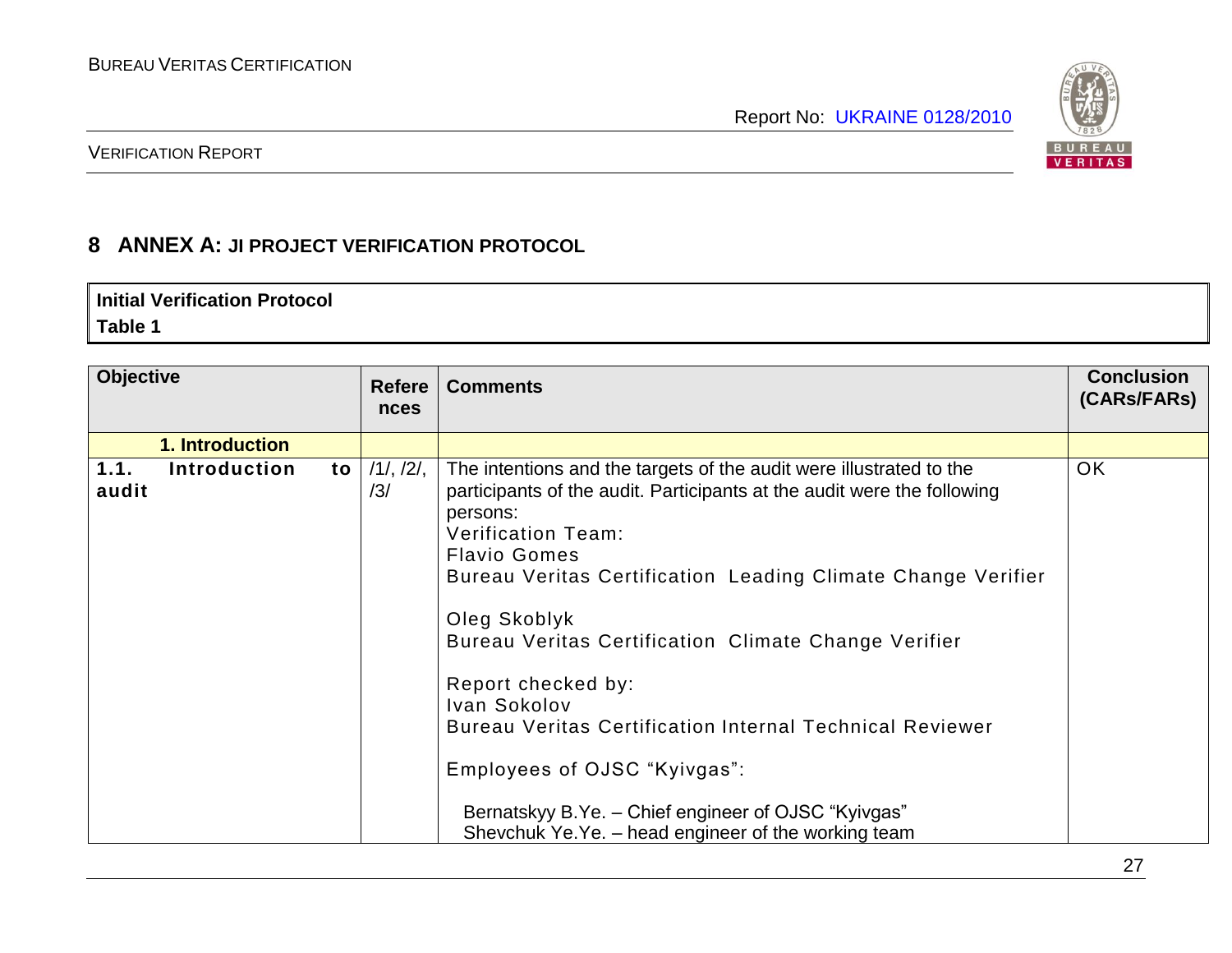

| <b>Objective</b>                                                                      | <b>Refere</b><br>nces       | <b>Comments</b>                                                                                                                                          | <b>Conclusion</b><br>(CARs/FARs) |
|---------------------------------------------------------------------------------------|-----------------------------|----------------------------------------------------------------------------------------------------------------------------------------------------------|----------------------------------|
|                                                                                       |                             | Dovbysh V.Yu. - secretary of the working team                                                                                                            |                                  |
|                                                                                       |                             | Yuryev D.O. - technologist of the working team                                                                                                           |                                  |
|                                                                                       |                             | Gladkyi O.M. – head of the working team                                                                                                                  |                                  |
|                                                                                       |                             | Yavtushenko P.V. – deputy head of the working team                                                                                                       |                                  |
| 1.2. Clarification of access<br>to data archives, records,<br>plans, drawings etc.    | 11, 121,<br>/3/             | The verification team got open access to all required plans,<br>data, drawings, diagrams, records, corresponding objects and<br>facilities.              | <b>OK</b>                        |
| 1.3.<br><b>Contractors</b><br>for<br>equipment erection and<br>putting into operation | 11, 121,<br>/3/             | Project has been implemented as defined in the PDD and the<br>implementation is evidenced<br>by statements<br>0f<br>work<br>completion.                  | OK.                              |
| 1.4.<br><b>Actual</b><br>of <sub>l</sub><br><b>status</b><br>installation works       | $11, 12\overline{1}$<br>/3/ | Implementation of heating networks for elimination of leaks is<br>carried out according to project plan. See section A.6 of<br><b>Monitoring Report.</b> | <b>OK</b>                        |
| 2. Open issues indicated in<br>determination report                                   |                             |                                                                                                                                                          |                                  |
| 2.1. Missing steps to final<br>approval                                               | /4/                         | Corrective Action Request (CAR) 1<br>Letters of approval from both parties are absent.                                                                   | CAR <sub>1</sub>                 |
| 3. Впровадження<br>проекту                                                            |                             |                                                                                                                                                          |                                  |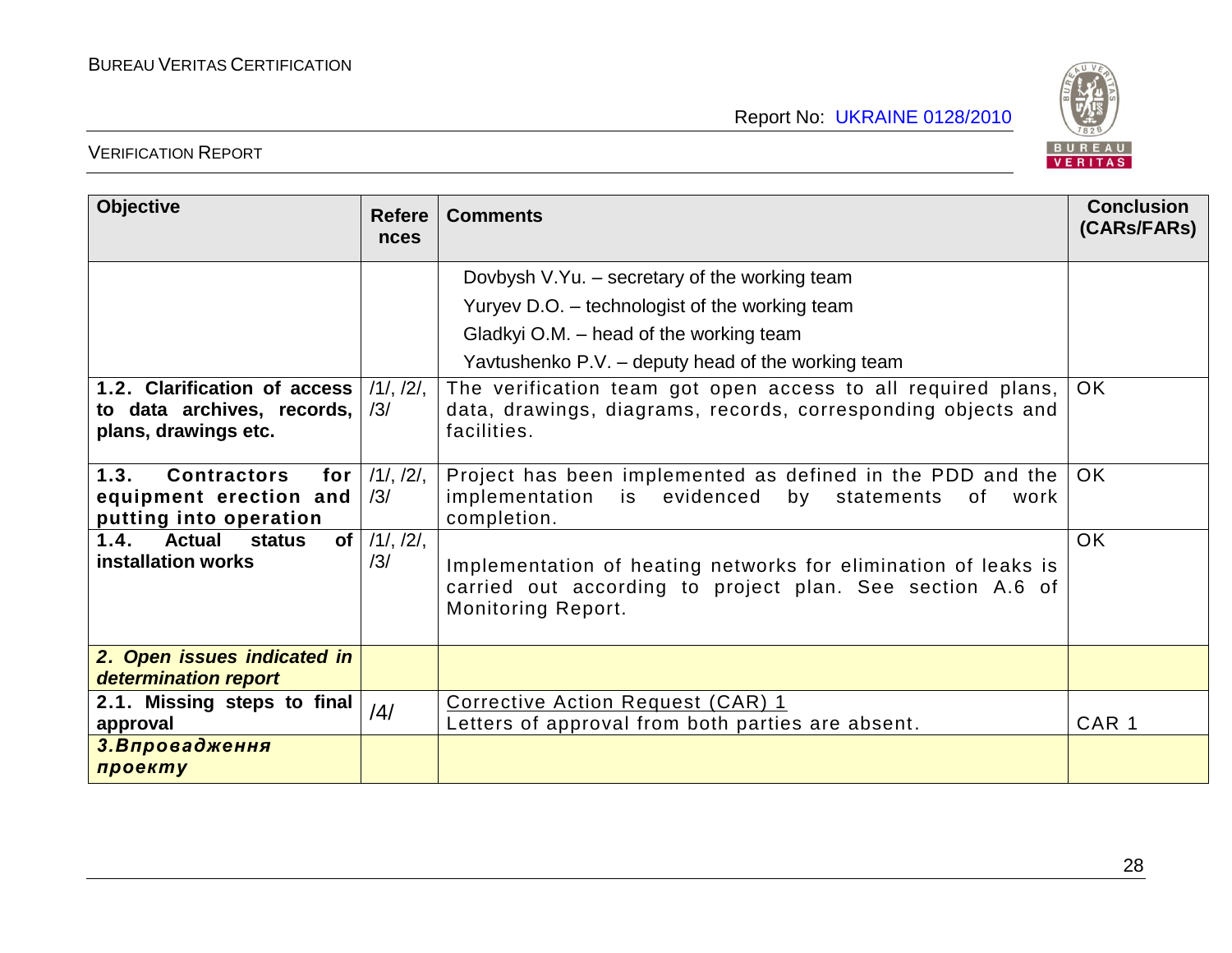

| <b>Objective</b>                                     | <b>Refere</b><br>nces | <b>Comments</b>                                                                                                                                                                                                                                                                                                                                                      | <b>Conclusion</b><br>(CARS/FARS) |
|------------------------------------------------------|-----------------------|----------------------------------------------------------------------------------------------------------------------------------------------------------------------------------------------------------------------------------------------------------------------------------------------------------------------------------------------------------------------|----------------------------------|
| 3.1. Physical components                             | 11, 121,<br>/3/       | Project has been implemented as defined in the PDD with some<br>deviations, see cl. 1.4 and 3.1 of Verification Report                                                                                                                                                                                                                                               |                                  |
| 3.2. Project boundaries                              | 11, 121,<br>/3/       | Project boundaries are set as described in PDD.                                                                                                                                                                                                                                                                                                                      | <b>OK</b><br><b>OK</b>           |
| 3.3. Achieved emission<br>reductions                 | /2/                   | According to PDD version 03, emission reductions during 2009<br>monitoring period were expected 1 126 979 t CO2 e.<br>Monitoring Report version 01<br>According<br>to<br>emission<br>reductions achieved are 1 123 423,94 t CO2 e.<br>Clarification request 1 (CR) 1<br>Please explain the difference between achieved reductions                                    |                                  |
| 3.4.<br><b>Monitoring</b><br>and<br>metering systems | 11, 121,<br>/3/       | under the MR and reductions provided for in PDD<br>JSC Kyivgas has all relevant equipment for monitoring of<br>specifications related to the project. All equipments are of reputed<br>make. They and included in the structured calibration plans where they<br>are periodically calibrated. The procedures documented for the equipment<br>operation are in place. | CR <sub>1</sub><br><b>OK</b>     |
| 3.5. Data uncertainty                                | 11, 121,<br>/3/       | All measuring equipment corresponds to the regulatory requirements on<br>accuracy of meters and measurement deviations applicable in Ukraine.<br>Verification<br>submitted<br>analyzed<br>documents<br>team                                                                                                                                                          | <b>OK</b>                        |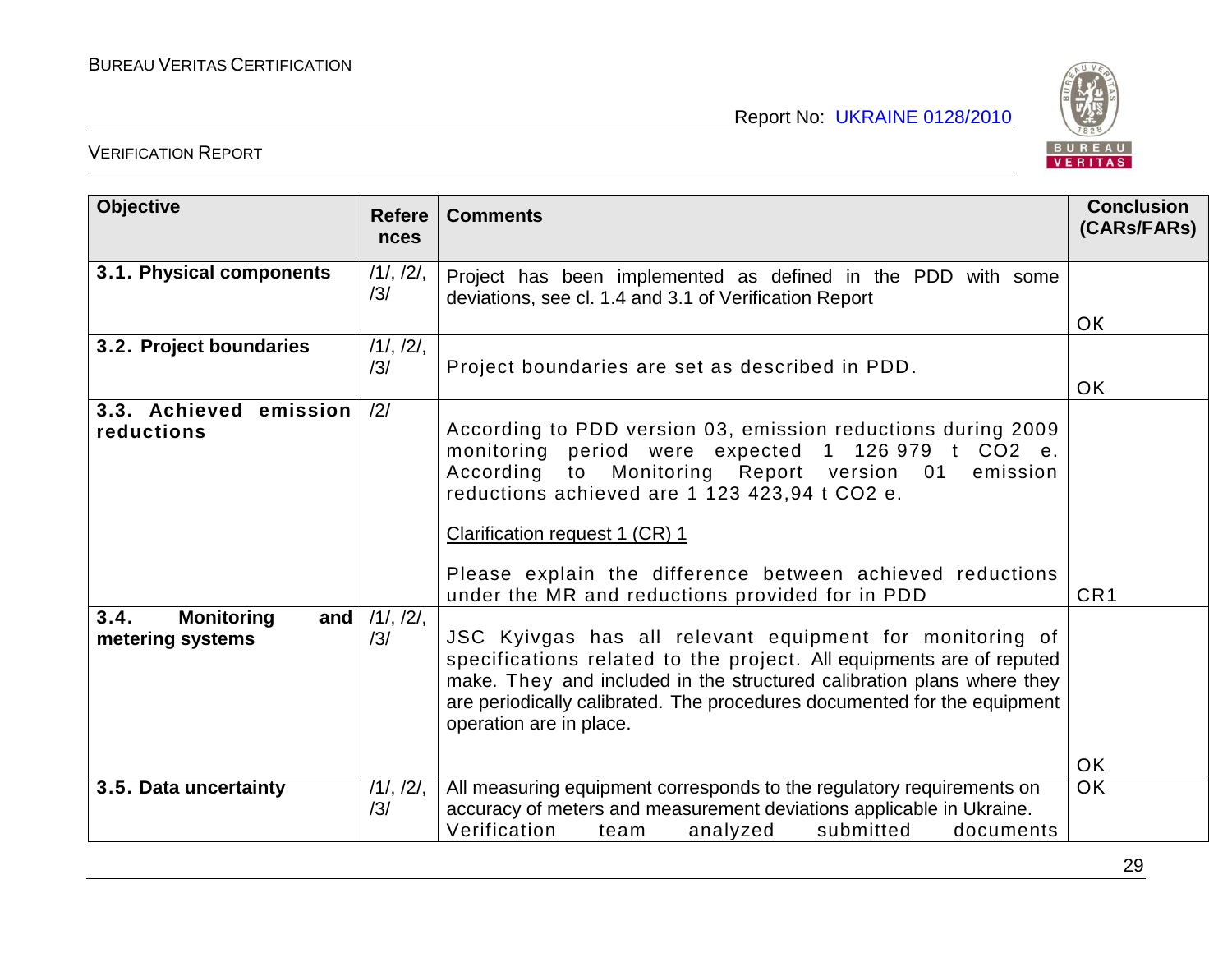

| <b>Objective</b>                                                             | <b>Refere</b><br><b>nces</b> | <b>Comments</b>                                                                                                                                                                                                                                                                                                                                                                                                                                                                                                                                                                                                                                                                                                                                                                                                                                              | <b>Conclusion</b><br>(CARs/FARs) |
|------------------------------------------------------------------------------|------------------------------|--------------------------------------------------------------------------------------------------------------------------------------------------------------------------------------------------------------------------------------------------------------------------------------------------------------------------------------------------------------------------------------------------------------------------------------------------------------------------------------------------------------------------------------------------------------------------------------------------------------------------------------------------------------------------------------------------------------------------------------------------------------------------------------------------------------------------------------------------------------|----------------------------------|
|                                                                              |                              | characterizing metering devices. Types of devices are<br>determined in the regulatory documents of Ukraine. Accuracy<br>of devices is guaranteed by the manufacturer, possible error<br>has been calculated and confirmed by device passport.<br>Therefore, uncertainty level of measurements corresponds to<br>technologies used, and is taken into account when taking data<br>from the device.                                                                                                                                                                                                                                                                                                                                                                                                                                                            |                                  |
| <b>Calibration</b><br>3.6.<br>and $ $<br>quality<br>measurement<br>assurance | $/1/$ , $/2/$ ,<br>/3/       | All monitoring equipment is part of detailed calibration plan. The strict   OK<br>control is maintained over the calibration process. On the date of<br>verification, Calibration records of the measuring and monitoring<br>equipment has been verified at site. All the meters have been found to be<br>calibrated regularly as per determined calibration plan for each site. The<br>following remarks have been given.                                                                                                                                                                                                                                                                                                                                                                                                                                   |                                  |
| 3.7. Data collection and<br>data processing systems                          | 11, 121,<br>/3/              | For quantitative estimation and preparation for reporting on<br>emission reduction on the ground of baseline and project's<br>activity the approved methodology of monitoring conducting<br>AM0023 was applied. Head of working team Gladkyy O.M. is<br>responsible for general management of the project and<br>coordination of all actions of the parties. Yuryev D.O.<br>coordinates collection of all information provided for by<br>monitoring plan, and makes all necessary calculations.<br>Archiving of all received information in the result of<br>measurements and settlements is done under guidance of<br>Dovbysh V.Yu. The Deputy head of working team<br>(Yavtushenko P.V.) on the basis of received information<br>determines plan of measures under the Project and scope of<br>resources required. Technical maintenance of the Project is | OK                               |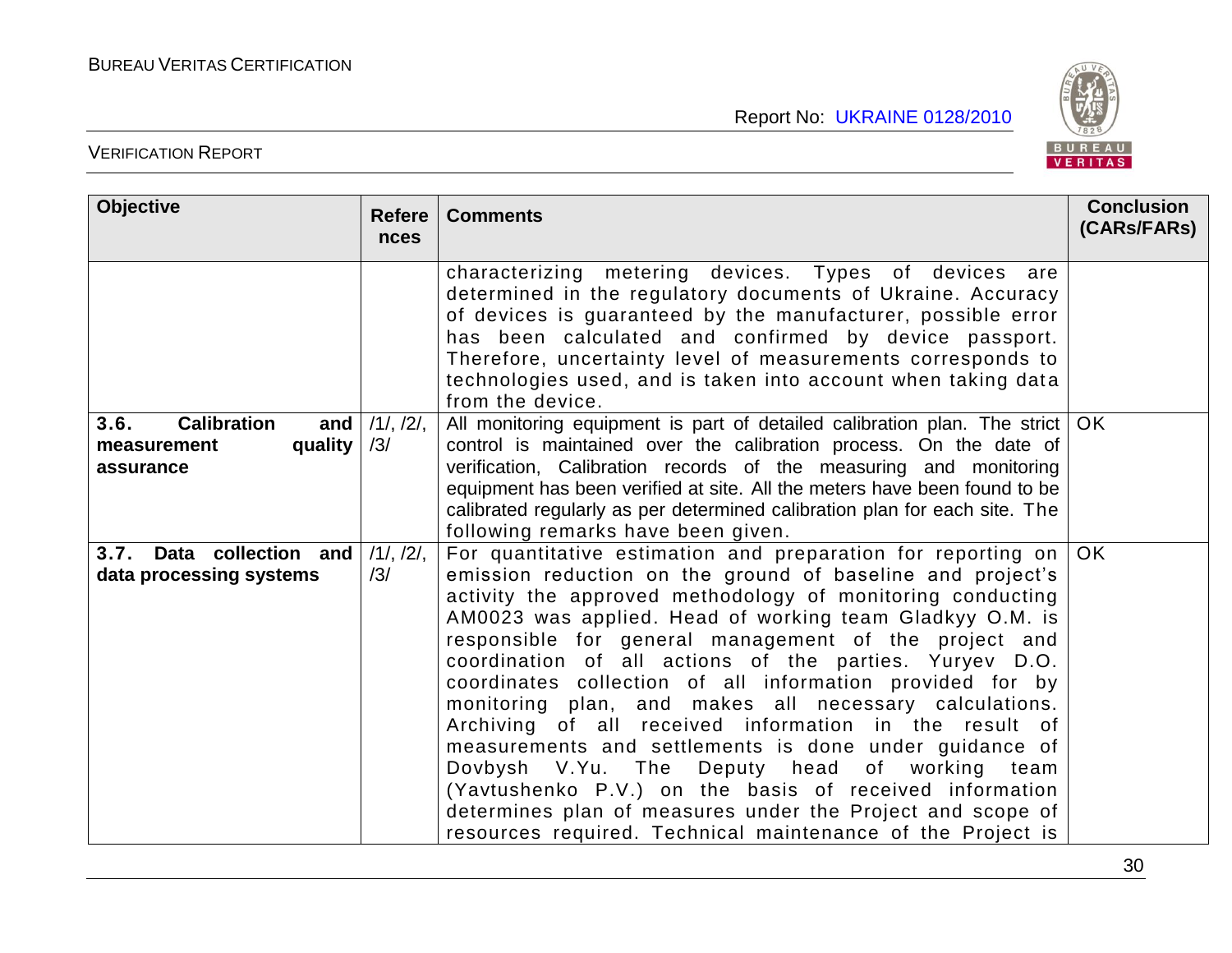

| <b>Objective</b>                                 | <b>Refere</b><br>nces | <b>Comments</b>                                                                                                                                                                                                                                                                        | <b>Conclusion</b><br>(CARs/FARs) |
|--------------------------------------------------|-----------------------|----------------------------------------------------------------------------------------------------------------------------------------------------------------------------------------------------------------------------------------------------------------------------------------|----------------------------------|
|                                                  |                       | carried out by Prysyazhnyy A.M. Legal support of the Project<br>is carried out by Stetsko M.V. Technical supervisions of the<br>project is conducted by Shevchuk Ye.Ye.                                                                                                                |                                  |
| 3.8. Reporting procedures                        | 11, 121,<br>/3/       | The Monitoring Plan defines persons responsible for collection of the data<br>required for GHG emission reduction calculations. Calculations are<br>transparent and are filled in annually into a predefined Excel spreadsheet.                                                        | OK.                              |
| 3.9.<br><b>Documented</b><br><b>instructions</b> | 11, 121,<br>/3/       | Monitoring report, section B, version 01 specifies procedure<br>for data collection, archiving (including software use), and<br>also reflects monitoring, metering and reporting procedures.<br>This information was verified during the visit to OJSC Kyivgas<br>and is satisfactory. | OK.                              |
| 3.10.<br>Qualification<br>and<br>training        | 11, 121,<br>/3/       | Refer to section 3.6 above.                                                                                                                                                                                                                                                            | <b>OK</b>                        |
| 3.11. Responsibilities                           | 11, 121,<br>/3/       | Refer to section 3.6 above.                                                                                                                                                                                                                                                            | <b>OK</b>                        |
| 3.12.<br>Troubleshooting<br>procedures           | 11, 121,<br>/3/       | Detection, liquidation and registration of failures<br>and<br>emergencies at gas-distribution posts of JSC Kyivgas is<br>carried out according to Safety rules of gas-supply systems of<br>Ukraine.                                                                                    | <b>OK</b>                        |
| 4. Internal data                                 |                       |                                                                                                                                                                                                                                                                                        |                                  |
| 4.1. Type and sources of<br>internal data        | 11, 121,<br>/3/       | The internal parameters are obtained according to the monitoring plan                                                                                                                                                                                                                  | <b>OK</b>                        |
| 4.2. Data collection                             | 11, 121,<br>/3/       | For quantitative estimation and preparation for reporting on<br>emission reduction on the ground of baseline and project's                                                                                                                                                             | OK                               |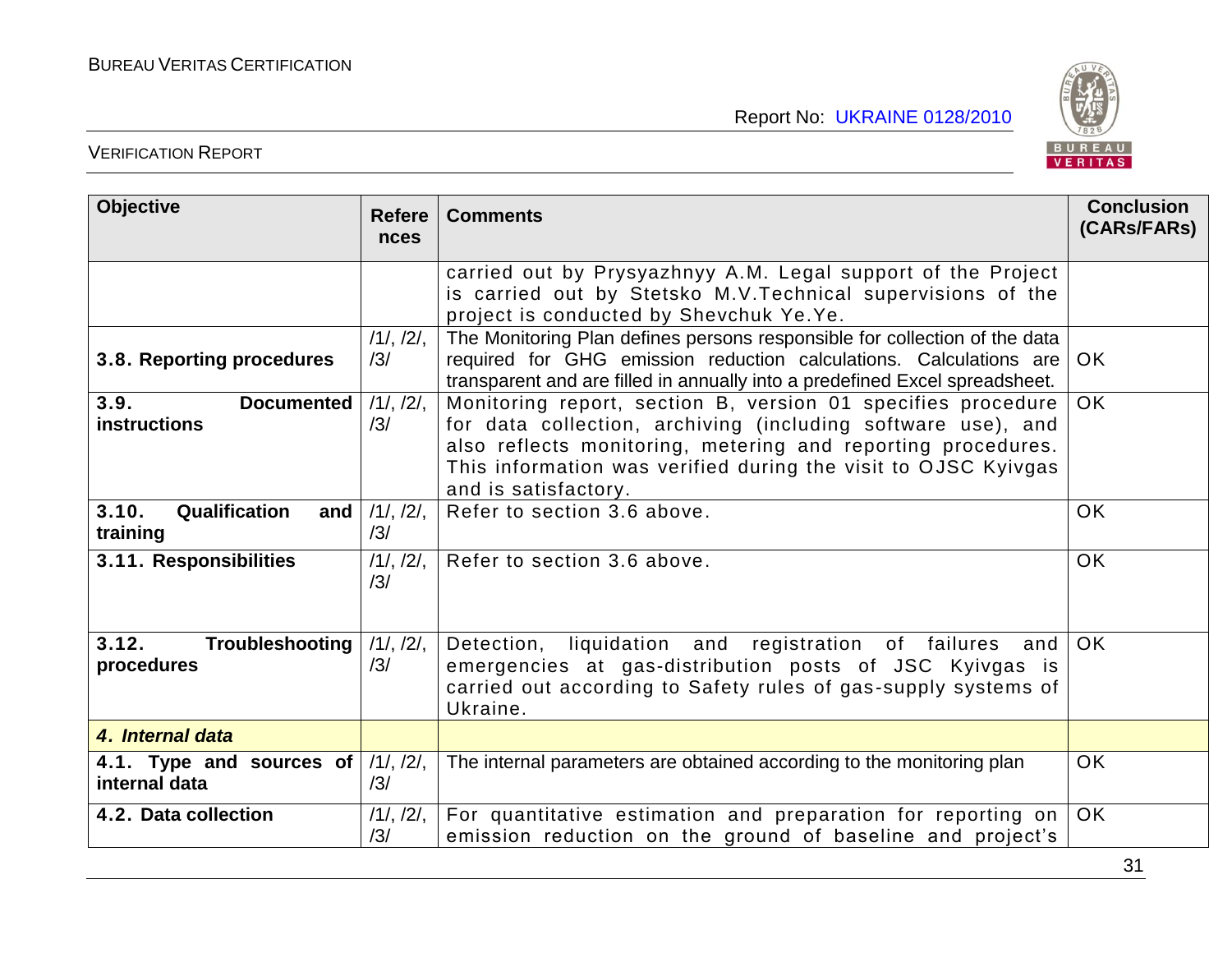

| <b>Objective</b>                                                  | <b>Refere</b><br><b>nces</b> | <b>Comments</b>                                                                                                                                                                                                                                                                                                                                                                                                                                                                                                                                                                                                                                                                                                                                                                                                                                                                                           | <b>Conclusion</b><br>(CARs/FARs) |
|-------------------------------------------------------------------|------------------------------|-----------------------------------------------------------------------------------------------------------------------------------------------------------------------------------------------------------------------------------------------------------------------------------------------------------------------------------------------------------------------------------------------------------------------------------------------------------------------------------------------------------------------------------------------------------------------------------------------------------------------------------------------------------------------------------------------------------------------------------------------------------------------------------------------------------------------------------------------------------------------------------------------------------|----------------------------------|
|                                                                   |                              | activity the approved methodology of monitoring conducting<br>AM0023 was applied. Head of working team Gladkyy O.M. is<br>responsible for general management of the project and<br>coordination of all actions of the parties. Yuryev D.O.<br>coordinates collection of all information provided for by<br>monitoring plan, and makes all necessary calculations.<br>Archiving of all received information in the result of<br>measurements and settlements is done under guidance of<br>Dovbysh V.Yu. The Deputy head of working team<br>(Yavtushenko P.V.) on the basis of received information<br>determines plan of measures under the Project and scope of<br>resources required. Technical maintenance of the Project is<br>carried out by Prysyazhnyy A.M. Legal support of the Project<br>is carried out by Stetsko M.V. Technical supervisions of the<br>project is conducted by Shevchuk Ye.Ye. |                                  |
| 4.3. Quality assurance                                            | 11, 121,<br>/3/              | Monitoring report, section B, version 01 specifies procedure<br>for data collection, archiving, and also reflects monitoring,<br>metering and reporting procedures. This information was<br>verified during the visit to JSC Kyivgas and is satisfactory.<br>Monitoring procedures are absolutely effective.                                                                                                                                                                                                                                                                                                                                                                                                                                                                                                                                                                                              | <b>OK</b>                        |
| <b>Significance</b><br>4.4.<br>of <sub>l</sub><br>reporting risks | 11, 121,<br>/3/              | All data are collected with periodicity established in the norms<br>of monitoring plan. Record-keeping is controlled by the<br>management bodies of JSC Kyivgas. Probability of<br>discrepancy in the report is rather low.                                                                                                                                                                                                                                                                                                                                                                                                                                                                                                                                                                                                                                                                               | OK.                              |
| 5. External Data                                                  |                              |                                                                                                                                                                                                                                                                                                                                                                                                                                                                                                                                                                                                                                                                                                                                                                                                                                                                                                           |                                  |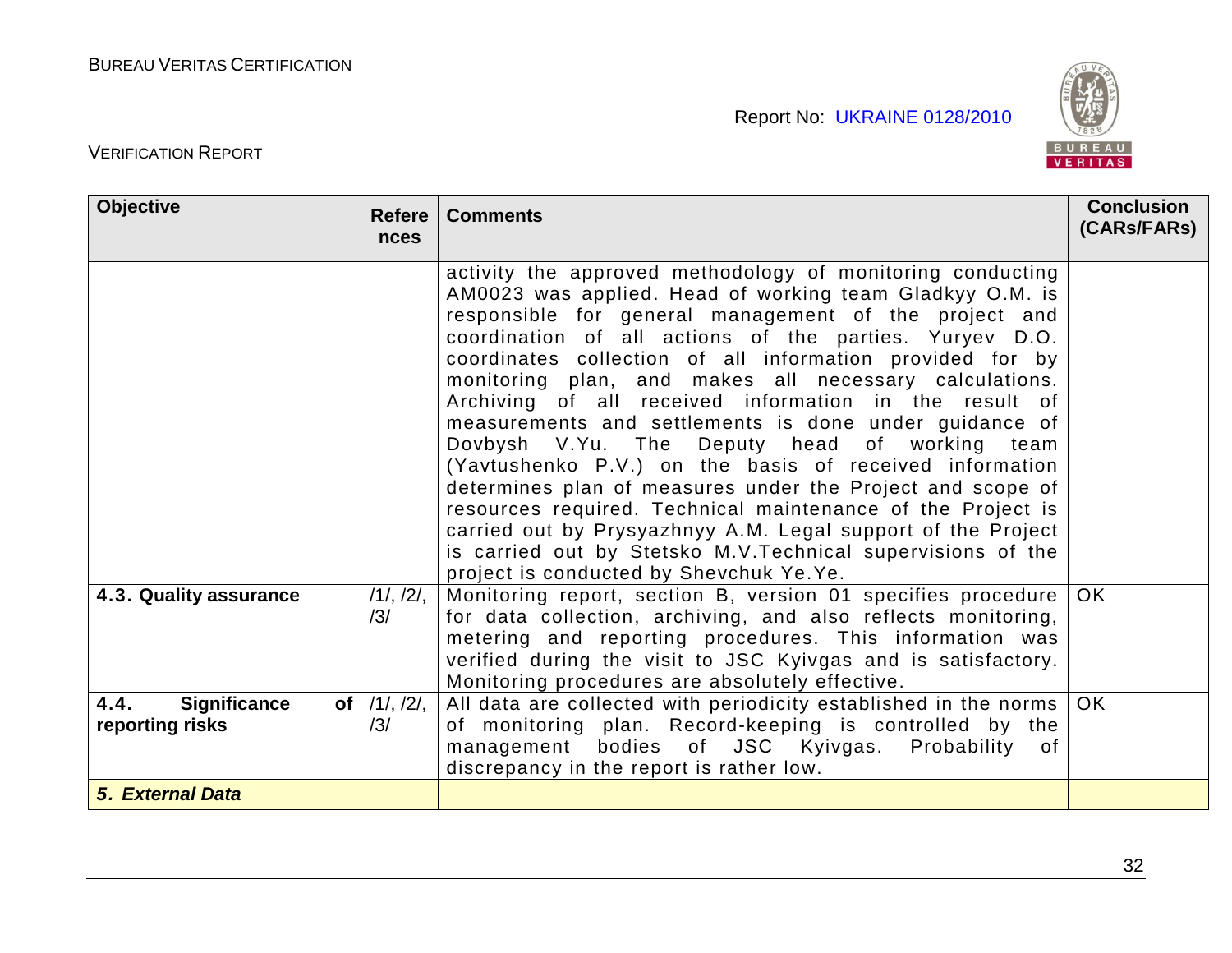

| <b>Objective</b>                                        | <b>Refere</b><br><b>nces</b> | <b>Comments</b>                                                                                                                                                                                                                                                                                                                                                                                                                                | <b>Conclusion</b><br>(CARs/FARs) |
|---------------------------------------------------------|------------------------------|------------------------------------------------------------------------------------------------------------------------------------------------------------------------------------------------------------------------------------------------------------------------------------------------------------------------------------------------------------------------------------------------------------------------------------------------|----------------------------------|
| 5.1. Type and sources of<br>external data               | 11, 121,<br>/3/              | External data are not used.                                                                                                                                                                                                                                                                                                                                                                                                                    | <b>OK</b>                        |
| 5.2. Access to external data                            | 11, 121,<br>/3/              | Refer to 5.1                                                                                                                                                                                                                                                                                                                                                                                                                                   | OK                               |
| 5.3. Quality assurance                                  | 11, 121,<br>/3/              | Refer to 5.1                                                                                                                                                                                                                                                                                                                                                                                                                                   | <b>OK</b>                        |
| 5.4. Data uncertainty                                   | 11, 121,<br>/3/              | Refer to 5.1                                                                                                                                                                                                                                                                                                                                                                                                                                   | <b>OK</b>                        |
| 5.5. Emergency procedures                               | 11, 121,<br>/3/              | Refer to 5.1                                                                                                                                                                                                                                                                                                                                                                                                                                   | OK                               |
| <b>6. Environmental and Social</b><br><b>Indicators</b> |                              |                                                                                                                                                                                                                                                                                                                                                                                                                                                |                                  |
| 6.1.<br>Implementation<br>of <sub>l</sub><br>measures   | $/1/$ , $/2/$ ,<br>/3/       | Environmental and social indicators are not defined in the monitoring plan.<br>Hence the question is not applicable. But the public and staff<br>representatives informed verification team during the audit<br>that the project is of great importance as it implies<br>reconstruction of gas-distribution networks, which will result in<br>improvement of gas supply quality to consumers. No negative<br>environmental impact is expected. | OK.                              |
| 6.2. Monitoring equipment                               | 11, 121,<br>/3/              | See chapter 6.1.                                                                                                                                                                                                                                                                                                                                                                                                                               | <b>OK</b>                        |
| 6.3.<br>Quality<br>assurance<br>procedures              | 11, 121,<br>/3/              | See chapter 6.1.                                                                                                                                                                                                                                                                                                                                                                                                                               | <b>OK</b>                        |
| 6.4. External data                                      | 11, 121,                     | See chapter 6.1.                                                                                                                                                                                                                                                                                                                                                                                                                               | <b>OK</b>                        |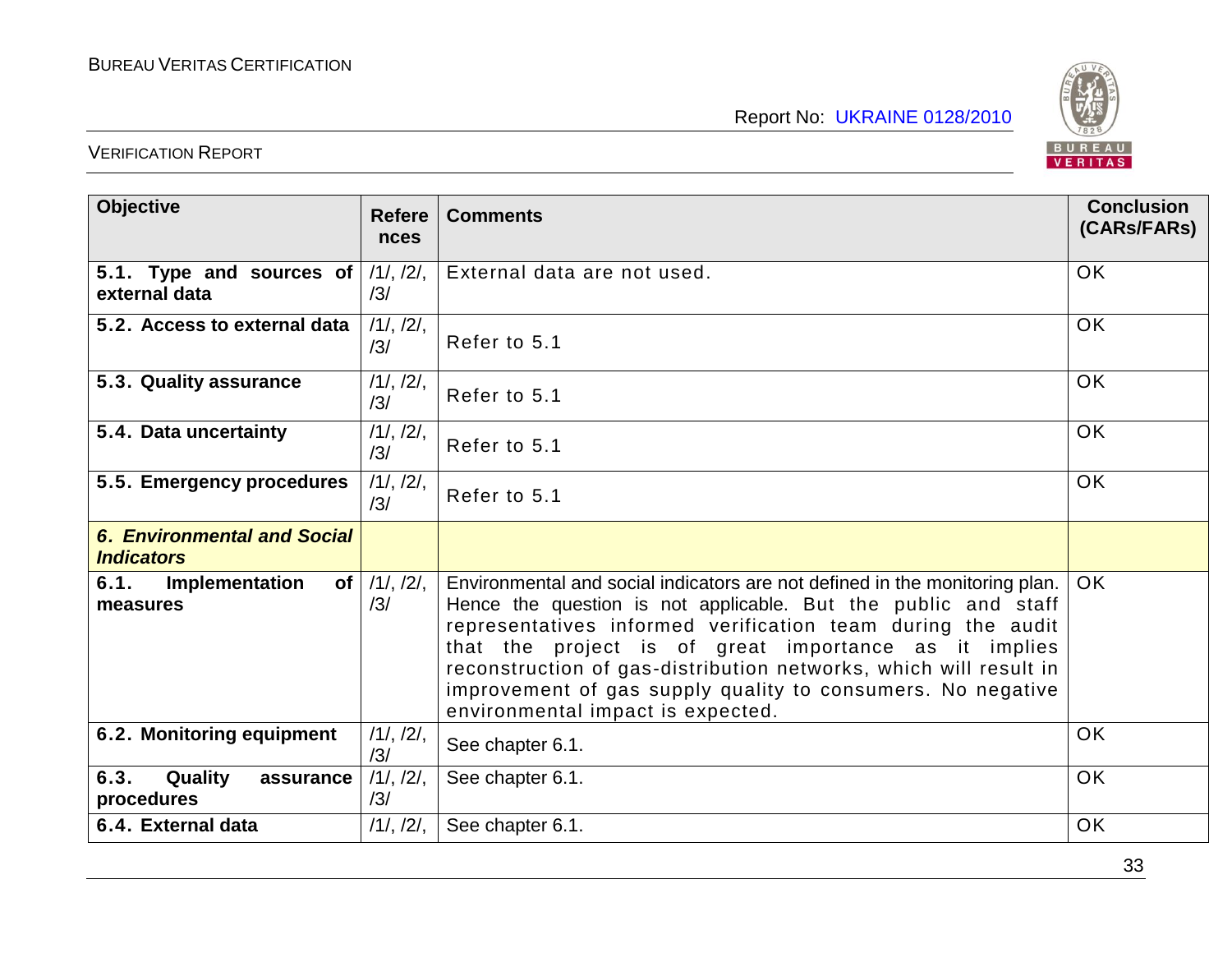

| <b>Objective</b>                                            | <b>Refere</b><br>nces     | <b>Comments</b>                                                                                                                                                                                                                                                                                                                                                                                                                                                                                                                                                                                                                                                                                                                                                                                                                                                                                                                 | <b>Conclusion</b><br>(CARs/FARs) |
|-------------------------------------------------------------|---------------------------|---------------------------------------------------------------------------------------------------------------------------------------------------------------------------------------------------------------------------------------------------------------------------------------------------------------------------------------------------------------------------------------------------------------------------------------------------------------------------------------------------------------------------------------------------------------------------------------------------------------------------------------------------------------------------------------------------------------------------------------------------------------------------------------------------------------------------------------------------------------------------------------------------------------------------------|----------------------------------|
|                                                             | /3/                       |                                                                                                                                                                                                                                                                                                                                                                                                                                                                                                                                                                                                                                                                                                                                                                                                                                                                                                                                 |                                  |
| 7.<br>and<br><b>Management</b><br><b>Operational System</b> |                           |                                                                                                                                                                                                                                                                                                                                                                                                                                                                                                                                                                                                                                                                                                                                                                                                                                                                                                                                 |                                  |
| 7.1. Documentation                                          | 11, 121,<br>/3/           | The company complies with all legal and statutory requirements of the<br>Ukraine and requirements of the verification team. JSC Kyivgas has all<br>the necessary permissions and licenses, issued by the State Inspection<br>on Labor Safety.                                                                                                                                                                                                                                                                                                                                                                                                                                                                                                                                                                                                                                                                                   | OK                               |
| Qualification<br>7.2.<br>and<br>training                    | 11, 121,<br>/3/           | No special trainings for operation of new equipment are<br>required. All trainings under the project were performed by<br>equipment suppliers, and their cost is included to the cost of<br>equipment.                                                                                                                                                                                                                                                                                                                                                                                                                                                                                                                                                                                                                                                                                                                          | <b>OK</b>                        |
| <b>Allocation</b><br>7.3.<br>responsibilities               | of $/1/$ , $/2/$ ,<br>/3/ | For quantitative estimation and preparation for reporting on<br>emission reduction on the ground of baseline and project's<br>activity the approved methodology of monitoring conducting<br>AM0023 was applied. Head of working team Gladkyy O.M. is<br>responsible for general management of the project and<br>coordination of all actions of the parties. Yuryev D.O.<br>coordinates collection of all information provided for by<br>monitoring plan, and makes all necessary calculations.<br>Archiving of all received information in the result of<br>measurements and settlements is done under guidance of<br>Dovbysh V.Yu. The Deputy head of working<br>team<br>(Yavtushenko P.V.) on the basis of received information<br>determines plan of measures under the Project and scope of<br>resources required. Technical maintenance of the Project is<br>carried out by Prysyazhnyy A.M. Legal support of the Project | OK.                              |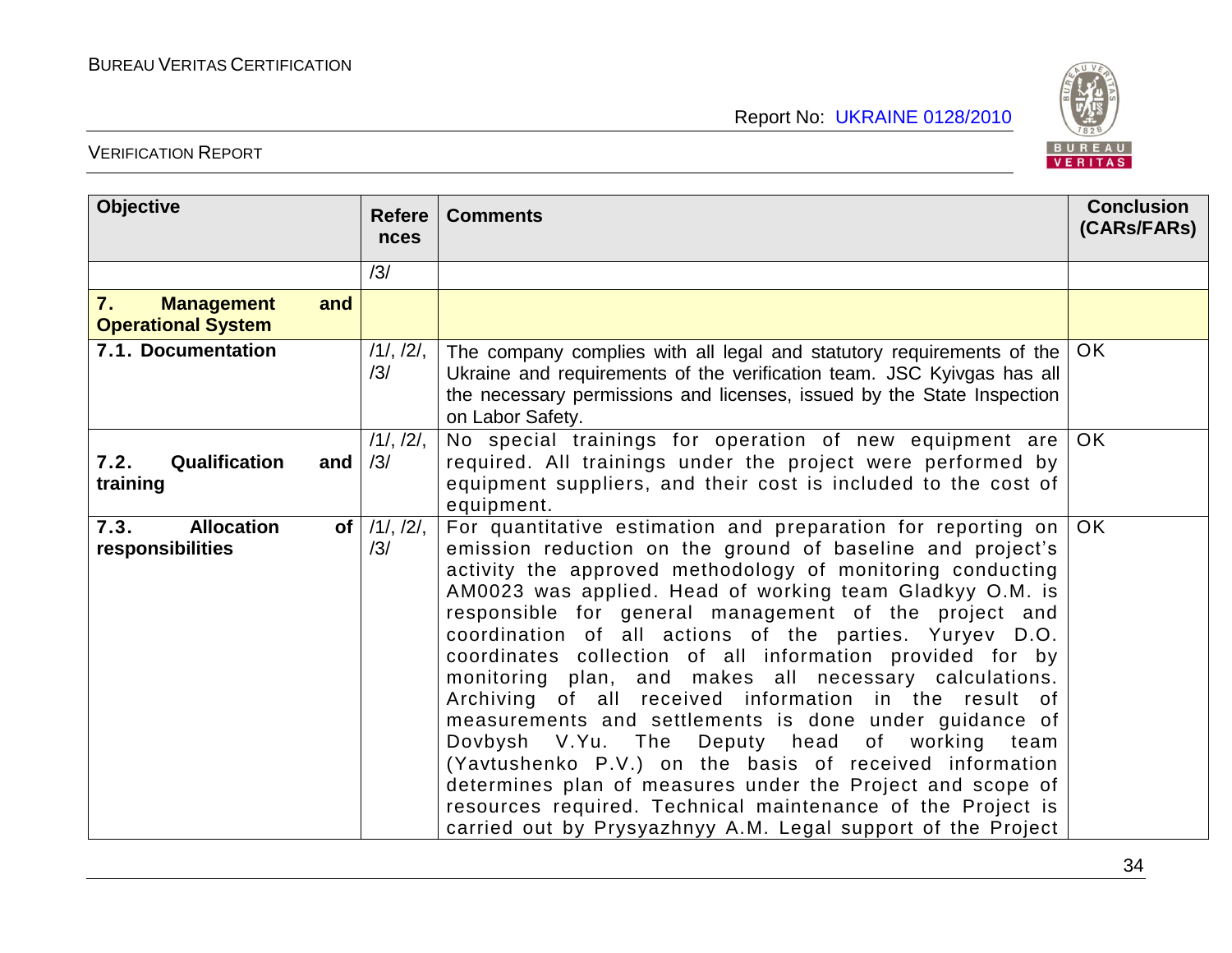

| <b>Objective</b>                                    | <b>Refere</b><br><b>nces</b> | <b>Comments</b>                                                                                                                                                                                                | <b>Conclusion</b><br>(CARs/FARs) |
|-----------------------------------------------------|------------------------------|----------------------------------------------------------------------------------------------------------------------------------------------------------------------------------------------------------------|----------------------------------|
|                                                     |                              | is carried out by Stetsko M.V. Technical supervisions of the<br>project is conducted by Shevchuk Ye.Ye.                                                                                                        |                                  |
| 7.4. Emergency procedures                           | $/1/$ , $/2/$ ,<br>/3/       | Detection, liquidation and registration of failures<br>and  <br>emergencies at gas-distribution posts of JSC Kyivgas is<br>carried out according to Safety rules of gas-supply systems of<br>Ukraine.          | OK.                              |
| 7.5. Data archiving                                 | $/1/$ , $/2/$ ,<br>/3/       | Data are stored in paper and in electronic form, and are<br>archived in relative databases.                                                                                                                    |                                  |
| 7.6. Monitoring report<br>$/1/$ , $/2/$ ,<br>/3/    |                              | Calculations are provided in Monitoring Report.<br>Clarification request (CR) 2<br>Please explain the difference between the formula for<br>methane emission calculation in MR version 1 and PDD<br>version 3. | CR <sub>2</sub>                  |
| 7.7.<br>Internal audits<br>and<br>management review | $/1/$ , $/2/$ ,<br>/3/       | All information collected and processed by working team is<br>verified by the deputy head of the board of JSC Kyivgas.                                                                                         | OK.                              |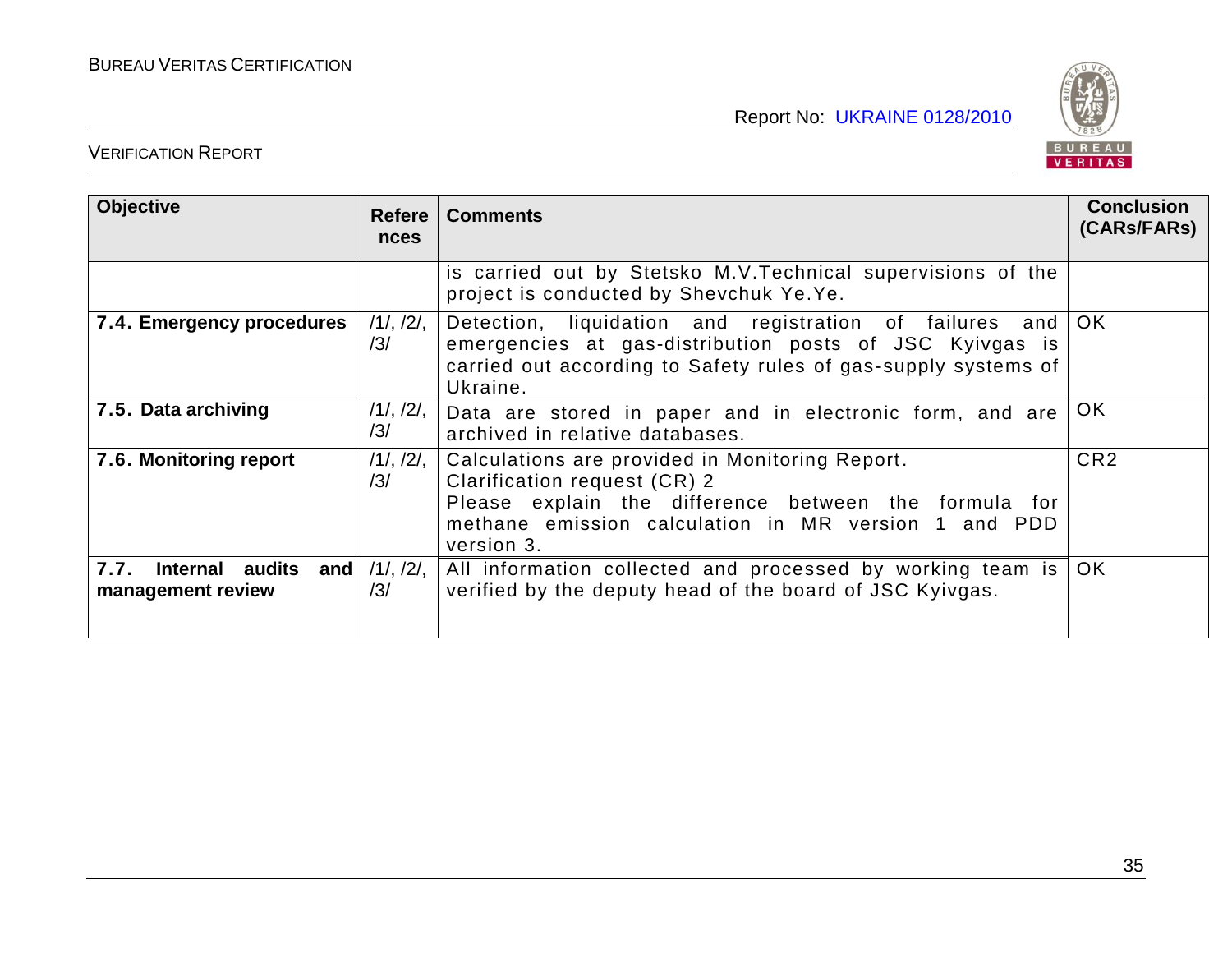

VERIFICATION REPORT

#### **Periodic Verification Protocol Table 2: Data Management System/Controls.**

| <b>Identification of potential</b><br>reporting risk | Identification,<br>assessment<br>and testing of<br>management<br>controls | Areas of residual risks                                                                                                                                                                                                                                                                                                                                                                                            |
|------------------------------------------------------|---------------------------------------------------------------------------|--------------------------------------------------------------------------------------------------------------------------------------------------------------------------------------------------------------------------------------------------------------------------------------------------------------------------------------------------------------------------------------------------------------------|
| 1. Defined organizational                            |                                                                           |                                                                                                                                                                                                                                                                                                                                                                                                                    |
| structure,<br>responsibilities<br>and                |                                                                           |                                                                                                                                                                                                                                                                                                                                                                                                                    |
| competencies                                         |                                                                           |                                                                                                                                                                                                                                                                                                                                                                                                                    |
| 1.1. Position and roles                              | In full                                                                   | Employees of OJSC "Kyivgas":                                                                                                                                                                                                                                                                                                                                                                                       |
|                                                      |                                                                           | Bernatskyy B.Ye. - Chief engineer of OJSC "Kyivgas"<br>Shevchuk Ye.Ye. – head engineer of the working team<br>Dovbysh V.Yu. - secretary of the working team<br>Yuryev D.O. - technologist of the working team<br>Gladkyi O.M. – head of the working team<br>Yavtushenko P.V. - deputy head of the working team                                                                                                     |
| 1.2. Responsibilities                                | In full                                                                   | For quantitative estimation and preparation for reporting on<br>emission reduction on the ground of baseline and project's activity<br>the approved methodology of monitoring conducting AM0023 was<br>applied. Head of working team Gladkyy O.M. is responsible for<br>general management of the project and coordination of all actions of<br>the parties. Yuryev D.O. coordinates collection of all information |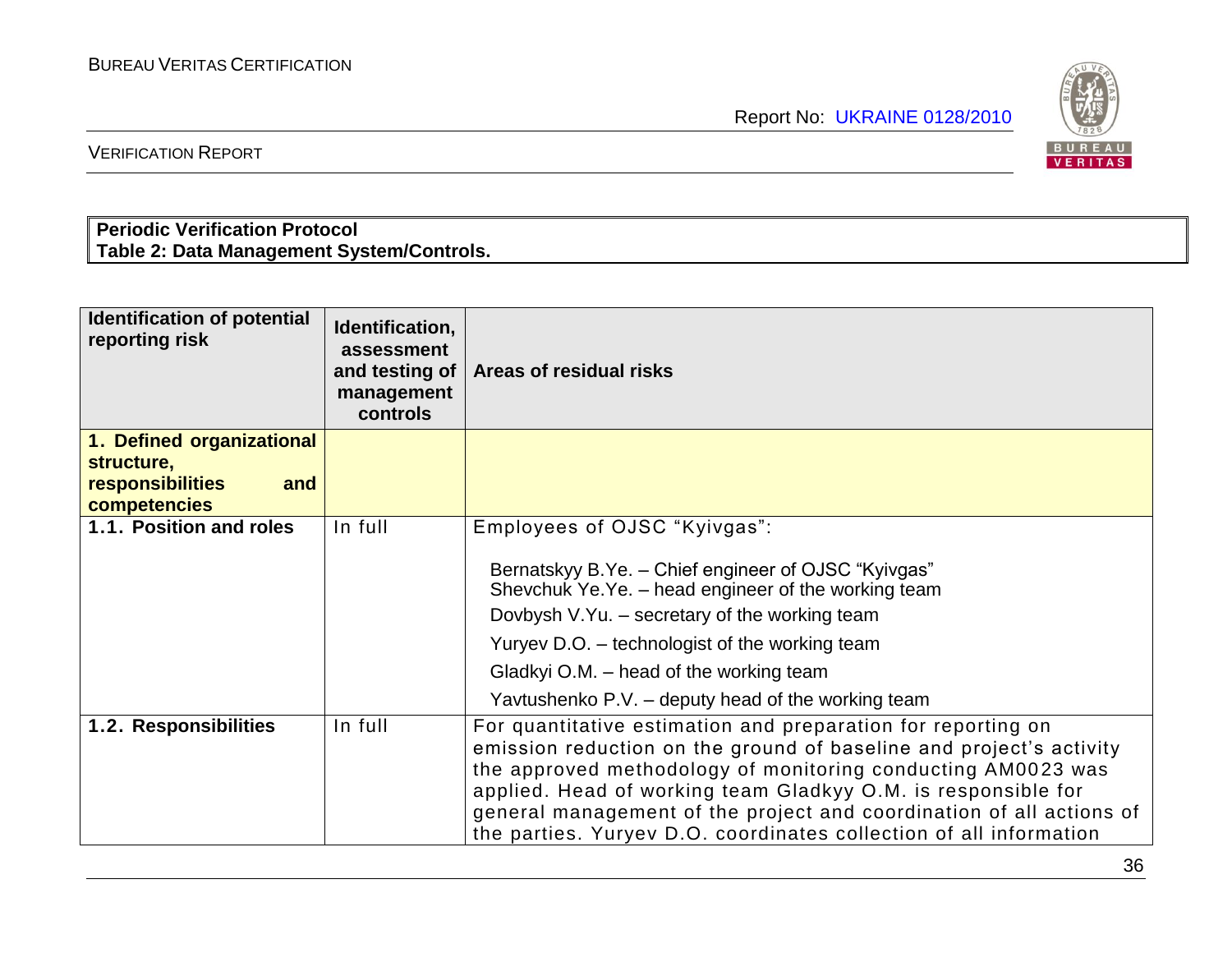

| <b>Identification of potential</b><br>reporting risk | Identification,<br>assessment<br>and testing of<br>management<br>controls | Areas of residual risks                                                                                                                                                                                                                                                                                                                                                                                                                                                                                                                                                                                      |
|------------------------------------------------------|---------------------------------------------------------------------------|--------------------------------------------------------------------------------------------------------------------------------------------------------------------------------------------------------------------------------------------------------------------------------------------------------------------------------------------------------------------------------------------------------------------------------------------------------------------------------------------------------------------------------------------------------------------------------------------------------------|
|                                                      |                                                                           | provided for by monitoring plan, and makes all necessary<br>calculations. Archiving of all received information in the result of<br>measurements and settlements is done under guidance of Dovbysh<br>V. Yu. The Deputy head of working team (Yavtushenko P.V.) on the<br>basis of received information determines plan of measures under<br>the Project and scope of resources required. Technical maintenance<br>of the Project is carried out by Prysyazhnyy A.M. Legal support of<br>the Project is carried out by Stetsko M.V. Technical supervisions of<br>the project is conducted by Shevchuk Ye.Ye. |
| 1.3.<br><b>Competencies</b><br>needed                | In full                                                                   | All employees of OJSC Kyivgas involved into the project have<br>required qualification level and working experience in the area of<br>gas supply.                                                                                                                                                                                                                                                                                                                                                                                                                                                            |
| <b>Conformance</b><br>2.<br>with<br>monitoring plan  |                                                                           |                                                                                                                                                                                                                                                                                                                                                                                                                                                                                                                                                                                                              |
| 2.1.<br><b>Reporting</b><br>procedures               | In full                                                                   | The monitoring plan is as per the determined PDD.<br>The project uses Monitoring Methodology provided for by<br>methodology AM0023 "Reduction of natural gas emissions at<br>compressor and gas-distribution stations of main gas lines", version<br>03.                                                                                                                                                                                                                                                                                                                                                     |
| 2.2. Necessary Changes                               | In full                                                                   | The project is implemented in accordance with the plan.                                                                                                                                                                                                                                                                                                                                                                                                                                                                                                                                                      |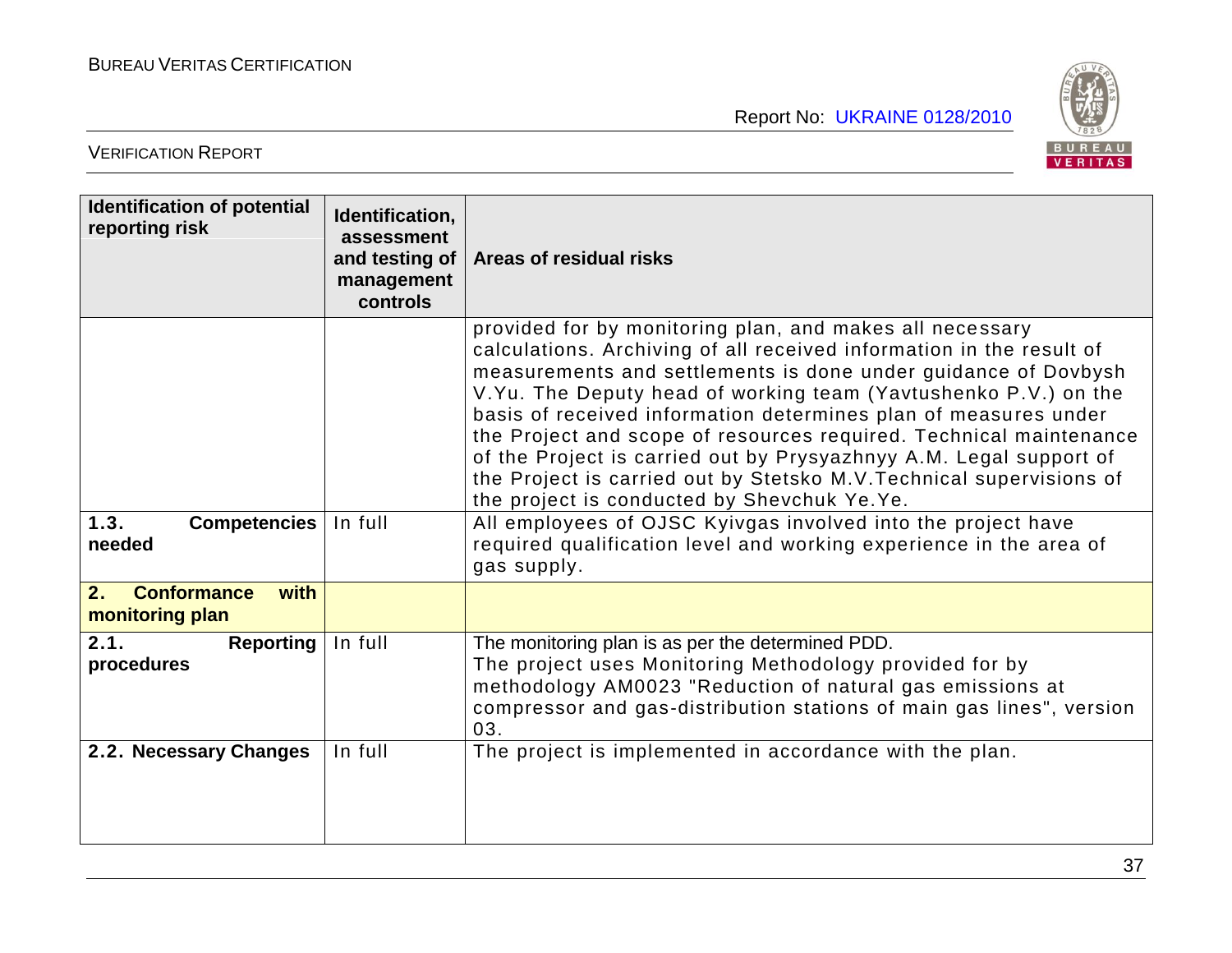

| <b>Identification of potential</b><br>reporting risk | Identification,<br>assessment<br>management<br>controls | and testing of   Areas of residual risks                                                                                                                                                                                                                                                                                                                                                                                                                                                                                                                                                                                                                                                                                                                                                                                                                                                                                                                                                                                          |  |
|------------------------------------------------------|---------------------------------------------------------|-----------------------------------------------------------------------------------------------------------------------------------------------------------------------------------------------------------------------------------------------------------------------------------------------------------------------------------------------------------------------------------------------------------------------------------------------------------------------------------------------------------------------------------------------------------------------------------------------------------------------------------------------------------------------------------------------------------------------------------------------------------------------------------------------------------------------------------------------------------------------------------------------------------------------------------------------------------------------------------------------------------------------------------|--|
| 3. Application of GHG<br>determination methods       |                                                         |                                                                                                                                                                                                                                                                                                                                                                                                                                                                                                                                                                                                                                                                                                                                                                                                                                                                                                                                                                                                                                   |  |
| 3.1. Methods used                                    | In full                                                 | The reporting procedures reflect the monitoring plan content. The calculation of<br>the emission reduction is correct.                                                                                                                                                                                                                                                                                                                                                                                                                                                                                                                                                                                                                                                                                                                                                                                                                                                                                                            |  |
| 3.2. Information/process<br>flow                     | In full                                                 | For quantitative estimation and preparation for reporting on<br>emission reduction on the ground of baseline and project's activity<br>the approved methodology of monitoring conducting AM0023 was<br>applied. Head of working team Gladkyy O.M. is responsible for<br>general management of the project and coordination of all actions of<br>the parties. Yuryev D.O. coordinates collection of all information<br>provided for by monitoring plan, and makes all necessary<br>calculations. Archiving of all received information in the result of<br>measurements and settlements is done under guidance of Dovbysh<br>V.Yu. The Deputy head of working team (Yavtushenko P.V.) on the<br>basis of received information determines plan of measures under<br>the Project and scope of resources required. Technical maintenance<br>of the Project is carried out by Prysyazhnyy A.M. Legal support of<br>the Project is carried out by Stetsko M.V. Technical supervisions of<br>the project is conducted by Shevchuk Ye.Ye. |  |
| 3.3. Data transfer                                   | In full                                                 | Data are stored on paper and in electronic form, and are archived in<br>relative databases                                                                                                                                                                                                                                                                                                                                                                                                                                                                                                                                                                                                                                                                                                                                                                                                                                                                                                                                        |  |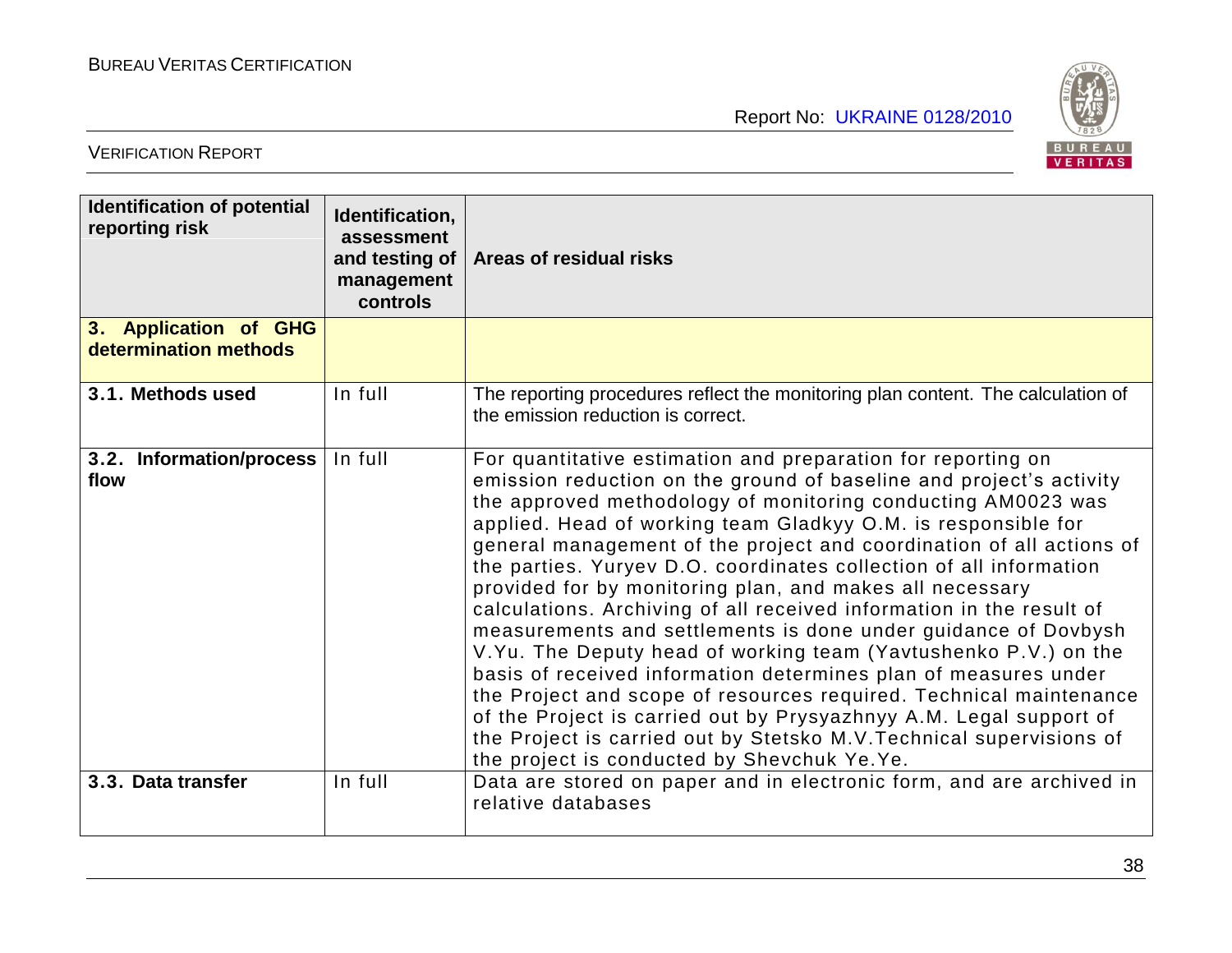

| <b>Identification of potential</b><br>reporting risk                                                             | Identification,<br>assessment<br>and testing of<br>management<br><b>controls</b> | Areas of residual risks                                                                                                                                                                                                              |  |
|------------------------------------------------------------------------------------------------------------------|----------------------------------------------------------------------------------|--------------------------------------------------------------------------------------------------------------------------------------------------------------------------------------------------------------------------------------|--|
| In full<br>3.4.<br>Study<br>data<br>of<br>transfer system                                                        |                                                                                  | The necessary procedures have been defined in internal procedures and<br>additional internal documents relevant for the determination of the all the<br>parameters listed in the monitoring plan.                                    |  |
| <b>Identification</b><br>$\overline{4}$ .<br>and<br>maintenance<br><b>key</b><br><b>of</b><br>process parameters |                                                                                  |                                                                                                                                                                                                                                      |  |
| 4.1. Identification of key<br>parameters                                                                         | In full                                                                          | The critical parameters for the determination of GHG emissions are the<br>parameters listed in section D of the approved PDD.                                                                                                        |  |
| 4.2.<br><b>Calibration/maintenance</b>                                                                           | In full                                                                          | The company maintains the elaborate calibration plan for each unit of the<br>equipment. The audit team verified the status for all the equipment provided for<br>by the JI project, and confirms them to be complying with the plan. |  |
| <b>5. GHG Calculations</b>                                                                                       |                                                                                  |                                                                                                                                                                                                                                      |  |
| 5.1.<br>Use of estimates<br>and default data                                                                     | In full                                                                          | All assumptions are given in section D of approved PDD.                                                                                                                                                                              |  |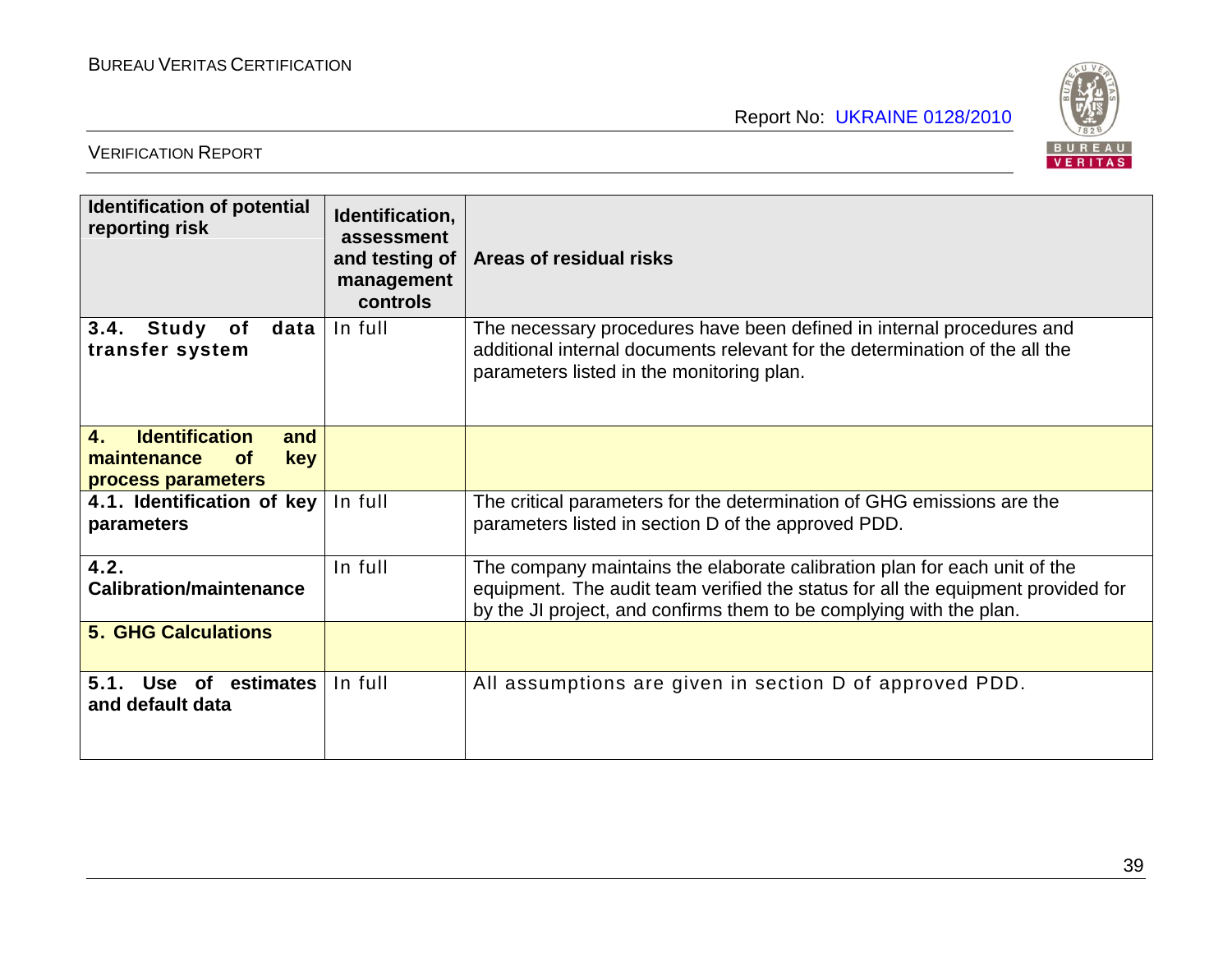

#### VERIFICATION REPORT

| Identification of potential<br>Identification,<br>reporting risk<br>assessment<br>and testing of<br>management<br><b>controls</b> |         | Areas of residual risks                                                                                                                                                                         |  |
|-----------------------------------------------------------------------------------------------------------------------------------|---------|-------------------------------------------------------------------------------------------------------------------------------------------------------------------------------------------------|--|
| 5.2. Guidance on checks<br>and reviews                                                                                            | In full | Monitoring plan is fully performed.                                                                                                                                                             |  |
| 5.3.<br>validation<br><b>Internal</b><br>and verification                                                                         | In full | Monitoring procedure for JI Project includes the responsibility and frequency for<br>carrying out internal audits.<br>The audit team did verify all the parameters listed in monitoring report. |  |
| 5.4.<br>protection<br><b>Data</b><br>measures                                                                                     | In full | The necessary procedures for ensuring data security and preventing the<br>unauthorized use were demonstrated to verifiers during on-site verification.                                          |  |
| 5.5. IT systems                                                                                                                   | In full | IT systems are the electronic network of JSC Odesagas, computers<br>and hard data carriers.                                                                                                     |  |

#### **Periodic Verification Protocol Table 3: GHG calculation procedures and management control testing**

| Identification of potential reporting risk                                                       | Identification,<br>assessment<br>and testing of management Areas of residual risks<br>controls |                                                 |  |
|--------------------------------------------------------------------------------------------------|------------------------------------------------------------------------------------------------|-------------------------------------------------|--|
| Potential reporting risks based on an assessment of the   Regarding                              | the                                                                                            | potential The areas of residual risks, i.e. the |  |
| emission estimation procedures can be expected in the reporting risks identified in the areas of |                                                                                                | potential<br>risks<br>without                   |  |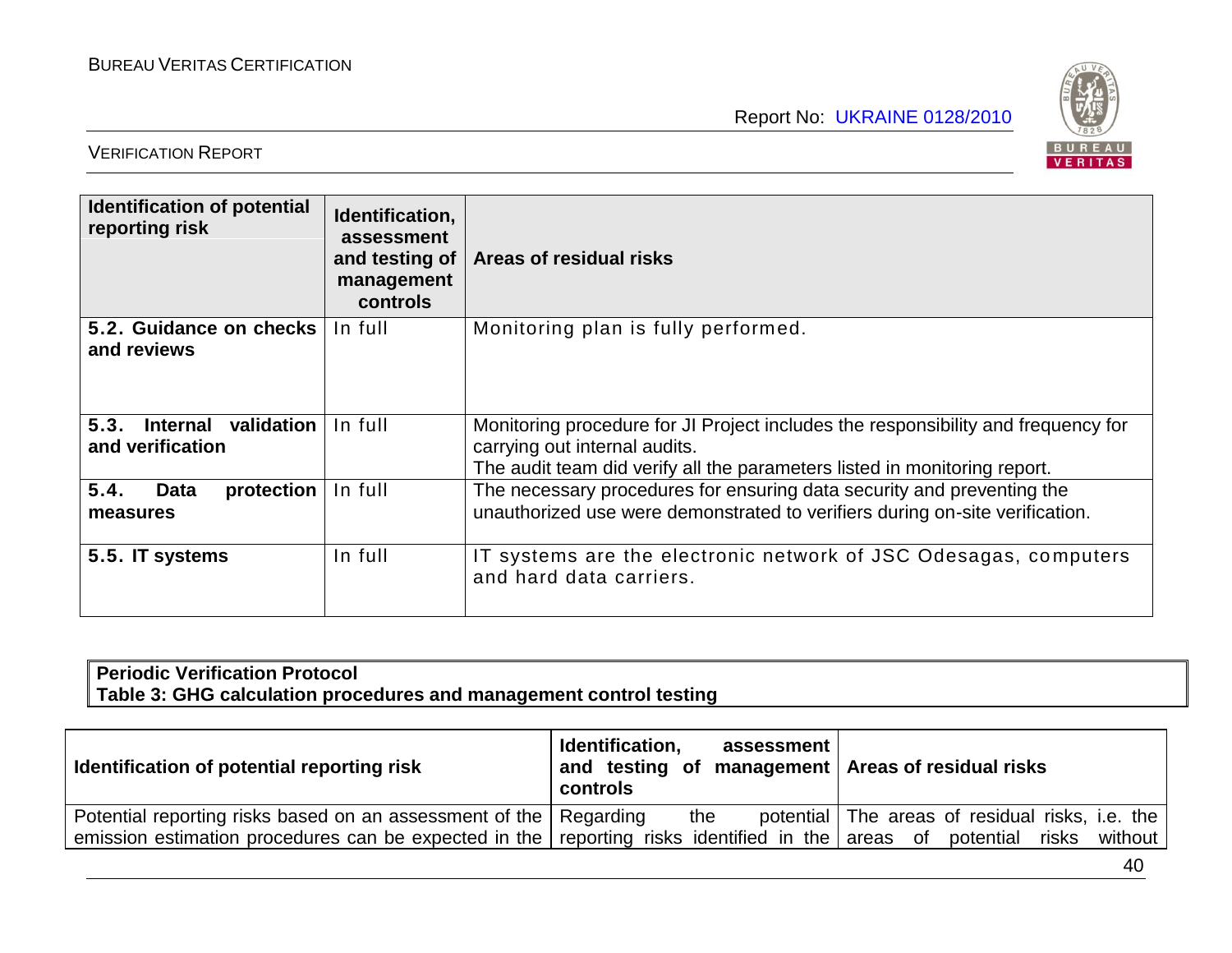

| following fields of action:                                     | following<br>column<br>left<br>the                        | adequate means of control are used |
|-----------------------------------------------------------------|-----------------------------------------------------------|------------------------------------|
| the calculation methods                                         | mitigation measures have been                             | in a conservative manner in the    |
| raw data collection                                             | observed during the on-site                               | reports according to the approach  |
| sources of supporting documentation                             | mission:                                                  | prescribed in the PDD version 3.   |
| reports/databases/information<br>systems<br>from                | Understanding<br>of                                       |                                    |
| which data is obtained.                                         | responsibilities and roles.                               |                                    |
| Key source data applicable to the project assessed are          | Collection of initial data                                |                                    |
| hereby:                                                         | and their transmission to                                 |                                    |
| $\triangleright$ metering records (fuel and power consumption), | databases.                                                |                                    |
| processes (weight of<br>indicators of<br>raw<br>➤               | Metering<br>equipment                                     |                                    |
| materials/products),                                            | management system.                                        |                                    |
| operational logs (metering records),                            | Reporting, analysis<br>and<br>formal data approval by the |                                    |
| laboratory/analytical data (thermal value),                     | management.                                               |                                    |
| accounting records,<br>➤                                        |                                                           |                                    |
|                                                                 |                                                           |                                    |
| certificates of calibration and maintenance for                 |                                                           |                                    |
| appraisal of reliable accuracy of the data.                     |                                                           |                                    |
| It is hereby needed to focus on those risks that impact         |                                                           |                                    |
| the accuracy, completeness and consistency of the               |                                                           |                                    |
| reported data. Risks are weakness in the GHG                    |                                                           |                                    |
| calculation systems and may include:                            |                                                           |                                    |
| manual transfer of data/manual calculations,                    |                                                           |                                    |
| unclear origins of data,                                        |                                                           |                                    |
| insufficient<br>technological<br>accuracy<br>due to             |                                                           |                                    |
| limitations,                                                    |                                                           |                                    |
| lack of appropriate data protection measures (for               |                                                           |                                    |
| calculation<br>cells<br>example,<br>protected<br>in.            |                                                           |                                    |
| spreadsheets and/or password restrictions).                     |                                                           |                                    |
|                                                                 |                                                           |                                    |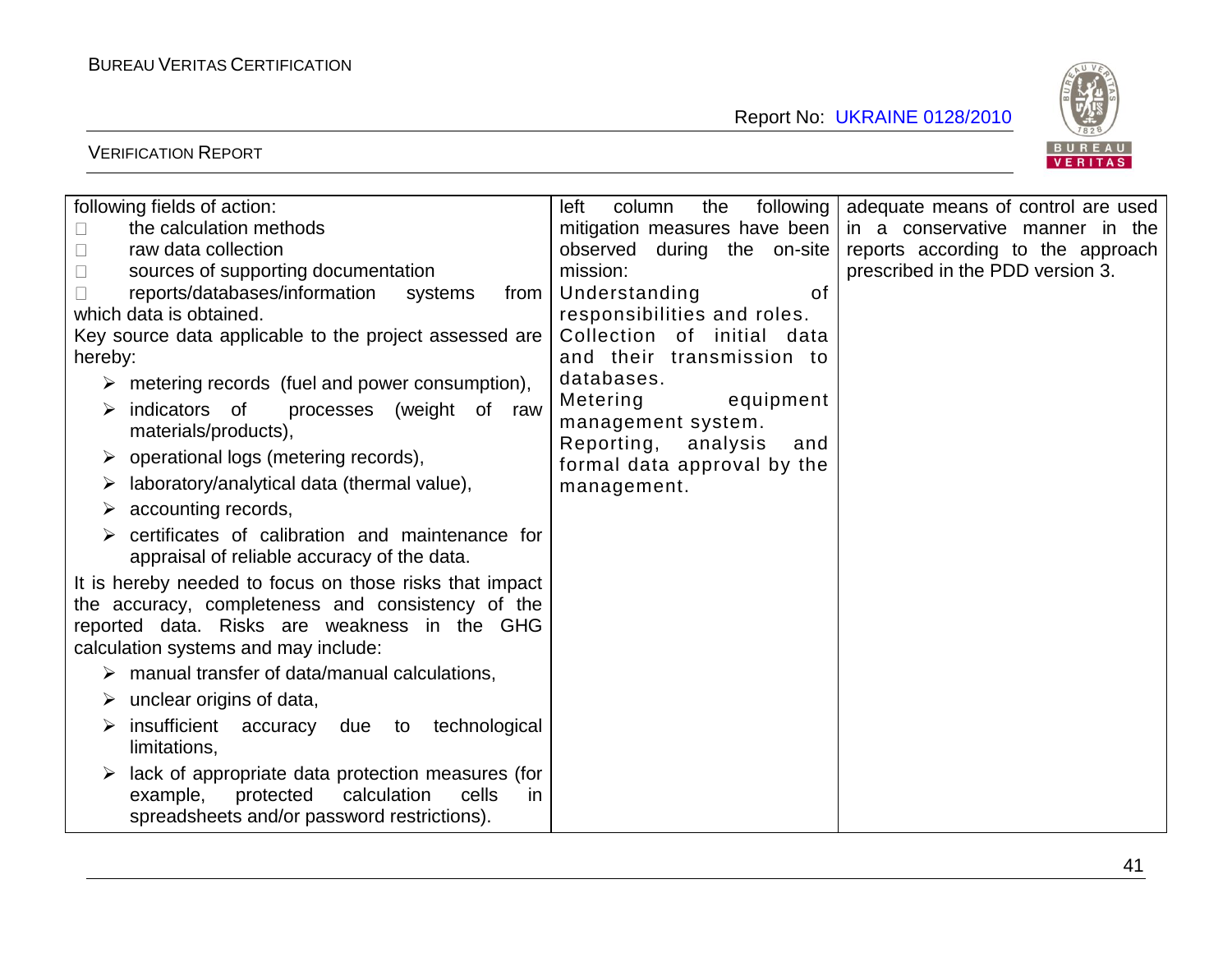

#### VERIFICATION REPORT

#### **Periodic Verification Protocol Table 4: Detailed audit testing of residual risk areas and random testing**

| Areas of residual risks                                                                                       | <b>Additional</b><br>verification<br>performed                                                                                                                                                                                                                                      | testing Conclusions and Areas<br>Requiring<br>Improvement<br>(including Forward Action Requests)                                                                                                                                                                                                                                                                      |
|---------------------------------------------------------------------------------------------------------------|-------------------------------------------------------------------------------------------------------------------------------------------------------------------------------------------------------------------------------------------------------------------------------------|-----------------------------------------------------------------------------------------------------------------------------------------------------------------------------------------------------------------------------------------------------------------------------------------------------------------------------------------------------------------------|
| calculate<br>the<br>used to<br>emission reduction in<br>a<br>conservative<br>manner<br>prescribed in the PDD. | way the data obtained is of data transferred from daily<br>consumption and<br>generation<br>readings to the calculation tool.<br>There was no error in such transfer.<br>according to the approach The correct installation of the<br>metering equipment<br>be<br>can<br>confirmed. | The issue remaining is the There has been a complete check   Having investigated the residual risks, the audit team comes<br>to the following conclusion:<br>Immediate action is not needed with respect to the current<br>emission reduction calculation. Those corrections have been<br>considered during the verification process, so no residual risk<br>is open. |

#### **Verification Protocol Table 5: Resolution of Corrective Action and Clarification Requests**

| List of<br><b>Corrective</b><br><b>Action and Clarification</b><br><b>Requests</b>      | Ref.<br>to<br>checklist<br>question<br>table<br>ın<br>2/3. | Summary of project owner response                                                                                                                                                          | <b>Verification conclusion</b> |  |
|-----------------------------------------------------------------------------------------|------------------------------------------------------------|--------------------------------------------------------------------------------------------------------------------------------------------------------------------------------------------|--------------------------------|--|
| Corrective<br>Action<br>Request (CAR) 1<br>Letters of Approval<br>from both parties are | Table<br>2,1<br>request<br>2.1                             | Letter of Approval was given by the Evidences are checked. Issue is<br>Federal<br>Office<br>for<br>Swiss<br>Environment J294-0463 as of 23.07.<br>No.<br>2010.<br>Letter<br>0f<br>Approval | the I closed.                  |  |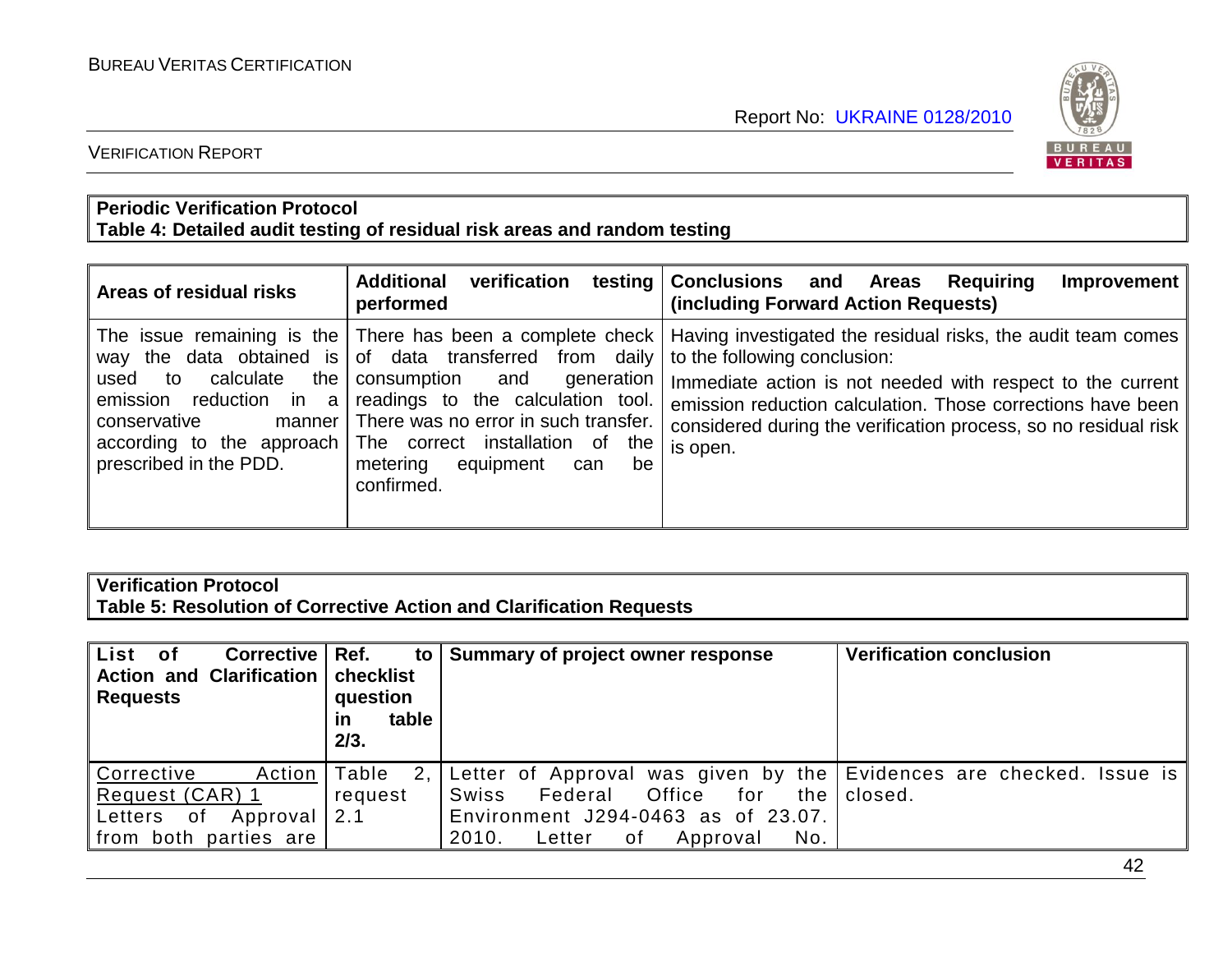

| List of<br><b>Corrective</b><br><b>Action and Clarification</b><br><b>Requests</b>                                                                                                                                                  | Ref.<br>$\mathsf{to}$<br>checklist<br>question<br>table<br>in<br>2/3. | Summary of project owner response                                                                                                                | <b>Verification conclusion</b>               |
|-------------------------------------------------------------------------------------------------------------------------------------------------------------------------------------------------------------------------------------|-----------------------------------------------------------------------|--------------------------------------------------------------------------------------------------------------------------------------------------|----------------------------------------------|
| absent.                                                                                                                                                                                                                             |                                                                       | 1121/23/7 was issued by the National<br>Environmental Investment Agency on<br>28.07.2010.                                                        |                                              |
| Clarification request (CR)<br>$\overline{1}$<br>Please<br>explain<br>the<br>difference<br>between<br>achieved<br>reductions<br>under the MR and<br>reductions<br>provided<br>for in PDD.                                            | Table<br>2,<br>request<br>3.3                                         | Decrease in quantity of reductions in $ $<br>comparison with reductions stated in<br>PDD is due to delays in project<br>implementation schedule. | Issue is closed.                             |
| <b>Clarification request (CR)</b><br>$\overline{2}$<br>Please<br>explain<br>the<br>difference<br>between<br>formula<br>for<br>the<br>methane<br>emission<br>MR<br>calculation<br>in<br><b>PDD</b><br>version 1<br>and<br>version 3. | Table<br>2,<br>request<br>7.6                                         | MR,<br>Appropriate<br>amendments<br>in<br>version 2, are made.                                                                                   | MR version 2 is checked. Issue is<br>closed. |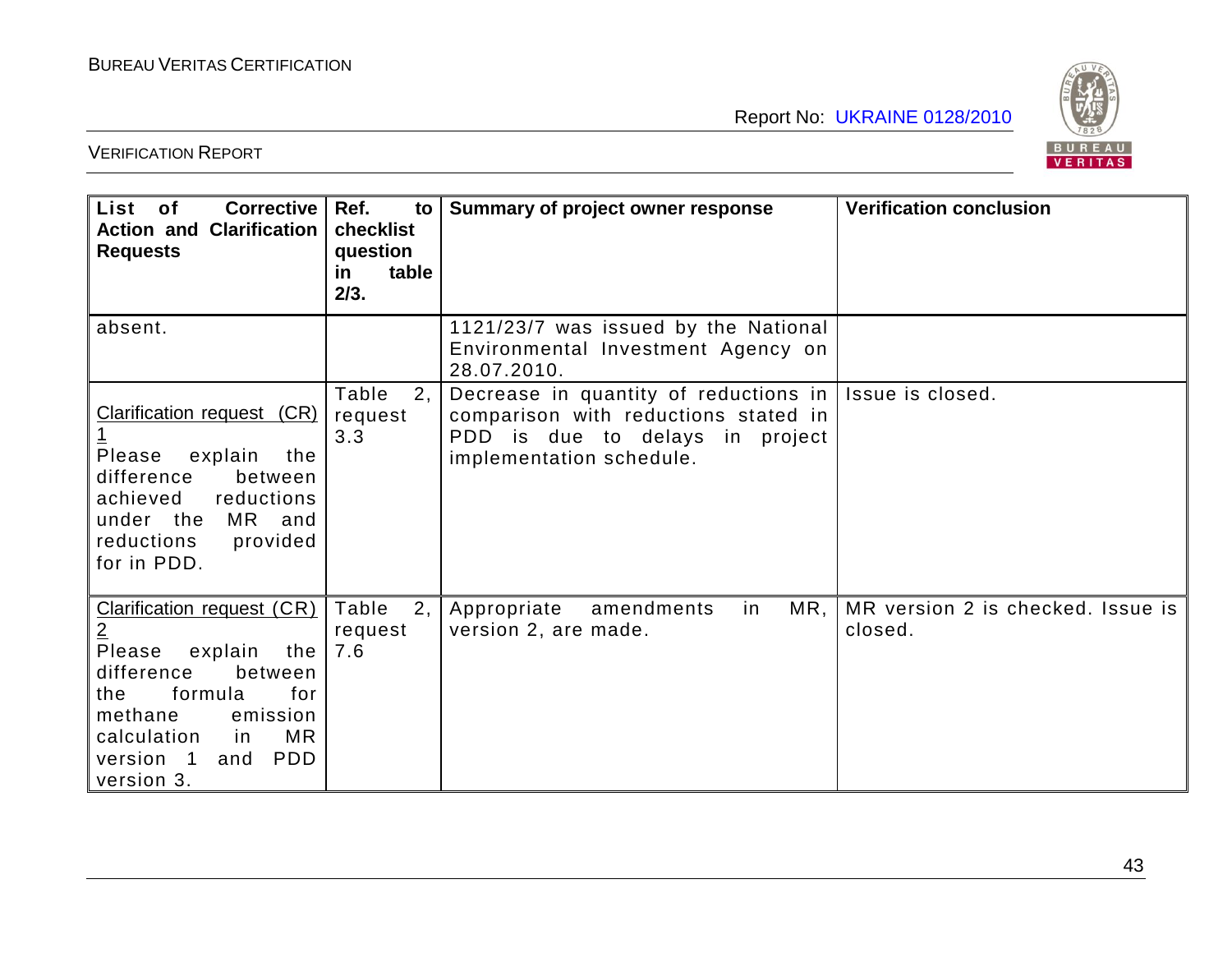

VERIFICATION REPORT

#### **APPENDIX B: VERIFICATION TEAM**

#### **Flavio Gomes**

Leading Verifier

Flavio Gomes is an engineer in chemistry and safety, diploma UNICAMP – University of Campinas State, Master of Construction Engineering Science (improvement of sanitary conditions). He spent four years in RIPASA, a pulp-and-paper mill as an Environmental Engineer. Since 2006 – Global Climate Change Manager. From 1997 – chief consultant of Bureau Veritas Consulting for the management systems of environment, quality, hygiene and occupational safety, and social liability. He is also a project verifier under Clean Development Mechanism, and an auditor of Social/Environmental reports on behalf of Bureau Veritas Certification. Flavio is currently obtaining a degree of Ph.D. in the field of power management of Imperial College – London.

#### **Oleg Skoblyk, Specialist (Power Management)**

Climate Change Verifier

Bureau Veritas Ukraine HSE Department project manager.

Oleg Skoblyk has graduated from National Technical University of Ukraine "Kyiv Polytechnic University" with specialty Power Management. He has successfully completed IRCA registered Lead Auditor Training Course for Environment Management Systems and Quality Management Systems. Oleg Skoblyk has undergone intensive training on Clean Development Mechanism /Joint Implementation and he is involved in the determination/verification of 15 JI projects.

Report was reviewed by**:**

#### **Ivan G. Sokolov, Dr. Sci. (biology, microbiology)**

Internal technical reviwer, Climate Change Lead Verifier.

Bureau Veritas Ukraine HSE Department manager.

Ivan Sokolov has over 25 years of working experience in research institute in the field of biochemistry, biotechnologies and microbiology. From 1999 - Head of Ecology and Safety Department of Bureau Veritas in Black Sea region, Leading Auditor of Environmental Management Systems, quality, hygiene and occupational safety, food safety. Starting from 1999 Ivan Sokolov performed over 130 audits. He is also a leading tutor of primary courses of leading auditors of the Management systems listed above. Ivan passed the course of leading CDM projects verifiers and performed determination and verification of over 55 JI and CDM projects.